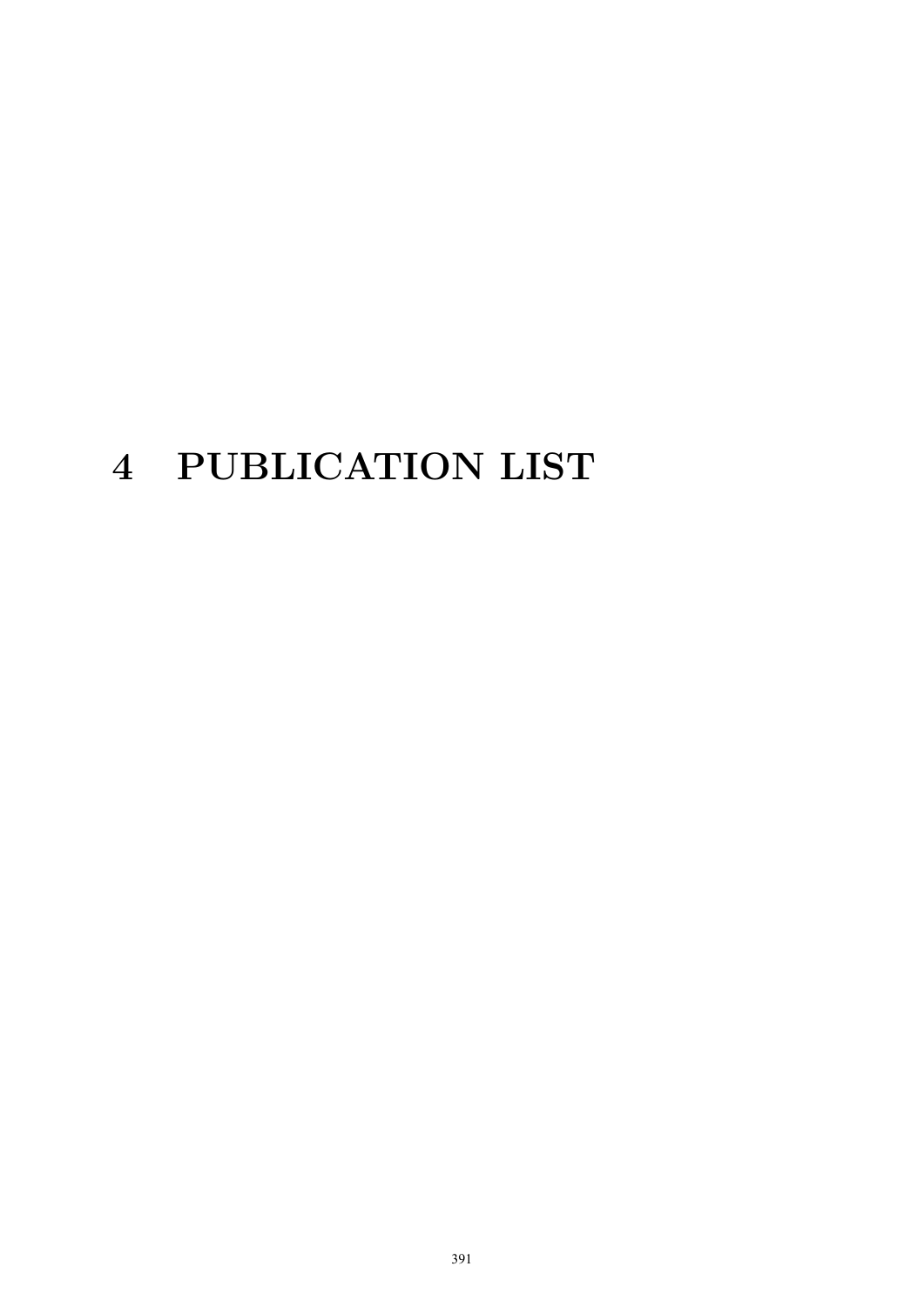Example:

**LASTNAME, Firstname** [ project class;  $\#$  points (B),  $\#$  points (C) ] (Page  $\#$ )

- **—** *Project title*
	- 1. First paper
		- Names of Authors, etc.
	- 2. Second paper
		- ...

## *✷* ISSP Joint Research Projects

**AKAGI, Kazuto** [ C class; 5000 (B), 0 (C) ] (104)

**—** *Elucidation of diffusion process of ionic species in organic solvent*

#### **AKAGI, Yutaka** [ B class; 900 (B), 100 (C) ] ()

**—** *Novel Topological Excitation in Magnet*

#### **AKAI, Hisazumi** [ B class; 1800 (B), 100 (C) ] (146, 147)

- **—** *Data accumulation of magnetic properties of rare earth mixed crystal*
- **—** *Data accumulation of magnetic properties of rare earth mixed crystal magnetic materials*
	- 1. Calculating Curie temperatures for rare-earth permanent magnets: Ab initio inspection of localized magnetic moments in d-electron ferromagnetism M.Matsumoto and H.Akai : Phys. Rev. B **101**, 1444402 (2020).
	- 2. Curie temperature of  $\rm Sm_2Fe_{17}$  and  $\rm Nd_2Fe_{14}B$ : a first-principles study T. Fukazawa, H.Akai, Y. Harashima, and T. Miyake : IEEE Trans. Magn. **55**,2101305 (2019).
	- 3. Ab initio Study of High-field NMR Shift of  $^{59}$ Co in the Ferromagnetic Heusler Alloy Co<sub>2</sub>TiGa H.Nishihara, H.Akai, K.Sato, T.Kanomata, M.Geshi, T.Sakon, and T.Wada : J. Phys. Soc. Jpn. **88**, 034712 (2019).
	- 4. First-principles study of spin-wave dispersion in  $Sm(Fe_{1-x}Co_x)_{12}$ T. Fukazawa, H.Akai, Y. Harashima, and T. Miyake : J. Magn. Magn. Mater. **469**, 296 (2019).

#### **AKASHI, Ryosuke** [ C class; 5000 (B), 850 (C) ] (89)

**—** *Ab initio study on the metallization and superconductivity in metallic superhydrides*

- 1. Superconductivity of  $\text{LaH}_{10}$  and  $\text{LaH}_{16}$  polyhydrides I. A. Kruglov, D. V. Semenok, H. Song, R. Szczęániak, I. A. Wrona, R. Akashi, M. M. D. Esfahani, D. Duan, T. Cui, A. G. Kvashnin, and A. R. Oganov: Phys. Rev. B **101** (2020) 024508.
- 2. Archetypical "push the band critical point "mechanism for peaking of the density of states in three-dimensional crystals: Theory and case study of cubic  $H_3S$ Phys. Rev. B **101** (2020) 075126.

#### **AOYAMA, Kazushi** [ B class; 1500 (B), 190 (C) ] (301)

- **—** *Effects of a magnetic field on spin-lattice-coupled orders in breathing pyrochlore antiferromagnets*
- **—** *Transport properties of the antiferromagnetic classical XXZ model in two dimensions*
- 1. Effects of magnetic anisotropy on spin and thermal transport in classical antiferromagnets on the square lattice

K. Aoyama and H. Kawamura: Phys. Rev. B **100** (2019) 144416.

2. Spin Current as a Probe of the **Z**2-Vortex Topological Transition in the Classical Heisenberg Antiferromagnet on the Triangular Lattice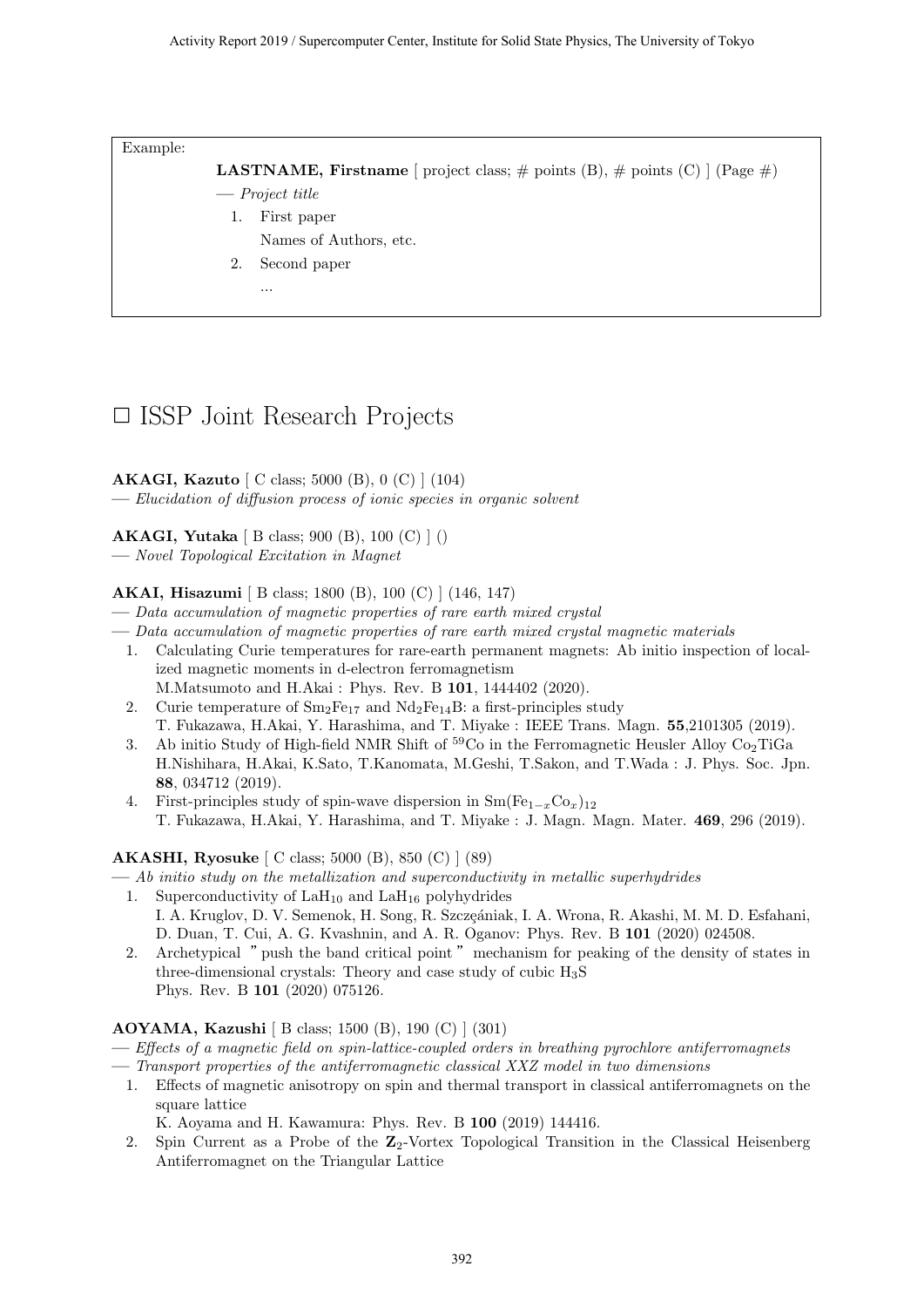K. Aoyama and H. Kawamura: Phys. Rev. Lett. **124** (2020) 047202.

#### **ARAI, Munehito** [ C class; 9000 (B), 0 (C) ] (252)

**—** *Computational rational design of novel proteins for industrial and pharmaceutical applications*

**—** *Protein design toward the development of anti-allergy drugs*

#### **ARAI, Toyoko** [ C class; 2000 (B), 600 (C) ] (135)

**—** *DFT calculation of atomic displacement captured by energy dissipation channel of noncontact atomic force microscope*

#### **ARIMA, Kenta** [ B class; 700 (B), 90 (C) ] (178)

**—** *Simulation of STM images of graphene sheet after chemical reduction*

#### **ASANO, Yuta** [ E class; 30000 (B), 4600 (C) ] (241)

- **—** *Karman-Vortex Cavitation in a Complex Fluid*
- **—** *Molecular Dynamics Simulation of Cavitating Flow in a Complex Fluid*
	- 1. Effects of cavitation on Kármán vortex behind circular-cylinder arrays: A molecular dynamics study
		- Y. Aasno, H. Watanabe, and H. Noguchi: J. Chem. Phys. **152** (2020) 034501.
	- 2. 分子動力学計算による複雑流体中のカルマン渦の解析 浅野 優太, 渡辺 宙志, 野口 博司: 分子シミュレーション研究会会誌"アンサンブル"**22**, 157 (2020).

#### **DEKURA, Haruhiko** [ B class; 800 (B), 0 (C) ] (173)

**—** *First-principles calculation of the higher-order phonon-phonon scattering strength*

#### **EGAMI, Yoshiyuki** [ C class; 2500 (B), 800 (C) ] (119)

**—** *First-principles study on controlling of electronic structures and electron-transport properties of 2-D materials*

**—** *First-principles study on controlling of electronic structures and electron-transport properties of atomic layered materials*

- 1. Efficient calculation of the self-energy matrices for electron-transport simulations
- Y. Egami, S. Tsukamoto and T. Ono: Phys. Rev. B. **100** (2019) 075413.
- 2. Efficient calculation of the Green's function in scattering region for electron-transport simulations Y. Egami, S. Tsukamoto and T. Ono: submitted to Phys. Rev. Lett.

#### **FUCHIZAKI, Kazuhiro** [ C class; 4500 (B), 200 (C) ] (283)

- **—** *Kinetics of phase transition and polyamorphism*
	- 1. Predicting the Melting Curve of MgO: An Essential Update K. Fuchizaki: J. Phys. Soc. Jpn. **88** (2019) 065003.

#### **FUJII, Keisuke** [ B class; 400 (B), 0 (C) ] (351)

**—** *Quantum simulation for quantum many body systems using noisy-intermediate-scale quantum computers*

#### **FUJIMOTO, Yoshitaka** [ C class; 1500 (B), 0 (C) ] (155)

**—** *First-principles investigation of electronic properties of carbon nanotubes and graphene*

1. STM visualization of carbon impurities in sandwich structures consisting of hexagonal boron nitride and graphene

T. Haga, Y. Fujimoto, and S. Saito: Jpn. J. Appl. Phys. **58**, SIIB03 (2019).

- 2. Electronic structures and scanning tunneling microscopy images of heterostructures consisting of graphene and carbon-doped hexagonal boron nitride layers
	- T. Haga, Y. Fujimoto, and S. Saito: Phys. Rev. B **100**, 125403 (2019).
- 3. Atomic structures and scanning tunneling microscopy of nitrogen-doped carbon nanotubes Y. Fujimoto and S. Saito: IOP Conf. Ser.: Mater. Sci. Eng. **744**, 012032 (2020).
- 4. First-Principles Materials Design for Graphene-based Sensor Devices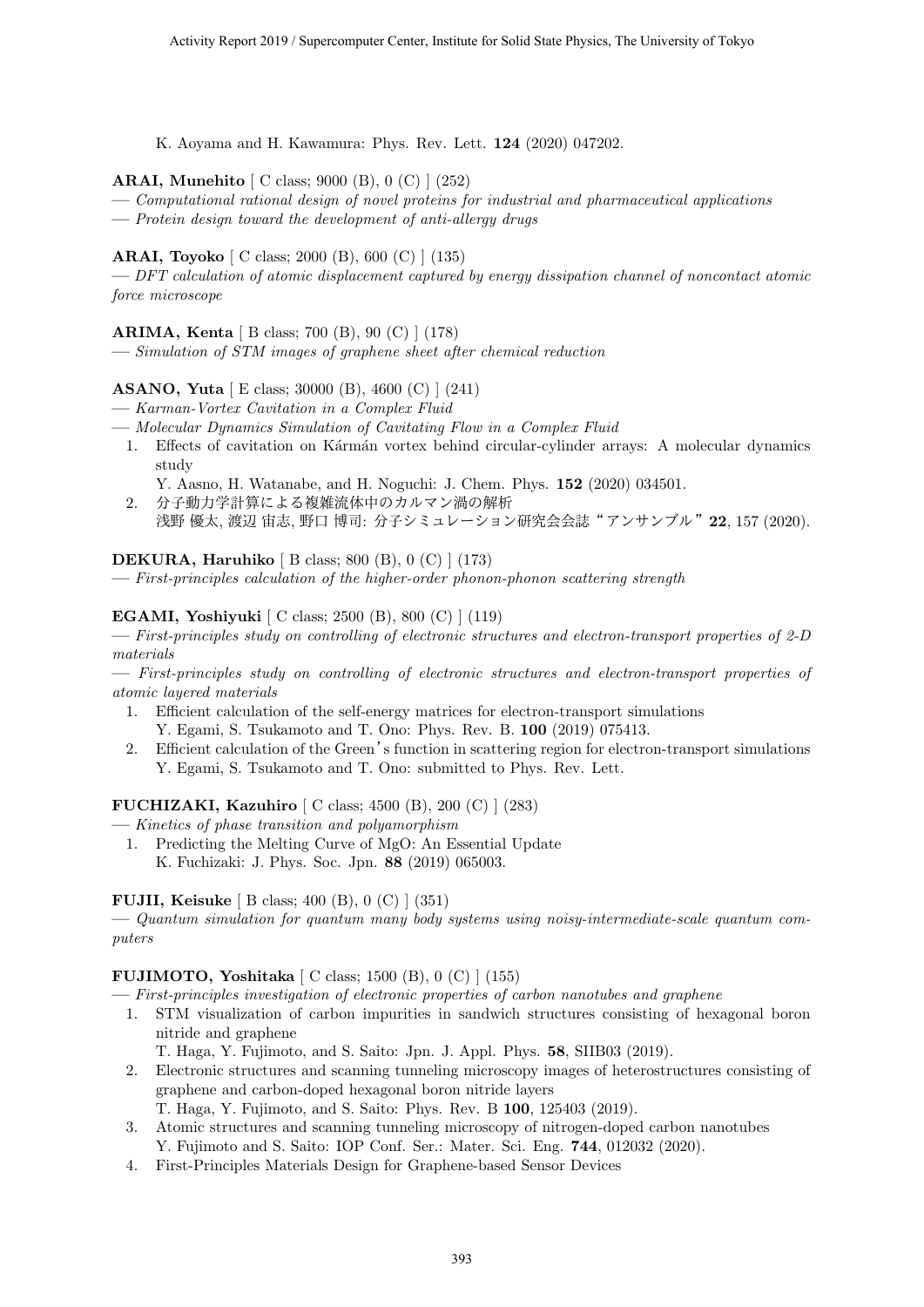Y. Fujimoto: Sustainable Materials for Next Generation Energy Devices (Elsevier 2020),Accepted.

**FUJISHIRO, Hiroki** [ C class; 1500 (B), 0 (C) ] (153)

**—** *Strained Band-Structure Engineering for Antimonide-Based Terahertz Transistors*

**FUKUDA, Jun-ichi** [ B class; 1500 (B), 0 (C) ] (312)

**—** *Calculation of ordered structures and their optical properties of soft materials*

**FUKUDA, Masahiro** [ B class; 800 (B), 100 (C) ] (169)

**—** *Local physical quantities analysis based on the quantum field theory in material surface*

#### **FUKUDA, Tuneo** [ B class; 700 (B), 0 (C) ] (181)

- **—** *First Principles Calculation of 2-Dimensional Silicides Formed on Nickel Surfaces*
	- 1. Formation of two-dimensional silicide on the Ni(100) surface T. Fukuda, I. Kishida and K. Umezawa: Jpn. J. Appl. Phys., in press.

#### **FUKUI, Ken-ichi** [ C class; 1500 (B), 0 (C) ] (311)

**—** *Analysis on Structuring and Dynamics of Ionic Liquid Forming Electric Double Layer as a Local Interfacial Field*

- 1. Correlation between Mobility and Hydrogen Bonding Network of Water at Electrified-Graphite Electrode Using Molecular Dynamics Simulatio M. Imai, Y. Yokota, I. Tanabe, K. Inagaki, Y. Morikawa, K. Fukui : Phys. Chem. Chem. Phys.**22** (2020) 1767
- 2. Ionic-Liquid-Originated Carrier Trapping Dynamics at the Interface in Electric Double-Layer Organic FET Revealed by Operando Interfacial Analyses D. Okaue, I. Tanabe, S. Ono, K. Sakamoto, T. Sato, A. Imanishi, Y. Morikawa, J. Takeya, K. Fukui: J. Phys. Chem. C, **124** (2020) 2543

#### **FUKUMOTO, Yoshiyuki** [ B class; 1300 (B), 0 (C) ] (317)

'

**—** *Effects of Dzyaloshinskii–Moriya interactions and structural distortions on magnetic susceptibilities of spherical-kagome spin-systems*

**—** *Effects of Dzyaloshinskii-Moriya interactions and exchange randomness on low-temperature specific heats of spherical-kagome spin-systems*

#### **GOHDA, Yoshihiro** [ C class; 4500 (B), 700 (C) ] (99)

**—** *First-principles calculations of multiferroic interfaces*

- 1. First-principles study on surface stability and interface magnetic properties of  $SmFe_{12}$ Y. Ainai, T. Shiozawa, Y. Tatetsu, and Y. Gohda: Appl. Phys. Express **13**, 045502 (2020).
- 2. First-principles study of crystalline Nd-Fe alloys Y. Ainai, Y. Tatetsu, A. Terasawa, and Y. Gohda: Appl. Phys. Express **13**, 017006 (2020).
- 3. Enhancement of magnetoelectric coupling by insertion of Co atomic layer into  $Fe<sub>3</sub>Si/BaTiO<sub>3</sub>(001)$ interfaces identified by first-principles calculations

Y. Hamazaki and Y. Gohda: J. Appl. Phys. **126**, 233902 (2019).

4. Great Differences between Low-Temperature Grown  $Co<sub>2</sub>FeSi$  and  $Co<sub>2</sub>MnSi$  Films on Single-Crystalline Oxides

K. Kudo, Y. Hamazaki, S. Yamada, S. Abo, Y. Gohda, and K. Hamaya: ACS Appl. Electron. Mater. **1**, 2371 (2019).

5. Efficient Algorithm Based on Liechtenstein Method for Computing Exchange Coupling Constants Using Localized Basis Set

A. Terasawa, M. Matsumoto, T. Ozaki, and Y. Gohda: J. Phys. Soc. Jpn. **88**, 114706 (2019).

#### **HAGIWARA, Satoshi** [ B class; 800 (B), 0 (C) ] ()

**—** *Real-time propagated simulation for electron-positron scattering at the surface*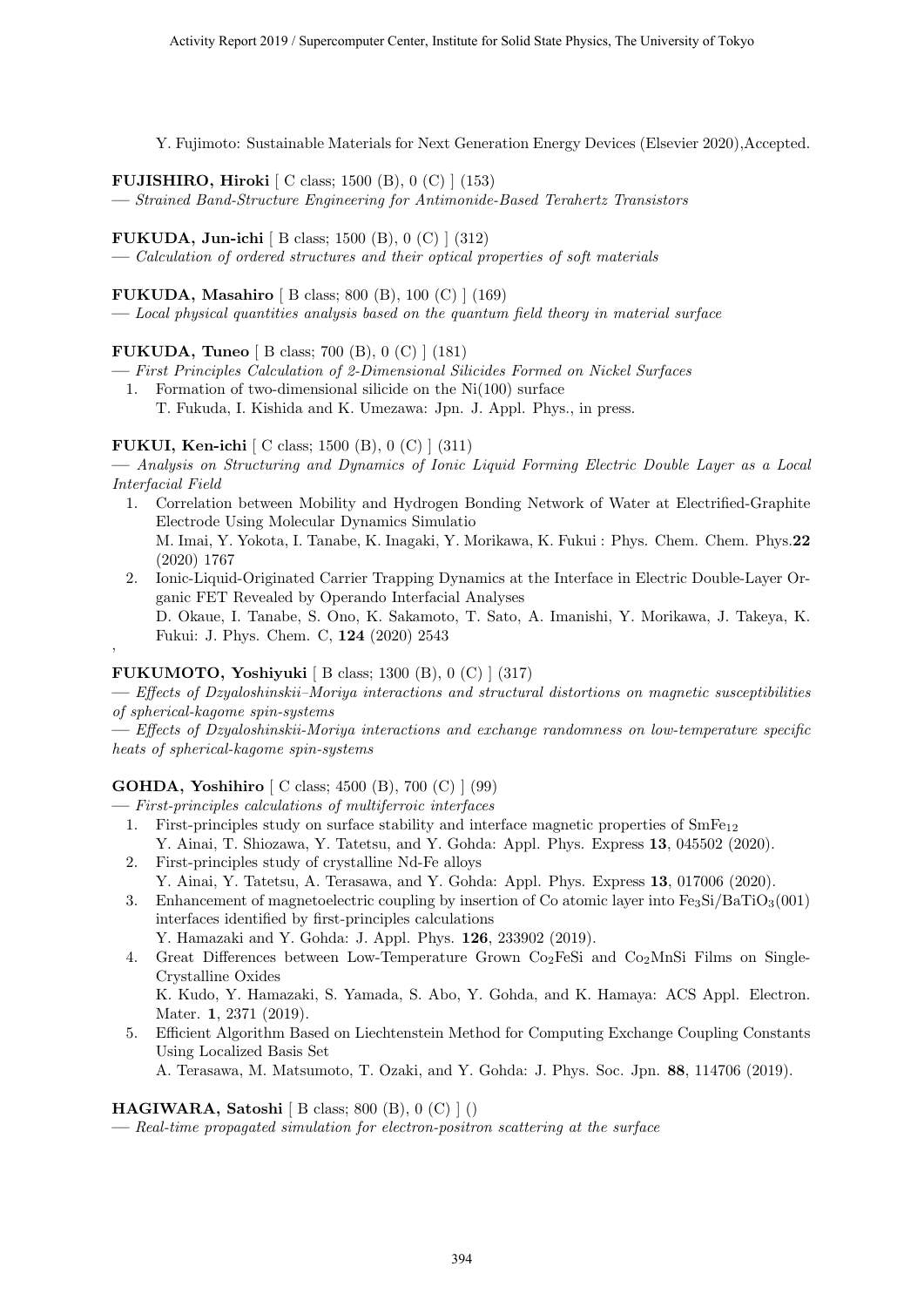**HAMADA, Ikutaro** [ C class; 5500 (B), 800 (C) ] (82)

**—** *van der Waals density functional study of molecules adsorbed on metal surfaces*

**HAMAGUCHI, Satoshi** [ C class; 4000 (B), 650 (C) ] ()

**—** *Analyses of Surface Reactions in Atomic Layer Etching Processes*

**HAMAMOTO, Yuji** [ C class; 2000 (B), 0 (C) ] (141)

**—** *van der Waals density functional study of image potential states at organic-metal interfaces*

#### **HARADA, KENJI** [ C class; 2000 (B), 500 (C) ] (292)

- **—** *Application of numerical renormalization group method in condensed-matter physics*
	- 1. Entropy Governed by the Absorbing State of Directed Percolation K. Harada and N. Kawashima: Phys. Rev. Lett. **123** (2019) 090601.

#### **HARASHIMA, Yosuke** [ C class; 1500 (B), 0 (C) ] (151)

- **—** *First principles study on leaking current at a dislocation in doped semiconductors*
	- 1. Screw dislocation that converts p-type GaN to n-type: Microscopic study on the Mg condensation and the leakage current in p-n diodes T. Nakano, Y. Harashima, K. Chokawa, K. Shiraishi, A. Oshiyama, Y. Kangawa, S. Usami, N. Mayama, K. Toda, A. Tanaka, Y. Honda, and H. Amano: arXiv, 2004.06876 (2020).

**HARUYAMA, Jun** [ C class; 5500 (B), 800 (C) ] (80)

**—** *Electrochemical reaction analysis using density functional calculation + implicit solvation model*

#### **HASHIMOTO, Tamotsu** [ C class; 1500 (B), 450 (C) ] (300)

- **—** *Molecular dynamics simulation of ferroelectrics using a shell model V*
	- 1. Structure of Amorphous BaTiO<sub>3</sub> by Molecular Dynamics Simulations Using a Shell Model T. Hashimoto and H. Moriwake: Physica B: Condens. Matter **579** (2020) 411799.

#### **HASHMI, Arqum** [ C class; 1000 (B), 0 (C) ] (168)

**—** *2D materials based symmetric and non-symmetric magnetoresistive junctions*

1. Graphene-based Symmetric and Non-Symmetric Magnetoresistive Junctions A. Hashmi, K. Nakanishi, T. Ono: J. Phys. Soc. Jpn. 89, 034708 (2020).

#### **HATSUGAI, Yasuhiro** [ C class; 4000 (B), 700 (C) ] (281)

- **—** *Universality of bulk-edge correspondence by numerical methods*
	- 1. Sequential quantum phase transitions in  $J_1 J_2$  Heisenberg chains with integer spins  $(S > 1)$ : Quantized Berry phase and valence Shota Fubasami, Tomonari Mizoguchi and Yasuhiro Hatsugai: Phys. Rev. B **100**, 014438 (2019)
	- 2. Many-Body Chern Number without Integration Koji Kudo, Haruki Watanabe, Toshikaze Kariyado, and Yasuhiro Hatsugai: Phys. Rev. Lett. **122**, 146601 (2019)
	- 3. Higher-order Topological Mott Insulators Koji Kudo, Tsuneya Yoshida, and Yasuhiro Hatsugai : Phys. Rev. Lett. **123**, 196402 (2019)
	- 4. Non-Hermitian fractional quantum Hall states Tsuneya Yoshida, Koji Kudo, and Yasuhiro Hatsugai: Scientific Reports **9**, 16895 (2019)
	- 5. Exceptional rings protected by emergent symmetry for mechanical systems Tsuneya Yoshida and Yasuhiro Hatsugai: Phys. Rev. B **100**, 054109 (2019)
	- 6. Phase diagram of a disordered higher-order topological insulator: A machine learning study H. Araki, T. Mizoguchi, and Y. Hatsugai: Phys. Rev. B **99**, 085406 (2019)
	- 7. *Z<sup>Q</sup>* Berry Phase for Higher-Order Symmetry-Protected Topological Phases Hiromu Araki, Tomonari Mizoguchi and Yasuhiro Hatsugai: Phys. Rev. Research **2**, 012009(R) (2020)
	- 8. Higher-order topological phases in a spring-mass model on a breathing kagome lattice Hiromasa Wakao, Tsuneya Yoshida, Hiromu Araki, Tomonari Mizoguchi, and Yasuhiro Hatsugai: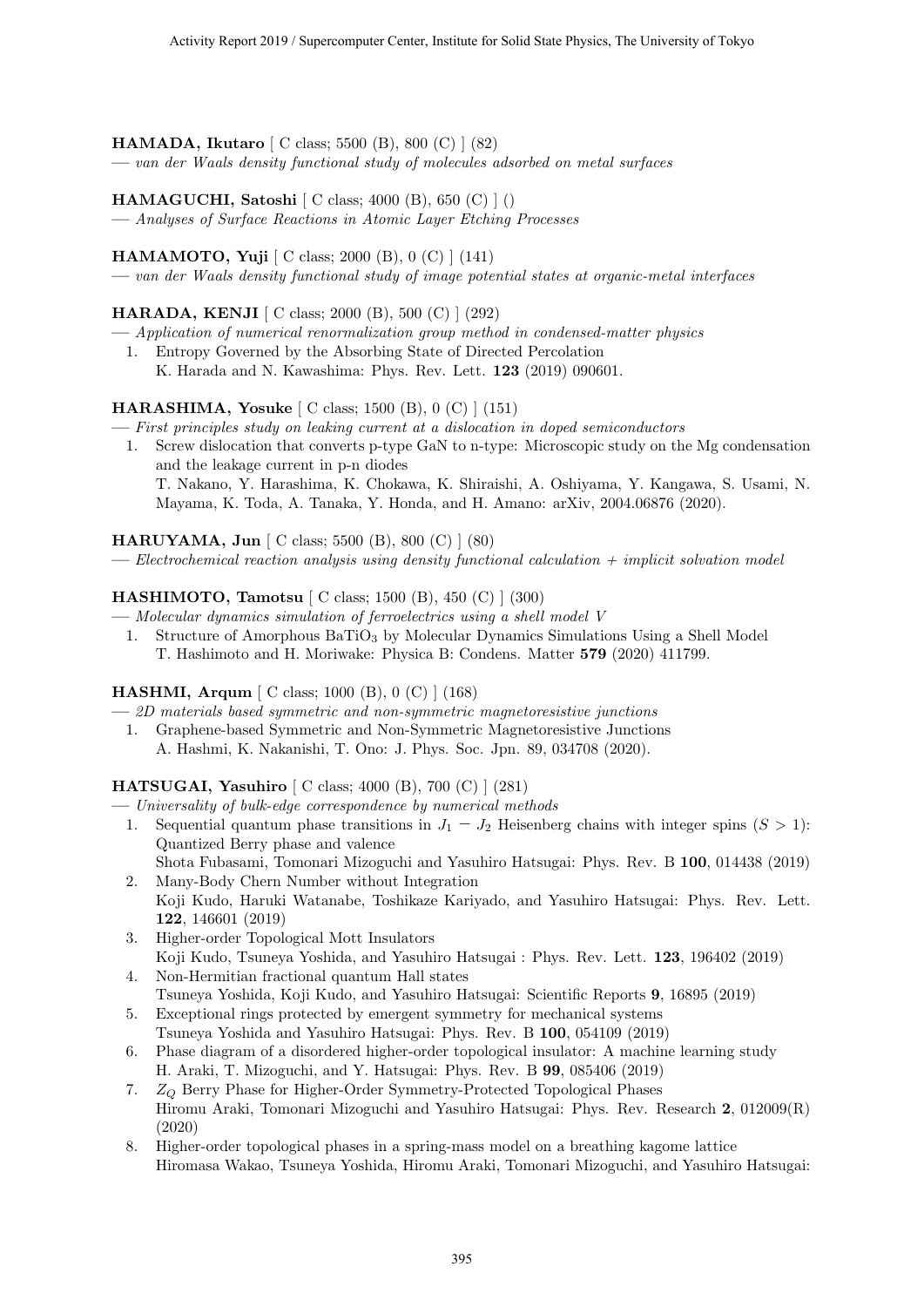Phys. Rev. **101**, 094107 (2020)

- 9. Exceptional band touching for strongly correlated systems in equilibrium Tsuneya Yoshida, Robert Peters, Norio Kawakami, Yasuhiro Hatsugai: arXiv:2002.11265
- 10. Mirror skin effect and its electric circuit simulation Tsuneya Yoshida, Tomonari Mizoguchi, and Yasuhiro Hatsugai: arXiv:1912.12022 11. Non-Analytic Adiabatic Principle for Anyons
- Koji Kudo and Yasuhiro Hatsugai : arXiv:2004.00859.

**HATTORI, Ken** [ C class; 1500 (B), 450 (C) ] (143)

**—** *Atomic structure and electronic states for silicide films*

#### **HAYAMI, Satoru** [ C class; 5500 (B), 0 (C) ] (221)

**—** *Search for new types of skyrmion crystals based on point group symmetry*

- 1. Magnetic Vortex induced by Nonmagnetic Impurity in Ferromagnets: Magnetic Multipole and Toroidal around the Vacancy
	- S. Hayami, H.Kusunose, and Y. Motome: J. Phys. Soc. Jpn. **88**, 063702 (2019).
- 2. Double-*Q* Chiral Stripe in the *d*-*p* Model with Strong Spin-Charge Coupling R. Yambe and S. Hayami: J. Phys. Soc. Jpn. **89**, 013702 (2020).
- 3. Electric Toroidal Quadrupoles in Spin-Orbit-Coupled Metal  $Cd_2Re_2O_7$ S. Hayami, Y. Yanagi, H. Kusunose, and Y. Motome: Phys. Rev. Lett. **122**, 147602 (2019).
- 4. Atomic-Scale Magnetic Toroidal Dipole under Odd-Parity Hybridization M. Yatsushiro and S. Hayami: J. Phys. Soc. Jpn. **88**, 054708 (2019).
- 5. Multipole expansion for magnetic structures: A generation scheme for symmetry-adapted orthonormal basis set in crystallographic point group M.-T. Suzuki, T. Nomoto, R. Arita, Y. Yanagi, S. Hayami, and H. Kusunose: Phys. Rev. B **99**, 174407 (2019).
- 6. Momentum-Dependent Spin Splitting by Collinear Antiferromagnetic Ordering M. Naka, S. Hayami, H. Kusunose, Y. Yanagi, Y. Motome, and H. Seo: Nat. Commun. **10**, 4305 (2019).
- 7. Momentum-Dependent Spin Splitting by Collinear Antiferromagnetic Ordering S. Hayami, Y. Yanagi, and H. Kusunose: J. Phys. Soc. Jpn. **88**, 123702 (2019).
- 8. Odd-Parity Multipoles by Staggered Magnetic Dipole and Electric Quadrupole Orderings in Ce-CoSi
	- M. Yatsushiro and S. Hayami: J. Phys. Soc. Jpn. **89**, 013705 (2020).
- 9. Dimension transcendence and anomalous charge transport in magnets with moving multiple-*Q* spin textures

Y. Su, S. Hayami, and S.-Z. Lin: Phys. Rev. Research **2**, 013160 (2020).

#### **HIDA, Kazuo** [ B class; 700 (B), 90 (C) ] (338)

- **—** *Numerical Study of One Dimensional Frustrated Quantum Spin Systems*
	- 1. Ground State Phases of Distorted S=1 Diamond Chains K. Hida: J. Phys. Soc. Jpn. **88**, 074705 (2019)
	- 2. Exact Thermodynamic Properties of Mixed Diamond Chains with Strong Single-Site Anisotropy R. Iwazaki and K. Hida: J. Phys. Soc. Jpn. **88**, 095001 (2019)
	- 3. Ground-State Phases of Alternating-Bond S=1 Diamond Chains K. Hida: J. Phys. Soc. Jpn. **89**, 024709 (2020)

#### **HIGUCHI, Yuji** [ C class; 9500 (B), 1650 (C) ] (244)

- **—** *Brittle structure of crystalline polymers by large-scale coarse-grained molecular dynamics simulation*
- **—** *Creep fracture process of crystalline polymers by large-scale molecular dynamics simulation*
	- 1. Stress Transmitters at the Molecular Level in the Deformation and Fracture Processes of the Lamellar Structure of Polyethylene via Coarse-Grained Molecular Dynamics Simulations Y. Higuchi: Macromolecules **52** (2019) 6201.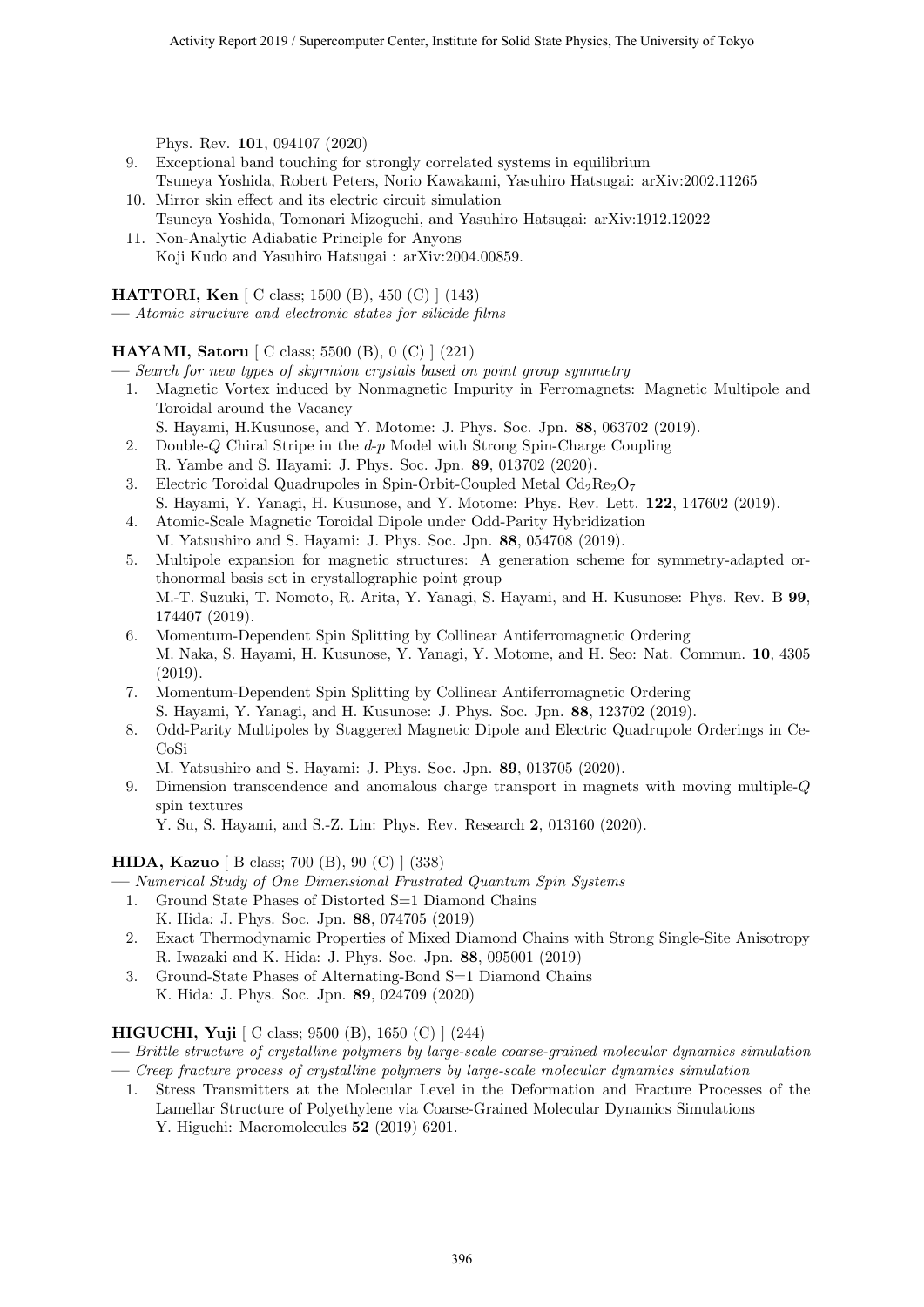#### **HINOKIHARA, Taichi** [ C class; 500 (B), 0 (C) ] (349)

**—** *Magnetization reversal process in classical spin systems*

1. Time Quantified Monte Carlo method for Long-range Interacting Systems Taichi Hinokihara,Yuta Okuyama, Munetaka Sasaki, and Seiji Miyashita: Journal of Computational Physics, in review

#### **HINUMA, Yoyo** [ B class; 600 (B), 0 (C) ] (188)

**—** *Calculation of multication oxide surface properties for catalyst informatics*

1. Band alignment at surfaces and heterointerfaces of Al2O3, Ga2O3, In2O3, and related group-III oxide polymorphs: A first-principles study Y. Hinuma, T. Gake, and F. Oba: Phys. Rev. Mater., **3** (2019) 084605.

#### **HIRATSUKA, Masaki** [ B class; 800 (B), 100 (C) ] ()

**—** *Effect of van der Waals interaction on vibrational spectra from ab initio molecular dynamics simulation*

#### **HIYAMA, Miyabi** [ B class; 600 (B), 80 (C) ] (186)

- **—** *Analysis of absorption spectra for caged compounds in aqueous solution*
	- 1. Theoretical study of the wavelength selection for the photocleavage of coumarin-caged D-luciferin J. Usukura, M. Hiyama, M. Kurata, Y. Hazama, X-P. Qiu, F. M. Winnik, H. Akiyama, and N. Koga: Photochem. Photobiol. (2020) in press.
	- 2. Photoabsorption Spectra of Aqueous Oxyluciferin Anions Elucidated by Explicit Quantum Solvent Y.Noguchi, M. Hiyama, M. Shiga, H. Akiyama, and O. Sugino: J. Chem.Theo. Comput.,**15** (2019) 5474.

#### **HOSHI, Takeo** [ C class; 6500 (B), 900 (C) ] (76)

- **—** *Unification of massively parallel quantum material simulation and data-driven science*
	- 1. K $\omega$  –Open-source library for the shifted Krylov subspace method Takeo Hoshi, Mitsuaki Kawamura, Kazuyoshi Yoshimi, Yuichi Motoyama, Takahiro Misawa, Youhei Yamaji, Synge Todo, Naoki Kawashima, Tomohiro Sogabe: arXiv:2001.08707
	- 2. Two-stage data-analysis method for total-reflection high-energy positron diffraction (TRHEPD) Kazuyuki Tanaka, Izumi. Mochizuki, Takashi Hanada, Ayahiko Ichimiya, Toshio Hyodo, and Takeo Hoshi: Submitted; Preprint:https://arxiv.org/abs/2002.12165
	- 3. Development of data-analysis software for total-reflection high-energy positron diffraction (TRHEPD) Kazuyuki Tanaka, Takeo Hoshi, Izumi Mochizuki, Takashi Hanada, Ayahiko Ichimiya, Toshio Hyodo: Acta. Phys. Pol. A 137, 188-192 (2020).
	- 4. An a posteriori verification method for generalized Hermitian eigenvalue problems in large-scale electronic state calculations Takeo Hoshi, Takeshi Ogita, Katsuhisa Ozaki, Takeshi Terao: J. Comp. Appl. Math. 376, 112830/1-13 (2020).
	- 5. Charge-Transfer Excited States in the Donor/Acceptor Interface from Large-Scale GW Calculations

Takatoshi Fujita, Yoshifumi Noguchi, Takeo Hoshi: J. Chem. Phys. 151, 114109/1-8 (2019).

6. EigenKernel - A middleware for parallel generalized eigenvalue solvers to attain high scalability and usability

Kazuyuki Tanaka, Hiroto Imachi, Tomoya Fukumoto, Akiyoshi Kuwata, Yuki Harada, Takeshi Fukaya, Yusaku Yamamoto, Takeo Hoshi: Japan J. Indust. Appl. Math 36, 719-742 (2019).

- 7. Numerical aspect of large-scale electronic state calculation for flexible device material Takeo Hoshi, Hiroto Imachi, Akiyoshi Kuwata, Kohsuke Kakuda, Takatoshi Fujita, Hiroyuki Matsui: Japan J. Indust. Appl. Math 36, 685-698 (2019).
- 8. Recent progress in large-scale electronic state calculations and data-driven sciences Takeo Hoshi and Satoshi Ito: Chap. 14 of Handbook of Silicon Based MEMS Materials and Technologies 3rd Ed., Elsevier (2020).
- 9. Numerical methods for large scale electronic state calculation on supercomputer Takeo Hoshi, Yusaku Yamamoto, Tomohiro Sogabe, Kohei Shimamura, Fuyuki Shimojo, Aiichiro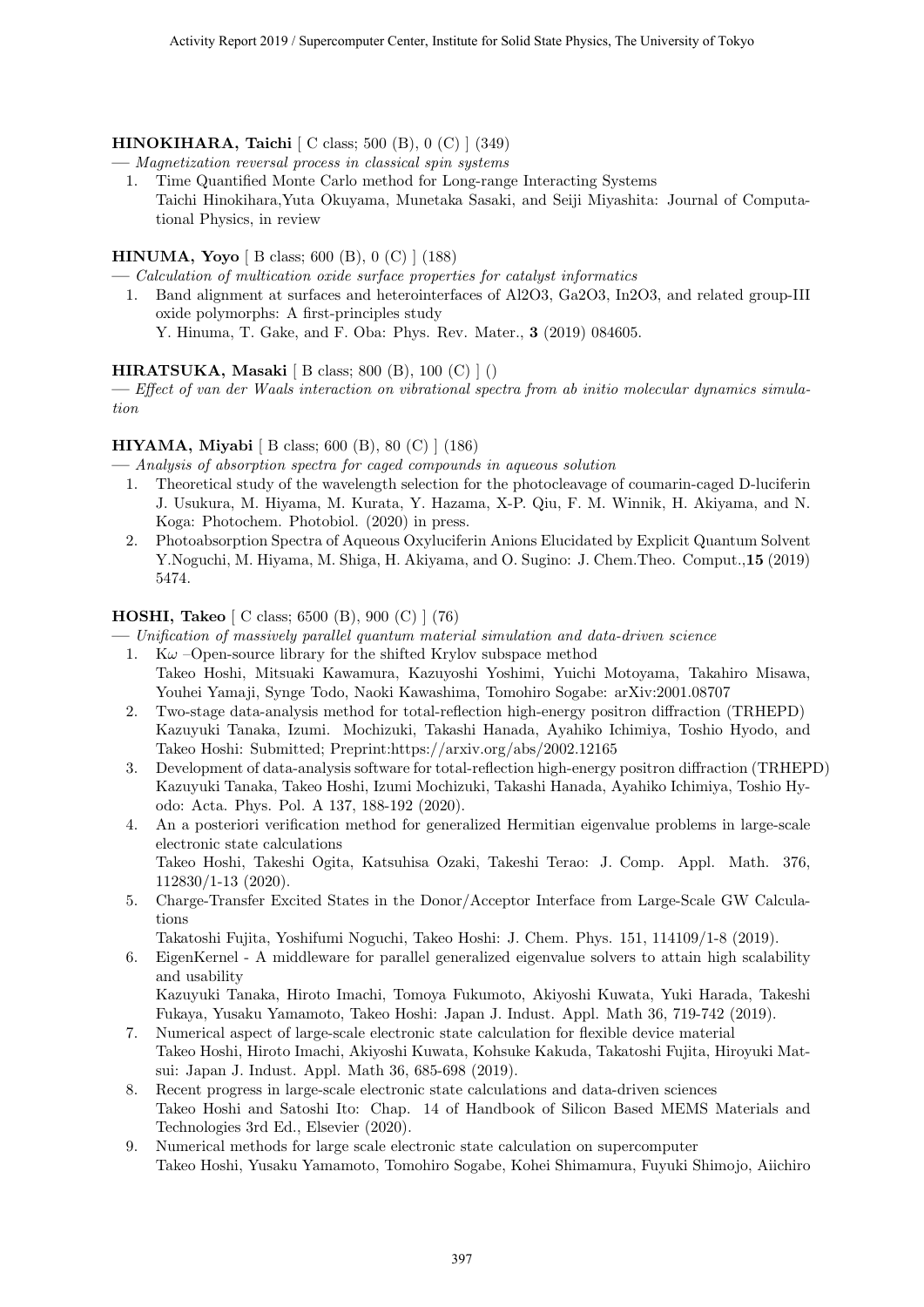Nakano, Rajiv Kalia, Priya Vashishta: Chap. 15 of 21st Century Nanoscience - A Handbook: Nanophysics Sourcebook (Volume One), CRC Press (2019).

#### **HOSHINO, Shintaro** [ B class; 900 (B), 0 (C) ] (230)

**—** *Dynamical mean-field theory + quantum Monte Carlo approach to strongly correlated electron systems with multi-orbitals*

- 1. Nickelate superconductors: Multiorbital nature and spin freezing P. Werner and S. Hoshino, Phys. Rev. B 101, 041104(R) (2020).
- 2. Magnetic Field Induced Phase Transition in Superconducting State of Non-Kramers Doublet Kondo Lattice Systems with Semi-Metallic Conduction Bands S. Iimura, M. Hirayama, and S. Hoshino: JPS Conf. Proc. 30, 011048 (2020).
- 3. Fermi-surface anisotropy effects on full-gap superconductivity in non-Kramers doublets coupled to compensated metals

S. Iimura, M. Hirayama, and S. Hoshino: JPS Conf. Proc. 29, 011003 (2020).

#### **HOTTA, Chisa** [ B class; 600 (B), 0 (C) ] (347)

**—** *Numerical studies on some new phases of the transverse Ising model*

- 1. Spin-orbital glass transition in a model of frustrated pyrochlore magnet without quenched disorder Kouta Mitsumoto, Chisa Hotta, and Hajime Yoshino: Phys. Rev. Lett. **124** (2020) 087201.
- 2. Multiple quadrupolar or nematic phases driven by the Heisenberg interactions in a spin-1 dimer system forming a bilayer
- Katsuhiro Tanaka, Chisa Hotta: Phys. Rev. B **101** (2020) 094422.
- 3. Discovering momentum-dependent magnon spin texture in insulating antiferromagnets: Role of the Kitaev interaction
	- Masataka Kawano, Chisa Hotta: Phys. Rev. B **100** (2019) 174402.

#### **HOTTA, Takashi** [ C class; 7500 (B), 0 (C) ] (215, 217)

**—** *Research of Two-Channel Kondo Effect in Transuranium Systems*

**—** *Two-Channel Kondo Effect Emerging in a Multiorbital Anderson Model Hybridized with* Γ<sup>7</sup> *and* Γ<sup>8</sup> *Conduction Bands*

1. Two-Channel Kondo Effect Emerging from Np and Pu Ions Dai Matsui and Takashi Hotta, JPS Conf. Proc. **30**, 011125 (2020).

**HU, Shiqian** [ C class; 2500 (B), 650 (C) ] (125)

**—** *manipulation of the cross-plane thermal conductivity on the 2D hetero-junction materials*

### **HUKUSHIMA, Koji** [ C class; 3500 (B), 0 (C) ] (287)

- **—** *Development of data-driven science to materials science*
- 1. Adjusting the descriptor for a crystal structure search using Bayesian optimization Nobuya Sato, Tomoki Yamashita, Tamio Oguchi, Koji Hukushima, and Takashi Miyake: Phys. Rev. Materials **4**, (2020) 033801.

**IDO, Kota** [ C class; 5000 (B), 750 (C) ] (262)

**—** *Numerical studies on magnetization process of the Kitaev spin liquid*

- 1. Correlation effects on the magnetization process of the Kitaev model
	- K. Ido, and T. Misawa: Phys. Rev. B **101** (2020) 045121.
- 2. Charge dynamics of correlated electrons: Variational description with inclusion of composite fermions

K. Ido, M. Imada, and T. Misawa: Phys. Rev. B **101** (2020) 075124.

#### **IGARASHI, Ryo** [ C class; 1000 (B), 500 (C) ] ()

**—** *Full diagonalization using low-rank approximation to Hamiltonian matrices and its application to quantum spin models*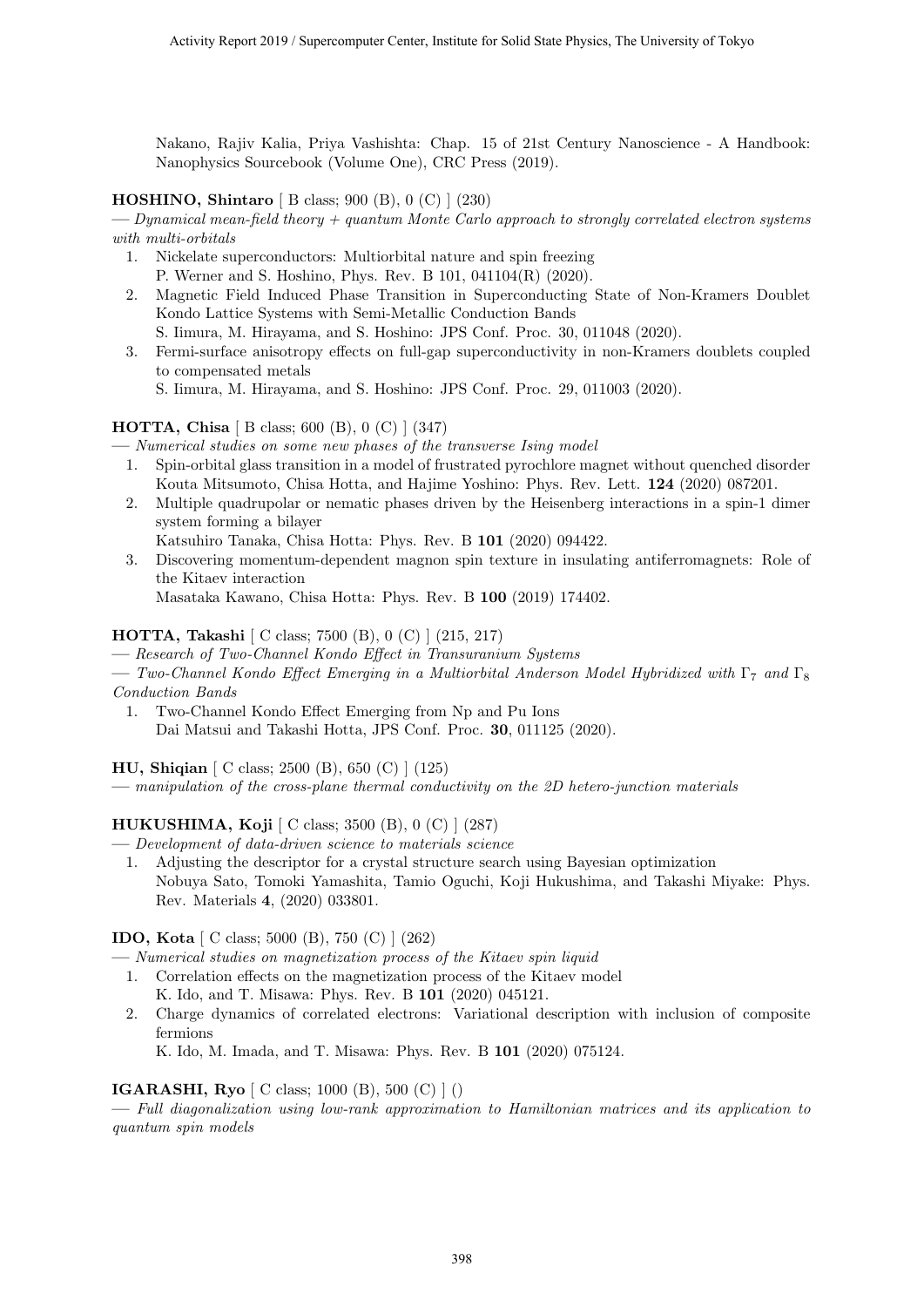#### **IKEDA, Hiroaki** [ B class; 400 (B), 0 (C) ] (195)

**—** *Development and application of the first-principles approach*

#### **IKUHARA, Yuichi** [ C class; 4500 (B), 0 (C) ] (111)

**—** *Ab initio calculations of atomic and electronic structures for functional oxide materials*

**—** *Study of atomic and electronic structure of hetero interface by first-principles molecular dynamics simulations*

1. Strong metalmetal interaction and bonding nature in metal/oxide interfaces with large mismatches H. Li, M. Saito, C. Chen, K. Inoue, K. Akagi, Y. Ikuhara: Acta Mater. **179** (2019) 237.

#### **IMADA, Masatoshi** [ E class; 34000 (B), 4950 (C) ] (197)

**—** *Development of methodology for analysis of nonequilibrium superconductivity in strongly correlated systems via integration of electronic state theory and time-resolved experimental data*

**—** *Mechanism of quantum spin liquid and high-Tc superconductivity studied by excitation spectra and nonequilibrium dynamics calculation by variational Monte Carlo methods*

1. Charge dynamics of correlated electrons: Variational description with inclusion of composite fermions

Kota Ido, Masatoshi Imada, Takahiro Misawa: Phys. Rev. B **101** (2020) 075124.

- 2. *Ab initio* study of superconductivity and inhomogeneity in a Hg-based cuprate superconductor Takahiro Ohgoe, Motoaki Hirayama, Takahiro Misawa, Kota Ido, Youhei Yamaji, Masatoshi Imada: Phys. Rev. B **101** (2020) 045124.
- 3. Effective Hamiltonian for cuprate superconductors derived from multiscale ab initio scheme with level renormalization

Motoaki Hirayama, Takahiro Misawa, Takahiro Ohgoe, Youhei Yamaji, Masatoshi Imada: Phys. Rev. B **99** (2019) 245155.

4. *Ab initio* derivation of an effective Hamiltonian for the  $\text{La}_2\text{CuO}_4/\text{La}_1.55\text{Sr}_0.45\text{CuO}_4$  heterostructure

Terumasa Tadano, Yusuke Nomura, Masatoshi Imada: Phys. Rev. B **99** (2019) 155148.

#### **INAGAKI, Kouji** [ C class; 2000 (B), 600 (C) ] ()

**—** *Analysis and Design of reaction process and catalyst material for CARE machining*

#### **INAOKA, Takeshi** [ B,C class; 1000 (B), 200 (C) ] (160)

**—** *Search and realization of novel electronic properties of solid surfaces and interfaces and of small particles*

**—** *Search and realization of novel electronic properties of solid surfaces and interfaces and of small particles II*

1. Finite-difference time-domain analysis of scanning tunneling microscope light emission from vibrating molecules

Y. Uehara, W. Iida, T. Inaoka, S. Iwaoka, H. Aoyagi, and S. Katano: to be submitted.

#### **ISHIBASHI, Shoji** [ C class; 4500 (B), 0 (C) ] (110)

**—** *Prediction of properties of organic ferroelectrics and piezoelectrics by first-principles calculation*

1. Coexistence of normal and inverse deuterium isotope effects in a phase-transition sequence of organic ferroelectrics

S. Horiuchi, S. Ishibashi, K. Kobayashi, and R. Kumai: RSC Adv. **9** (2019) 39662.

#### **ISHIDA, Kunio** [ B class; 1200 (B), 170 (C) ] (315)

- **—** *Entanglement in remote electron-phonon systems created by photoirradiation*
- **—** *Ultrafast nonadiabatic dynamics of electron-phonon-photon system*
	- 1. Interplay of electron-phonon nonadiabaticity and Raman scattering in the wavepacket dynamics of electron-phonon-photon systems
		- Kunio Ishida: Eur. Phys. J. D73, 117 (2019)
	- 2. Coherent control of nonadiabatic dynamics of electron-phonon systems by quantized light field Kunio Ishida: Progress in Ultrafast Intense Laser Science XV, 10.1007/978-3-030-47098-2 6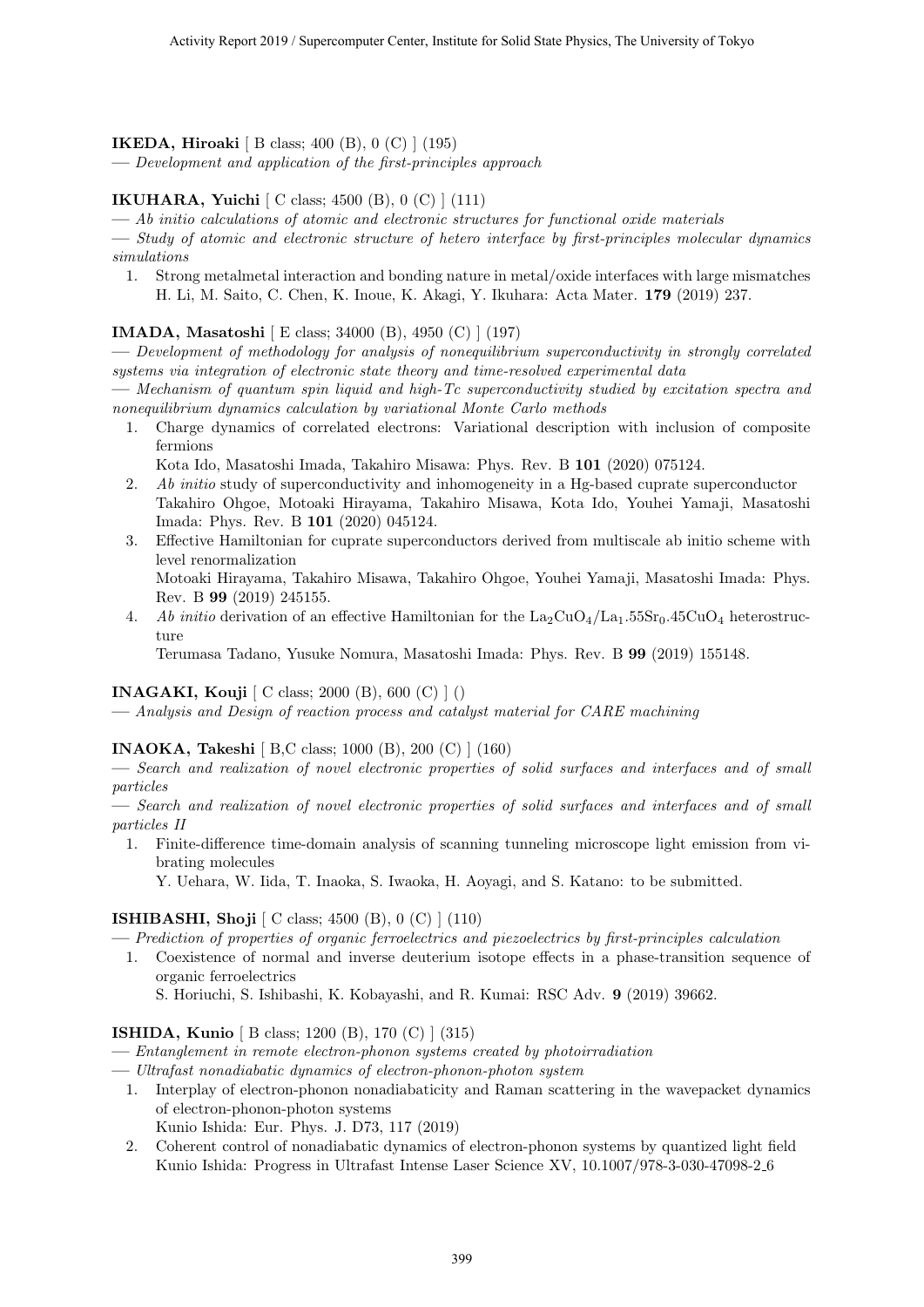#### **ISHIHARA, Sumio** [ B class; 800 (B), 0 (C) ] (234)

- **—** *Photoinduced dynamics and high harmonic generation in magnetism*
	- 1. Nonequilibrium susceptibility in photoinduced Floquet states Atsushi Ono and Sumio Ishihara, Phys. Rev. B **100**, 075127 (2019).
	- 2. Optical Response in Excitonic Insulating State: Variational Cluster Approach Hengyue Li, Junya Otsuki, Makoto Naka, Sumio Ishihara, Phys. Rev. B **101**, 125117 (2020).
	- 3. Photoinduced Ultrafast Phenomena in Correlated Electron Magnets Sumio Ishihara, J. Phys. Soc. Jpn. **88**, 023703 (2019).

#### **ISHII, Fumiyuki** [ C class; 8500 (B), 0 (C) ] (70)

**—** *First-Principles Crystal Structure Prediction of Magnetic Thermoelectric Materials*

- **—** *First-principles study of electric-field effect on magnetic insulator*
	- 1. Realization of Spin-dependent Functionality by Covering a Metal Surface with a Single Layer of Molecules
		- H. Isshiki, K. Kondou, S. Takizawa, K. Shimose, T. Kawabe, E. Minamitani, N. Yamaguchi, F. Ishii, A. Shiotari, Y. Sugimoto, S. Miwa and Y. Otani: Nano Lett. **197** (2019) 7119.
	- 2. First-principles Study of Spiral Spin Density Waves in Monolayer MnCl2 Using Generalized Bloch Theorem

T.B. Prayitno and F. Ishii: J. Phys. Soc. Jpn. **88** (2019) 104705.

- 3. Intrinsic persistent spin helix state in two-dimensional group-IV monochalcogenide MX monolayers (M=Sn or Ge and X=S, Se, or Te)
	- M.A.U. Absor and F. Ishii: Phys. Rev. B. **100** (2019) 115104.
- 4. Photoinduced Rashba Spin-to-Charge Conversion via an Interfacial Unoccupied State J. Puebla, F. Auvray, N. Yamaguchi, M. Xu, S.Z. Bisri, Y. Iwasa, F. Ishii, and Y. Otani: Phys. Rev. Lett. **122** (2019) 256401.
- 5. Electric-field-induced Z2 topological phase transition in strained single bilayer Bi(111) H. Sawahata, Y. Yamaguchi, and F. Ishii: Appl. Phys. Express **12** (2019) 075009.

#### **ISHIZUKA, Jun** [ C class; 4500 (B), 750 (C) ] (223)

**—** *Multipole and anisotropic superconductivity from first principles*

1. Insulator-Metal Transition and Topological Superconductivity in  $UTe<sub>2</sub>$  from a First-Principles Calculation

Jun Ishizuka, Shuntaro Sumita, Akito Daido, and Youichi Yanase: Phys. Rev. Lett. 123, 217001 (2019).

2. Observation of superconducting diode effect Fuyuki Ando, Yuta Miyasaka, Tian Li, Jun Ishizuka, Yoichi Shiota, Takahiro Moriyama, Yoichi Yanase, and Teruo Ono: submitted to Nature.

#### **ISOBE, Masaharu** [ B class; 600 (B), 0 (C) ] (345)

**—** *Nonequilibrium phase transition and slow dynamics in the dense hard sphere systems*

#### **IYODA, Eiki** [ C class; 1500 (B), 0 (C) ] (309)

**—** *Numerical analysis on the off-diagonal eigenstate thermalization hypothesis*

1. Characterizing complexity of many-body quantum dynamics by higher-order eigenstate thermalization

K. Kaneko, E. Iyoda, and T. Sagawa: Phys. Rev. A, in press.

#### **JESCHKE, Harald** [ C class; 6500 (B), 0 (C) ] (257, 258)

**—** *Doping dependence of electronic structure and superconductivity in FeSe intercalated by organic molecules*

- $-$  *Stability of the superconductor LaFe<sub>2</sub>As<sub>2</sub>* 
	- 1. Novel Fe-Based Superconductor LaFe2As2 in Comparison with Traditional Pnictides I. I. Mazin, M. Shimizu, N. Takemori, and H. O. Jeschke: Phys. Rev. Lett. **123** (2019), 267001.
	- 2. Unusual non-valence-skipping electronic state of Sn in AgSnSe2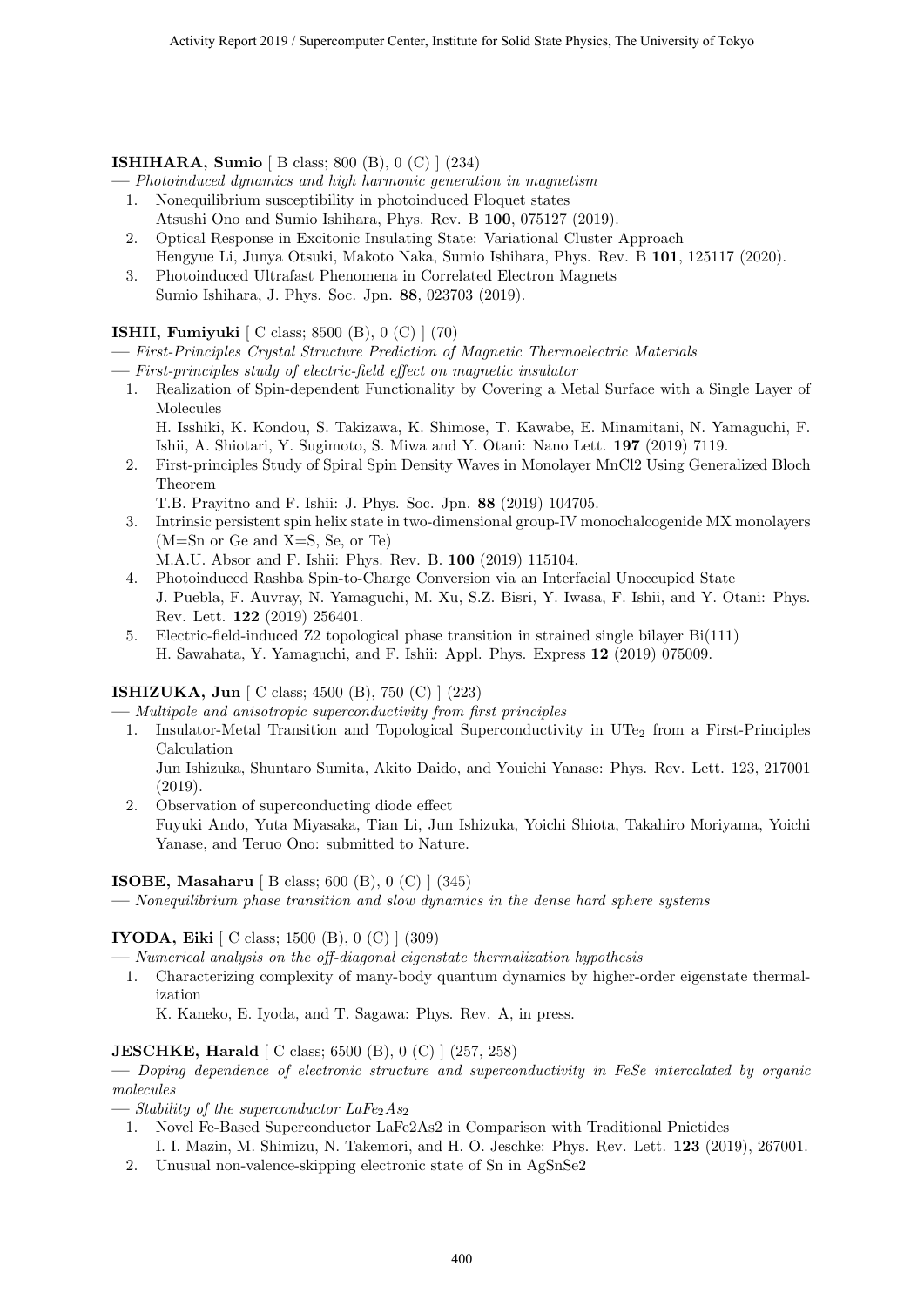Y. Naijo, K. Hada, T. Furukawa, T. Itou, T. Ueno, K. Kobayashi, I. I. Mazin, H. O. Jeschke, and J. Akimitsu: Phys. Rev. B **101** (2020), 075134.

**JOUTSUKA, Tatsuya** [ B class; 1300 (B), 0 (C) ] (158, 159)

**—** *Ab Initio Calculation of High-Rate Deposition of Copper Film by Low-Pressure Chemical Vapor Deposition with CuI on Ru Substrate*

**—** *Molecular Science at Solid/Liquid Interfaces using Molecular Dynamics Simulation and Ab Initio Calculation*

1. Low-pressure chemical vapor deposition of Cu on Ru substrate using CuI: Ab initio calculations T. Joutsuka, S. Yamauchi: Chem. Phys. Lett. **741** (2020) 137108.

**JU, Shenghong** [ C class; 5000 (B), 1200 (C) ] (83)

**—** *Energy Transport in Hybrid Organic-Inorganic Thermoelectric Materials*

#### **KAGESHIMA, Hiroyuki** [ C class; 500 (B), 0 (C) ] (189)

- **—** *Study on structural elementary excitations at semiconductor surfaces and interfaces*
	- 1. First-principles Study of pressure and SiO-incorporation effect on dynamical properties of silicon oxide

H. Kageshima, Y. Yajima, K. Shiraishi, and T. Endoh: Jpn. J. Appl. Phys. **58** (2019) 111004 (11pages).

#### **KARIYADO, Toshikaze** [ B class; 1000 (B), 0 (C) ] (331)

- **—** *Manipulation of electronic states with nanostructures: model construction and its application*
- 1. Flat band in twisted bilayer Bravais lattices
	- T. Kariyado and A. Vishwanath, Phys. Rev. Research **1** (2019) 033076.

#### **KASAMATSU, Shusuke** [ C class; 11000 (B), 1750 (C) ] (57, 386)

- **—** *Designing doping schemes for BaZrO*3*-based ion conductors*
- **—** *First-principles configurational sampling of highly-doped ionic conductors*
	- 1. Insights Into Defect Arrangements in Y-Doped BaZrO3 From Large-Scale First-Principles Thermodynamic Sampling: Association, Repulsion, Percolation, and Trapping Chemrxiv. Preprint.

**KATO, Takeo** [ D class; 10000 (B), 1000 (C) ] (210)

**—** *Variational Monte Carlo calculation of two-dimensional Wigner crystal under lattice commensurability*

**KATO, Yusuke** [ C class; 5000 (B), 0 (C) ] (272)

**—** *Functional Renormalization Group Study of Quantum Spin Liquids*

#### **KAWAKAMI, Norio** [ C class; 9500 (B), 1700 (C) ] (206)

**—** *Study of magnetism and superconductivity in strongly correlated quantum systems using approaches including non-equilibrium methods*

**—** *Study of magnetism topology and transport phenomena in strongly correlated quantum systems*

- 1. Spin-caloritronic transport in hexagonal graphene nanoflakes Thi. Thu Phung, Robert Peters, Andreas Honecker, Guy Trambly de Laissardiere, and Javad Vahedi: arXiv:2003.01139.
- 2. Equivalence of the effective non-hermitian Hamiltonians in the context of open quantum systems and strongly-correlated electron systems Yoshihiro Michishita and Robert Peters: arXiv:2001.09045.
- 3. Hubbard model on the honeycomb lattice: From static and dynamical mean-field theories to lattice quantum Monte Carlo simulations Marcin Raczkowski, Robert Peters, Thi. Thu Phng, Nayuta Takemori, Fakher F. Assaad, Andreas Honecker, and Javad Vahedi: Phys. Rev. B **101** (2020) 125103.
- 4. Relationship between exceptional points and the Kondo effect in f -electron materials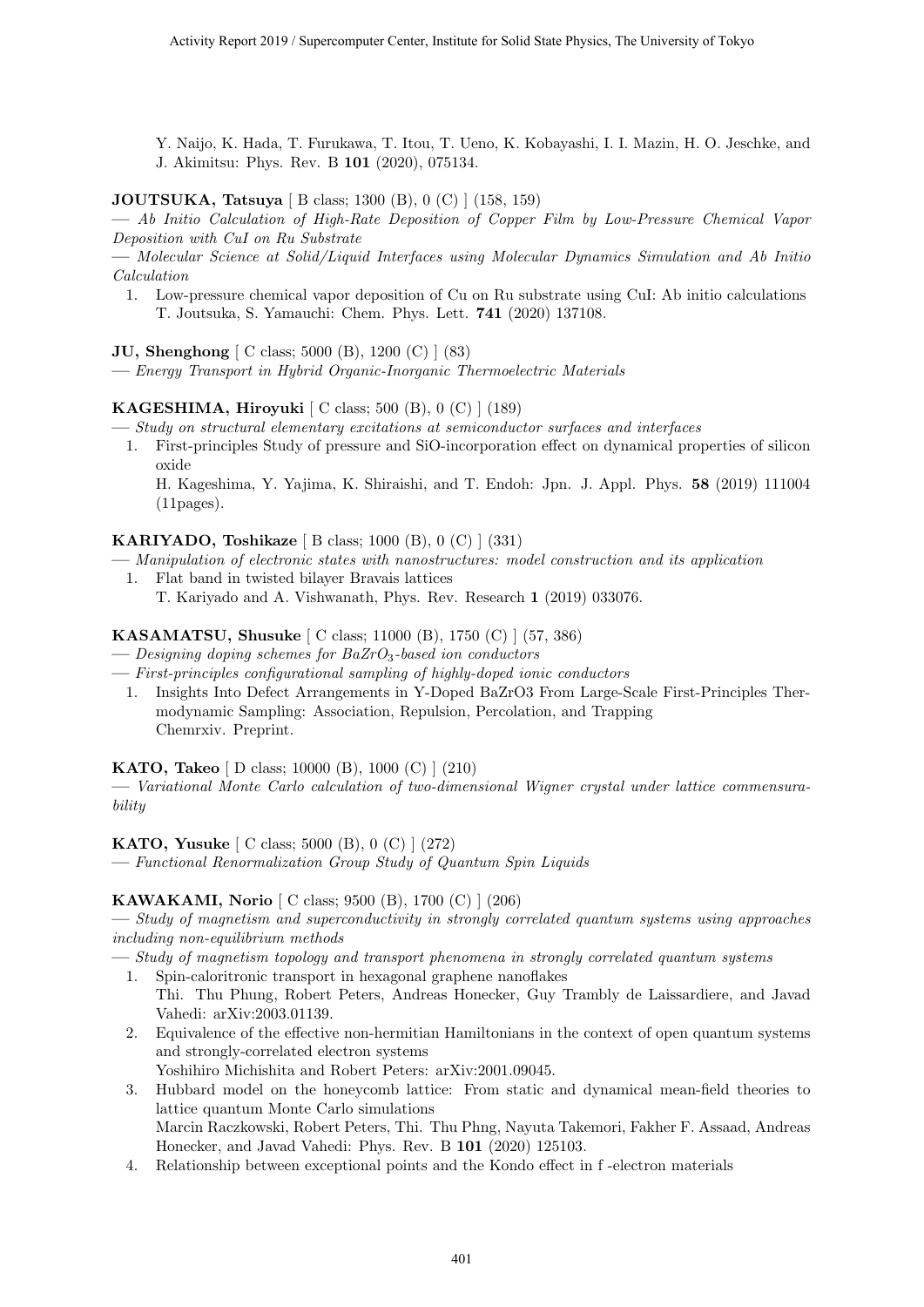Yoshihiro Michishita, Tsuneya Yoshida, and Robert Peters: Phys. Rev. B **101** (2020) 085122.

- 5. Chiral-symmetry protected exceptional torus in correlated nodal-line semimetals Kazuhiro Kimura, Tsuneya Yoshida, and Norio Kawakami: Phys. Rev. B **100** (2019) 115124.
- 6. Quantum oscillations in strongly correlated topological Kondo insulators Robert Peters, Tsuneya Yoshida, and Norio Kawakami: Phys. Rev. B **100** (2019) 085104.
- 7. Impact of the Rashba Spin Orbit Coupling on f-electron Materials Yoshihiro Michishita and Robert Peters: Phys. Rev. B **99** (2019) 155141.

#### **KAWAMURA, Hikaru** [ C class; 11000 (B), 0 (C) ] (249)

**—** *Novel order in frustrated magnets*

- 1. Spin ordering induced by lattice distortions in classical Heisenberg antiferromagnets on the breathing pyrochlore lattice
	- K. Aoyama and H. Kawamura, Phys. Rev., B 99, 1444062-(1-14) (2019)
- 2. Ripple state in the frustrated honeycomb-lattice antiferromagnet T. Shimokawa and H. Kawamura, Phys. Rev. Letters 123, 057202(1-6) (2019)
- 3. Nature of the randomness-induced quantum spin liquids in two dimensions H. Kawamura and K. Uematsu, J. Phys. Condens. Matter 31, 504003(1-18) (2019)
- 4. Randomness-induced quantum spin liquid behavior in the  $s=1/2$  random-bond Heisenberg antiferromagnet on the pyrochlore lattice

K. Uematsu and H. Kawamura, Phys. Rev. Letters 123, 087201-(1-6) (2019)

5. Effects of magnetic anisotropy on spin and thermal transport in classical antiferromagnets on the square lattice

K. Aoyama and H. Kawamura, Phys. Rev. B 100, 144416-(1-19) (2019)

- 6. Multiple-q states of the J1-J2 classical honeycomb-lattice Heisenberg antiferromagnet under a magnetic field
	- T. Shimokawa and H. Kawamura, Phys. Rev. B 100, 224404-(1-15) (2019)
- 7. Monte Carlo study of the critical properties of noncollinear Heisenberg magnets:  $O(3) \times O(2)$ universality class

Y. Nagano, K. Uematsu, and H. Kawamura, Phys. Rev. B 100, 224430(1-15) (2019)

- 8. Monte Carlo studies of the spin-chirality decoupling in the three-dimensional Heisenberg spin glass T. Ogawa, K. Uematsu, and H. Kawamura, Phys. Rev. B 101, 014434(1-16) (2020)
- 9. Spin Current as a Probe of the Z2-Vortex Topological Transition in the Classical Heisenberg Antiferromagnet on the Triangular Lattice K. Aoyama and H. Kawamura, Phys. Rev. Letters 124, 047202-(1-6) (2020)

#### **KAWAMURA, Mitsuaki** [ B class; 700 (B), 90 (C) ] (176)

**—** *Benchmark of density functional theory for superconductors*

1. Benchmark of density functional theory for superconductors in elemental materials M. Kawamura, Y. Hizume, and T. Ozaki Phys. Rev. B **101**, (2020) 134511.

#### **KAWASHIMA, Naoki** [ E class; 39000 (B), 5450 (C) ] (239)

**—** *Tensor-Ring Decomposition Based on HOSVD and Its Appication*

- **—** *Variational calculation of Kitaev and related models with tensor-network representation*
	- 1. Tensor network wavefunction of  $S = 1$  Kitaev spin liquids
	- Hyun-Yong Lee, Naoki Kawashima, and Yong Baek Kim:arXiv:1911.07714
	- 2. Boundary conformal spectrum and surface critical behavior of classical spin systems:A tensor network renormalization study

Shumpei Iino, Satoshi Morita, and Naoki Kawashima: Phys. Rev. B **101**, 155418 (2020)

- 3. Magnetic field induced quantum phases in a tensor network study of Kitaev magnets Hyun-Yong Lee, Ryui Kaneko, Li Ern Chern, Tsuyoshi Okubo, Youhei Yamaji, Naoki Kawashima and Yong Baek Kim: Nature Communications **11**, 1639 (2020)
- 4. Abelian and non-Abelian chiral spin liquids in a compact tensor network Hyun-Yong Lee, Ryui Kaneko, Tsuyoshi Okubo, Naoki Kawashima: Phys. Rev. B **101**, 035140 (2020)
- 5. Thermal-transport studies of kagom antiferromagnets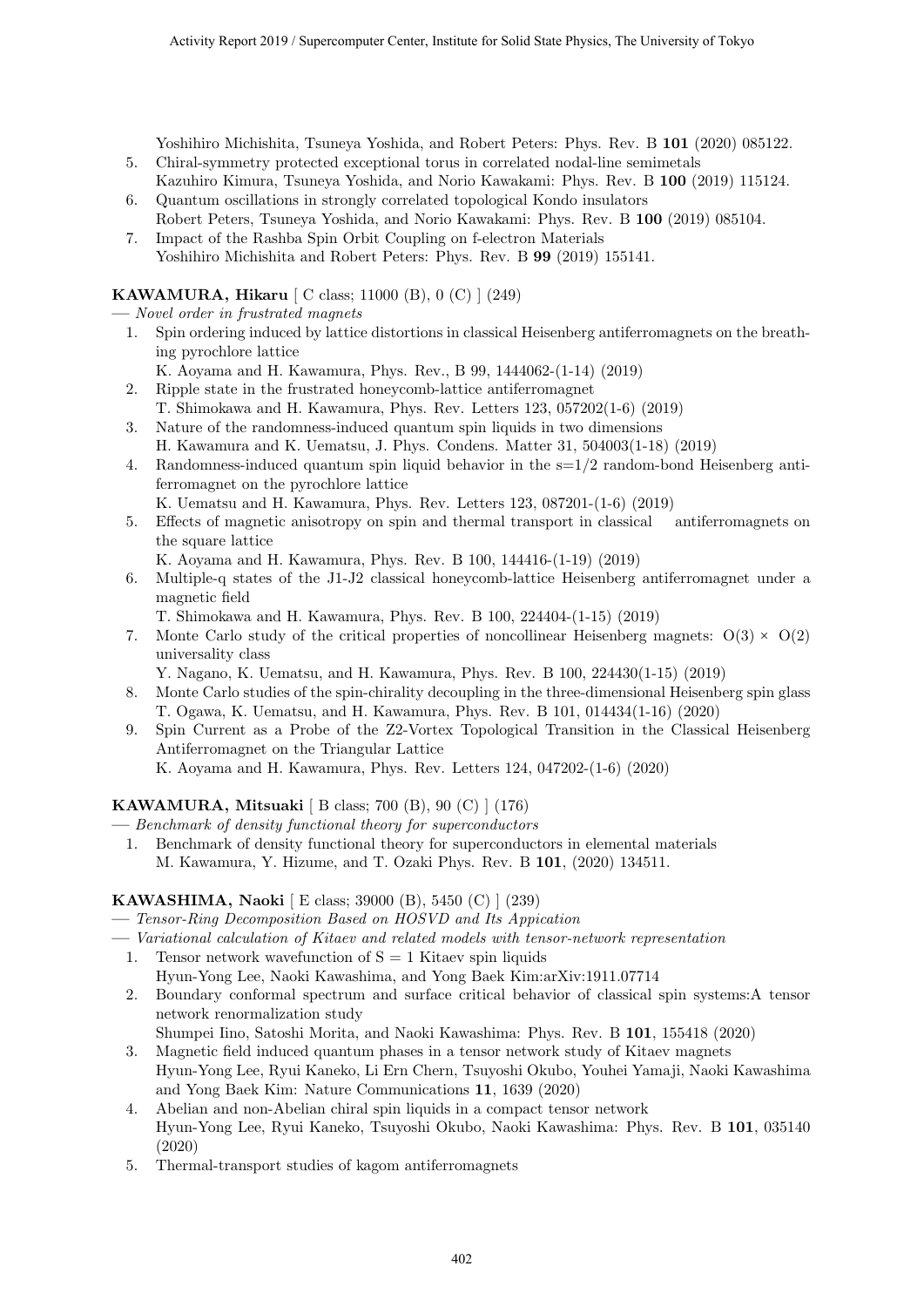Minoru Yamashita, Masatoshi Akazawa, Masaaki Shimozawa, Takasada Shibauchi, Yuji Matsuda, Hajime Ishikawa, Takeshi Yajima, Zenji Hiroi, Migaku Oda, Hiroyuki Yoshida, Hyun-Yong Lee, Jung Hoon Han and Naoki Kawashima: J. Phys: Condens. Matter **32**, 074001(11pp) (2019)

- 6. Entropy Governed by the Absorbing State of Directed Percolation Kenji Harada and Naoki Kawashima: Phys. Rev. Lett. **123**, 090601 (2019)
- 7. Boundary Tensor Renormalization Group Shumpei Iino, Satoshi Morita, and Naoki Kawashima: Phys. Rev. B **100**, 035449 (2019)
- 8. Gapless Kitaev Spin Liquid to Classical String Gas through Tensor Networks Hyun-Yong Lee, Ryui Kaneko, Tsuyoshi Okubo, and Naoki Kawashima: Phys. Rev. Lett. **123**, 087203 (2019)
- 9. Tensor-Ring Decomposition with Index-Splitting Hyun-Yong Lee and Naoki Kawashima: J. Phys. Soc. Jpn. **89**, 054003 (2020)

**KITA, Takafumi** [ C class; 1000 (B), 0 (C) ] ()

**—** *studying the enhancement of the thermal Hall angle in d-wave superconductors*

#### **KITAO, Akio** [ C class; 5000 (B), 0 (C) ] (270)

**—** *Efficient sampling simulation of the soft modes significantly contribute to protein properties*

- 1. Kinetic selection and relaxation of the Intrinsically Disordered Region of a Protein upon Binding. D.P. Tran and A Kitao: J. Chem. Theory Comput, in press (2020) doi: 10.1021/acs.jctc.9b01203.
- 2. High pressure inhibits signaling protein binding to the flagellar motor and bacterial chemotaxis through enhanced hydration.
	- H. Hata, Y. Nishihara, M. Nishiyama, Y. Sowa, I. Kawagishi, A. Kitao: Sci. rep. **10** (2020) 2351.
- 3. Molecular dynamics simulation of proteins under high pressure: Structure, function and thermodynamics.
	- H. Hata, M. Nishiyama, A. Kitao: Biochimica et Biophysica Acta **1864** (2020) 7.
- 4. evERdock BAI: Machine-learning-guided selection of protein-protein complex structure. K. Terayama, A. Shinobu, K. Tsuda, K. Takemura, and A. Kitao: J. Chem. Phys. **151** (2019) 215104.
- 5. Impact of key residues within chloroplast thioredoxin-f on recognition for reduction and oxidation of target proteins.

Y. Yokochi et. al.: J. Biol. Chem. **294** (2019) 17437.

- 6. Phagocytosis is mediated by two-dimensional assemblies of the F-BAR protein GAS7. K. Hanawa-Suetsugu et. al.: Nat. Commun. **10** (2019) 10.
- 7. Enhancing Biomolecular Sampling with Reinforcement Learning: A Tree Search Molecular Dynamics Simulation Method. K. Shin, D.P. Tran, K. Takemura, A. Kitao, K. Terayama, and K. Tsuda: ACS omega **4** (2019) 13853.
- 8. Cancellation between auto-and mutual correlation contributions of protein/water dynamics in terahertz time-domain spectra.

Y. Joti and A. Kitao: Biophys. Physicobiol. **16** (2019) 240.

9. More efficient screening of protein-protein complex model structures for reducing the number of candidates.

K. Takemura and A. Kitao: Biophys. Physicobiol. **16** (2019) 295.

#### **KOBAYASHI, Akito** [ B class; 1500 (B), 200 (C) ] (228)

**—** *Spin-Charge Separation in Charge Order Phase of Organic Dirac Electron System α-(BEDT-TTF)*2*I*<sup>3</sup>

1. Domain wall conductivity with strong Coulomb interaction of two-dimensional massive Dirac electrons in the organic conductor  $\alpha$ -(BEDT-TTF)2I3 D. Ohki, Y. Omori, and A. Kobayashi, Phys. Rev. **B** 100, 075206 (2019).

**KOBAYASHI, Katsuyoshi** [ B class; 400 (B), 50 (C) ] (190)

**—** *Theoretical study on electronic properties of new nanoscale surfaces and interfaces*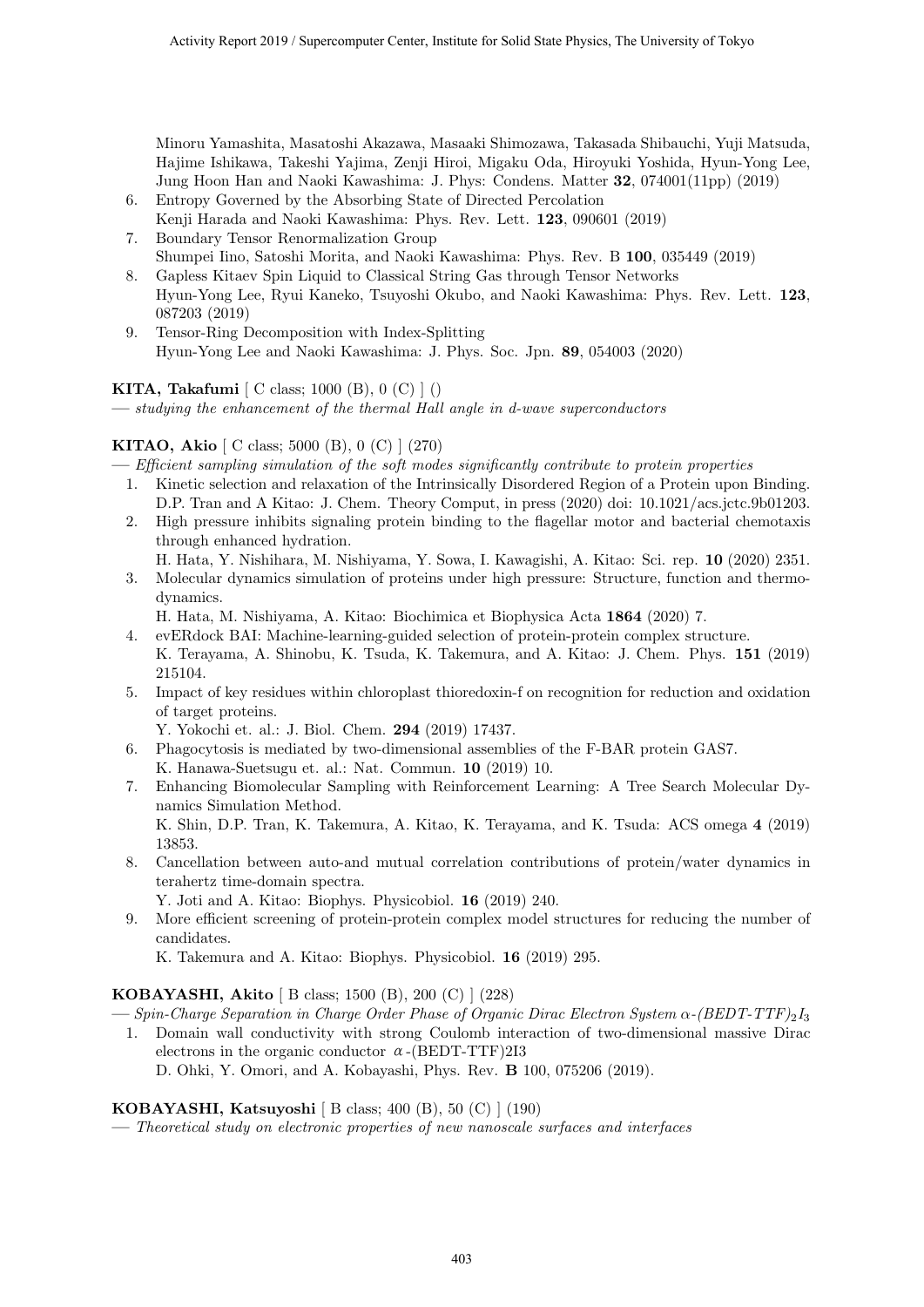#### **KOBAYASHI, Nobuhiko** [ C class; 4000 (B), 650 (C) ] (108)

**—** *First-principles study of quantum transport in nanostructures*

- 1. Second highest occupied molecular orbital effects on the valence band structure of organic semiconductors
	- Y. Kuroda, H. Ishii, S. Yoshino, N. Kobayashi, Jpn. J. Appl. Phys. 58 SIIB27 (2019).
- 2. Carrier transport calculations of organic semiconductors with static and dynamic disorder H. Ishii , N. Kobayashi, and K. Hirose, Jpn. J. Appl. Physics 58, 110501 (2019).
- 3. Electronic Band Structure of TiN/MgO*−*4 *×* 4 and 5 *×* 5 Nanostructures K. Kobayashi, H. Takaki, M. Shimono, N. Kobayashi, and K. Hirose, Jpn. J. Appl. Phys. 58 SBBH06 (2019).
- 4. Seebeck coefficients in  $CuFeS<sub>2</sub>$  thin films by first-principles calculations H. Takaki, K. Kobayashi, M. Shimono, N. Kobayashi, K. Hirose, N. Tsujii, and T. Mori Jpn. J. Appl. Phys. 58 SIIB01 (2019).
- 5. Magnetism-mediated thermoelectric performance of the Cr-doped bismuth telluride tetradymite J. B. Vaney, S. A. Yamini, H. Takaki, K. Kobayashi, N. Kobayashi, T. Mori, Mater. Today Phys. 8 (2019) 100090.
- 6. Sub-molecular structural relaxation at a physisorbed interface with monolayer organic singlecrystal semiconductors

A. Yamamura, H.Fujii, H. Ogasawara, D. Nordlund, O. Takahashi, Y. Kishi, H. Ishii, N. Kobayashi, N. Niitsu, B. Blulle, T. Okamoto, Y. Wakabayashi, S. Watanabe, and J. Takeya, Commun. Phys. 3 20 (2020)

7. Charge mobility calculation of organic semiconductors without use of experimental single-crystal data

H. Ishii, S. Obata, N. Niitsu, S. Watanabe, H. Goto, K. Hirose, N. Kobayashi, T. Okamoto, and J. Takeya, Sci Rep 10, 2524 (2020)

#### **KOBAYASHI, Riki** [ B class; 300 (B), 0 (C) ] (357)

**—** *Screening of substitutable non-magnetic element in rare-earth inter-metallic compounds*

#### **KOGA, Akihisa** [ C class; 9500 (B), 650 (C) ] (211, 212)

**—** *Magnetic and transport properties in double-exchange systems with quasiperiodicity*

**—** *Numerical analysis for nonequilibrium dynamics in correlated electron systems with orbital degrees of freedom*

- 1. Majorana-mediated spin transport without spin polarization in Kitaev quantum spin liquids T. Minakawa, Y. Murakami, A. Koga and J. Nasu: submitted to PRL.
- 2. Spin transport in the Quantum Spin Liquid State in the *S* = 1 Kitaev model: role of the fractionalized quasiparticles
- A. Koga, T. Minakawa, Y. Murakami and J. Nasu: J. Phys. Soc. Jpn. **89** (2020) 033701.
- 3. Excitonic condensation reflecting electronic states in two-band Penrose-Hubbard model
- K. Inayoshi, Y. Murakami and A. Koga: submitted to JPSJ.

#### **KOMATSU, Hisato** [ B class; 1100 (B), 150 (C) ] (321, 323)

- **—** *Competiton between dipolar and Dzyaloshinskii-Moriya interactions on the magnetic thin films*
- **—** *Competiton between dipolar and short-range interactions on the magnetic thin films*
- 1. Anisotropy-temperature phase diagram for the two-dimensional dipolar Heisenberg model with and without magnetic field

H. Komatsu, Y. Nonomura, and M. Nishino, Phys. Rev. B **100**, 094407 (2019).

#### **KOMATSU, Yu** [ C class; 2500 (B), 500 (C) ] (291)

**—** *Constructing the electronic structure database for the molecular design of pigments utilizing near infrared light*

#### **KOTA, Yohei** [ B class; 400 (B), 0 (C) ] (193)

- **—** *Analysis of magnetic properties in Cr and Mn alloys*
- **—** *Analysis of strain effect on magnetism in chromium metals*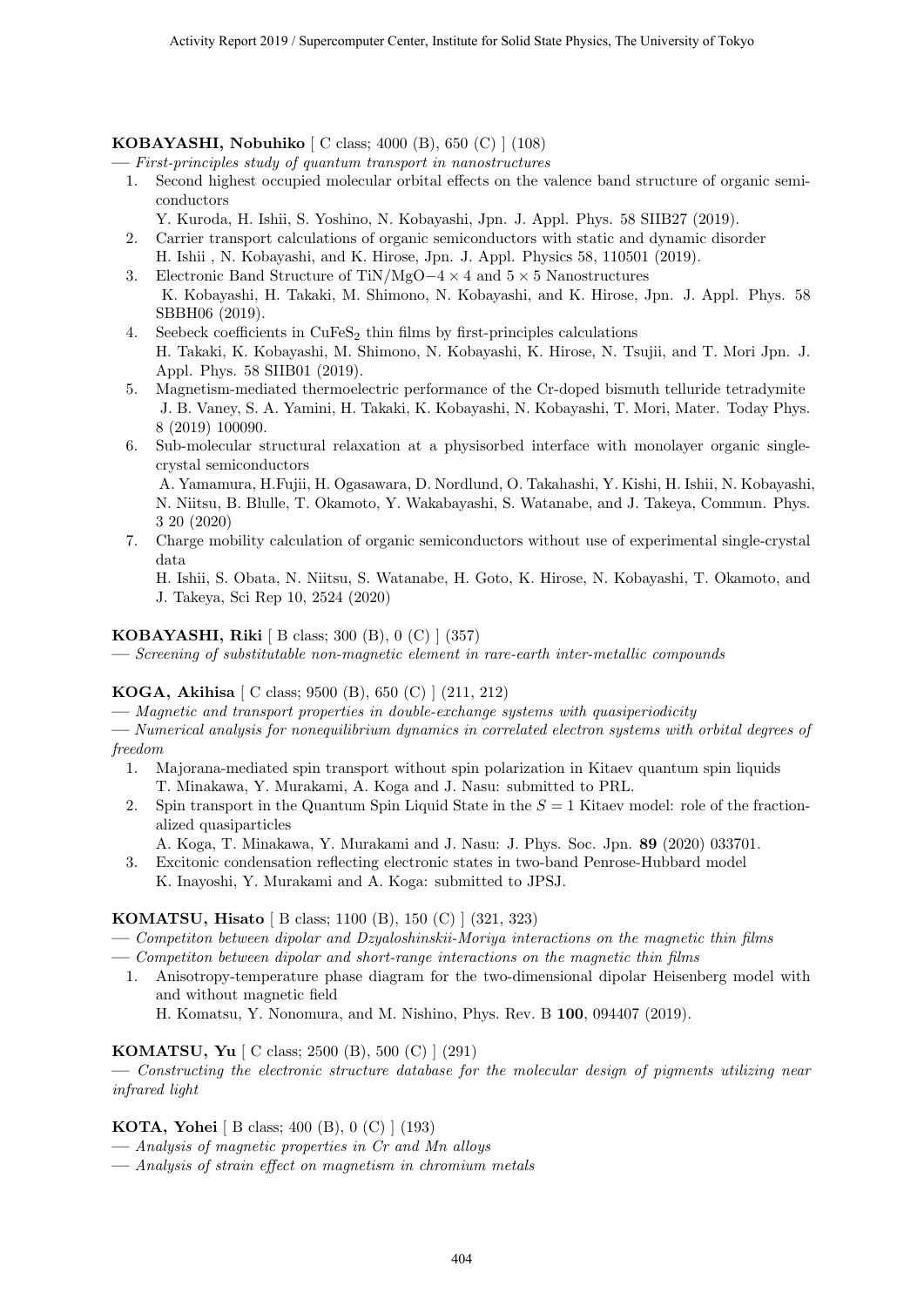1. Perpendicularly magnetized Cu<sub>2</sub>Sb type (Mn-Cr)AlGe films onto amorphous  $SiO<sub>2</sub>$ T. Kubota, Y. Kota, K. Ito, R. Y. Umetsu, M. Sun, M. Mizuguchi, and K. Takanashi: Appl. Phys. Express **12** (2019) 103002.

#### **KOU, Sonju** [ B class; 400 (B), 0 (C) ] (191)

**—** *Development of First-principles calculations method of Seebeck coefficient in the framework of linear response theory*

#### **KOURA, Akihide** [ C class; 1000 (B), 0 (C) ] (167)

**—** *First principles study on static structure of glass materials*

- 1. Guidelines for creating artificial neural network empirical interatomic potential from first-principles molecular dynamics data under specific conditions and its application to  $\alpha$ -Ag<sub>2</sub>Se K. Shimamura, S. Fukushima, A. Koura, F. Shimojo, M. Misawa, R. K. Kalia, A. Nakano, P. Vashishta et al.: J. Chem. Phys. 151, (2019) 124303.
- 2. GGA+U Molecular Dynamics Study of Structural and Dynamic Properties of Superionic Conductor Ag2Se

S. Fukushima, M. Misawa, A. Koura, and F. Shimojo: J. Phys. Soc. Jpn. 88, (2019) 115002.

3. Thermodynamic Integration by Neural Network Potentials Based on First-principles Dynamic Calculations

S. Fukushima, E. Ushijima, H. Kumazoe, A. Koura, F. Shimojo, K. Shimamura, M. Misawa, R. K. Kalia, A. Nakano, and P. Vashishta: Phys. Rev. B 100, (2019) 214108.

- 4. コンピュータシミュレーションによる永久高密度化ガラスの構造計算 高良明英, 若林大佑, 下條冬樹: NEW GLASS 35, (2020) 12.
- 5. Intermediate range structure of amorphous Cu2GeTe3: *ab initio* molecular dynamics study A. Koura, and F. Shimojo: J. Phys.: Condens. Matter 32, (2020) 244001.
- 6. Molecular-Dynamics Study of Thermal Conductivity of Silver Chalcogenides S. Fukushima, A. Koura, and F. Shimojo: submitted to Phys. Status Solidi B
- 7. Pressure Dependence of Static Structure of Liquid V2O5: *ab initio* Molecular Dynamics Study A. Koura, and F. Shimojo: submitted to Phys. Status Solidi B

#### **KUMAZOE, Hiroyuki** [ C class; 1000 (B), 250 (C) ] (320)

**—** *Establishment of new analysis method for extend X-ray absorption fine structure with sparse modeling*

### **KUNISADA, Yuji** [ C class; 8000 (B), 0 (C) ] (72)

- **—** *Reduction of Rare Metals in Formic Acid Decomposition Catalysts and Oxygen Storage Materials*
- 1. グラフェン上での金属原子吸着状態の理論的研究
	- 長谷川瞬,國貞雄治,坂口紀史: 表面と真空 **62** (2019) 344.
- 2. Extraordinarily Large Kinetic Isotope Effect on Alkene Hydrogenation over Rh-based Intermetallic Compounds

S. Furukawa, P. Yi, Y. Kunisada, K. Shimizu: Science and Technology of Advanced Materials **20** (2019) 805.

3. Co-appearance of superconductivity and ferromagnetism in a  $Ca<sub>2</sub>RuO<sub>4</sub>$  nanofilm crystal SH. Nobukane, K. Yanagihara, Y. Kunisada, Y. Ogasawara, K. Nomura, Y. Asano, S. Tanda: Scientific Reports **10** (2020) 3462.

#### **KUROKI, Kazuhiko** [ C class; 10500 (B), 1600 (C) ] (204)

**—** *Study on electron correlation and possible superconductivity in mixed-anion systems*

**—** *Study on the possibility of superconductivity in ladder-type electronic structures constructed from multiple anions*

- 1. Comparative first-principles study of antiperovskite oxides and nitrides as thermoelectric material: multiple dirac cones, low-dimensional band dispersion, and high valley degeneracy M. Ochi, K. Kuroki: Phys. Rev. Applied. **12** (2019) 034009.
- 2. Strongly enhanced superconductivity due to finite energy spin fluctuations induced by an incipient band : a FLEX study on the bilayer Hubbard model with vertical and diagonal interlayer hoppings K. Matsumoto, D. Ogura, and K. Kuroki: J. Phys. Soc. Jpn. **89** (2020) 044709.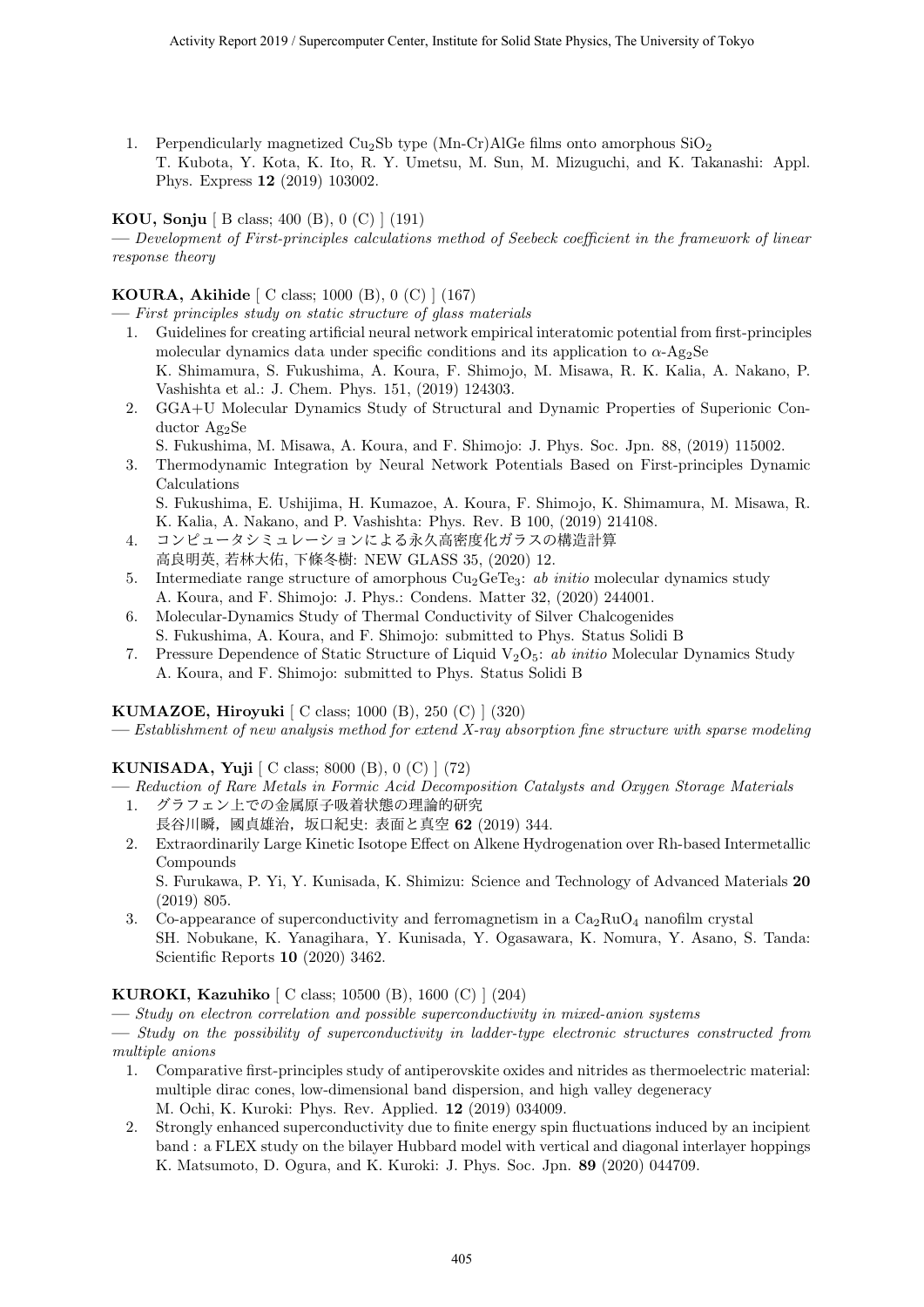3. Many-variable variational Monte-Carlo study of superconductivity in two-band Hubbard models with an incipient band

D. Kato and K. Kuroki: Phys. Rev. Research, in press (2020) (arXiv:1912.11983)

#### **KUSAKABE, Koichi** [ C class; 2000 (B), 300 (C) ] (140)

**—** *Transport and reaction properties of nanographene*

- 1. Spin-current control by induced electric-polarization reversal in Ni/hBN/Ni: A cross-correlation material
- H. Harfah, Y. Wicaksono, M.A. Majidi, and K. Kusakabe: ACS Appl. Elect. Materials, in press. 2. Interplanar stiffness in defect-free monocrystalline graphite
- K. Kusakabe, A. Wake, A. Nagakubo, K. Murashima, M. Murakami, K. Adachi, H. Ogi: Phys. Rev. Materials **4** (2020) 043603.
- 3. アルカン脱水素触媒,及びこれを用いる水素製造方法 草部浩一,高井和之,西川正浩,劉明, 特願 2019-135780.
- 4. Counting the Zero Modes and Magnetic Moment by Topology of a Phenalenyl-Tessellation Molecule with Vacancies

N. Morishita, K. Kusakabe: J. Phys. Soc. Jpn. **88** (2019) 124707.

#### **MAKINO, Takayuki** [ B class; 1500 (B), 210 (C) ] (149)

- **—** *Ab-initio calculation of phonon density-of-states spectra in cuprous oxides*
- **—** *Calculation of electron-phonon interaction in delafossite-type cuprates*

**—** *Electronic structure calculation in strongly-correlated electron oxides under presence of static electric field*

1. Temperature dependence of dielectric functions in Yb2O3 and Lu2O3 epitaxial thin films on sapphire (0001)

T. Makino et al.: Jpn. J. Appl. Phys. (2020) .

#### **MASUDA, Keisuke** [ B class; 600 (B), 90 (C) ] (184)

**—** *First-principles study of magnetoresistance ratios and magnetic anisotropy in magnetic tunnel junctions*

- 1. Mechanism of strong enhancement of anomalous Nernst effect in Fe by Ga substitution H. Nakayama, K. Masuda, J. Wang, A. Miura, K. Uchida, M. Murata, and Yuya Sakuraba: Phys. Rev. Materials **3** (2019) 114412.
- 2. Observation of anomalous Ettingshausen effect and large transverse thermoelectric conductivity in permanent magnets

A. Miura, H. Sepehri-Amin, K. Masuda, H. Tsuchiura, Y. Miura, R. Iguchi, Y. Sakuraba, J. Shiomi, K. Hono, and K. Uchida: Appl. Phys. Lett. **115** (2019) 222403.

- 3. Contributions of magnetic structure and nitrogen to perpendicular magnetocrystalline anisotropy in antiperovskite  $\epsilon - Mn_4N$ 
	- S. Isogami, K. Masuda, and Y. Miura: Phys. Rev. Materials **4** (2020) 014406.
- 4. Strain-induced enhancement of the Seebeck effect in magnetic tunneling junctions via interface resonant tunneling: *Abinitio* study
	- K. Yamamoto, K. Masuda, K. Uchida, and Y. Miura: Phys. Rev. B **101** (2020) 094430.
- 5. Interface-driven giant tunnel magnetoresistance in (111)-oriented junctions K. Masuda, H. Itoh, and Y. Miura: Phys. Rev. B **101** (2020) 144404.

#### **MATSUDA, Yasuhiro** [ B,C class; 3700 (B), 640 (C) ] (227)

- **—** *Estimation of the density of states using Maximum entropy method and Sparse modeling*
- **—** *Study on the high-field-induced phases of low dimensional frustrated quantum spin system*

#### **MATSUKAWA, Hiroshi** [ C class; 1500 (B), 400 (C) ] ()

**—** *Physics of Friction*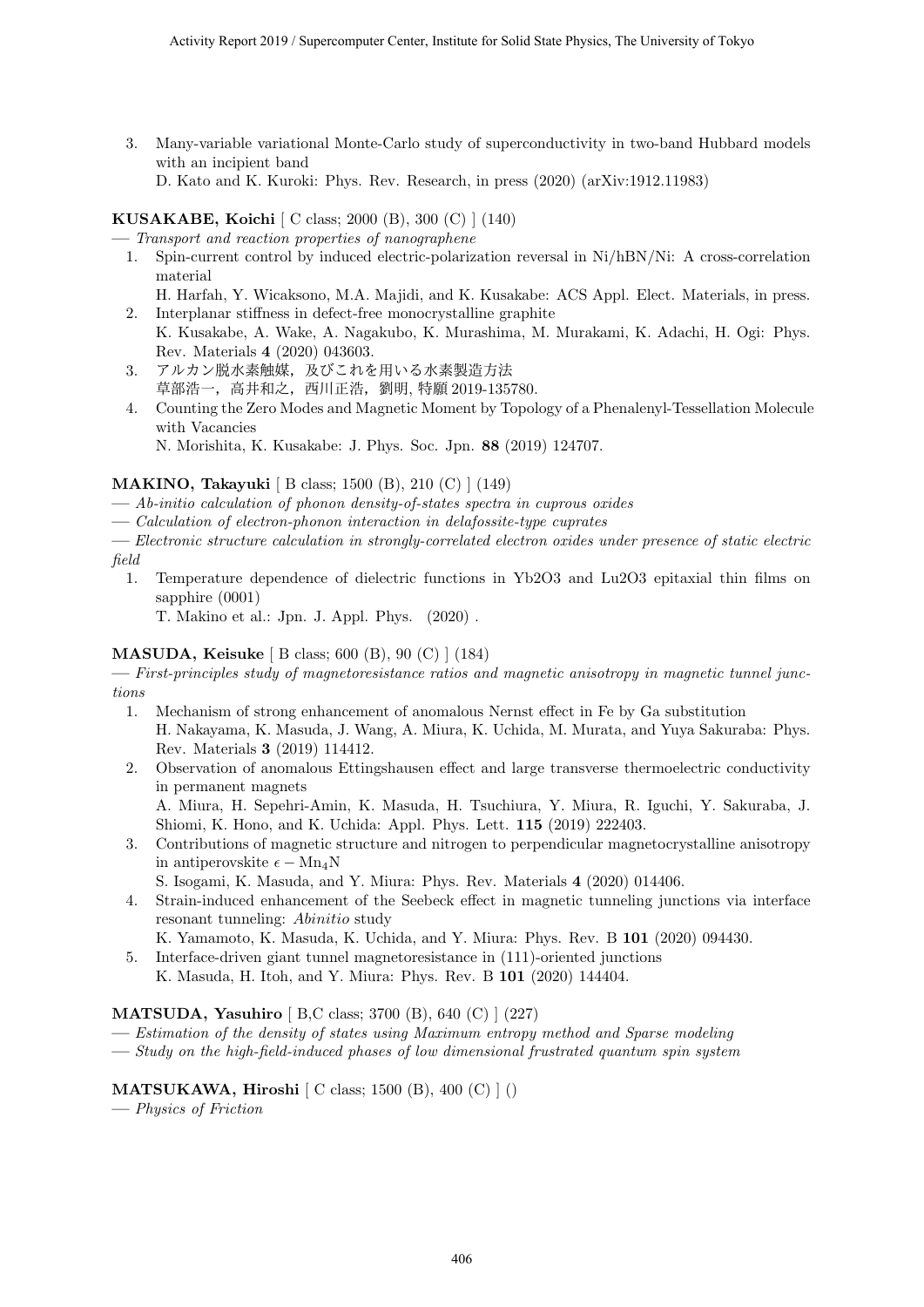#### **MATSUMOTO, Munehisa** [ C,D class; 17000 (B), 1350 (C) ] (49, 51)

**—** *Ab initio optimization of the champion rare earth magnet compound (Nd R)2(Fe Co)14B (R=rare earth)*

**—** *Multiscale data assimilation between ab initio theory at finite temperatures and experiments for rareearth permanent magnets*

**—** *Self-consistent analysis between miroscopic electronic structure calculations and macroscopic data analysis for experimental measurements*

1. Calculating Curie temperatures for rare-earth permanent magnets: Ab initio inspection of localized magnetic moments in d-electron ferromagnetism

Munehisa Matsumoto and Hisazumi Akai: Phys. Rev. B **101** (2020) 144402.

- 2. Magnetism trends in doped Ce-Cu intermetallics in the vicinity of quantum criticality: realistic Kondo lattice models based on dynamical mean-field theory Munehisa Matsumoto: Phys. Rev. Materials 4 (2020) 054401.
- 3.  $(Sm,Zr)Fe_{12-x}M_x$  (M=Zr,Ti,Co) for permanent-magnet applications: Ab initio material design integrated with experimental characterization Munehisa Matsumoto, Takafumi Hawai, and Kanta Ono: Phys. Rev. Applied 13 (2020) 064028.

#### **MATSUNAKA, Daisuke** [ B class; 700 (B), 0 (C) ] (183)

**—** *First-principles Study of Defects of Magnesium Alloys*

- 1. Molecular Dynamics Study of Influences of Non-Glide Stress on Slips in Magnesium So Yoshikawa, Daisuke Matsunaka: ,Materials Transactions **61** (2019) 127-135.
- 2. Molecular Dynamics Simulation on Defect Nucleation from Pre-existing I1 Stacking Fault in Magnesium
	- S. Yoshikawa and D. Matsunaka: Computational Materials Science, **179** (2020) 109644.

#### **MATSUSHITA, Katsuyoshi** [ C class; 0 (B), 800 (C) ] (333)

- **—** *Adhesion Inducing Cell Dynamics in Tissue*
- **—** *Numerical Study of Cell Guiding Mechanism in Cellular Tissue*
- 1. Crowding-Boosting Polarity and Motion Order of Cells K Matsushita, K Horibe, N Kamamoto, S Yabunaka, K Fujimoto Proceedings of the Symposium on Simulation of Traffic Flow 25, 21
- 2. Curved surface geometry-induced topological change of an excitable planar wavefront K Horibe, K Hironaka, K Matsushita, K Fujimoto Chaos: An Interdisciplinary Journal of Nonlinear Science 29 (9), 093120
- 3. Cell Motion Alignment as a Polarity Memory Effect Matsushita, K Horibe, N Kamamoto, K Fujimoto Journal of the Physical Society of Japan 88 (10), 103801

#### **MATSUSHITA, Yu-ichiro** [ C class; 11500 (B), 1800 (C) ] (56)

**—** *Identification of interface-state defects in power semiconductors: Approach from ab-initio calculations* **—** *Relation between defect structures and electronic properties in power semiconductors: Approach from ab-initio calculations*

- 1. Native point defects and carbon clusters in 4H-SiC: A hybrid functional study T. Kobayashi, K. Harada, Y. Kumagai, F. Oba, and Y. Matsushita: J. Appl. Phys. **125** (2019) 125701.
- 2. Energetics and electronic structure of native point defects in  $\alpha$ -Ga<sub>2</sub>O<sub>3</sub> T. Kobayashi, T. Gake, Y. Kumagai, F. Oba, and Y. Matsushita: Appl. Phys. Expr. **12** (2019) 091001.
- 3. Structure and energetics of carbon-related defects in  $SiC(0001)/SiO<sub>2</sub>$  systems revealed by firstprinciples calculations: Defects in  $\text{SiC}, \text{SiO}_2$ , and just at their interface T. Kobayashi and Y. Matsushita: J. Appl. Phys. **126** (2019) 145302.
- 4. Carbon dangling-bond center (carbon  $P_b$  center) at  $4H-SiC(0001)/SiO_2$  interface T. Umeda, T. Kobayashi, M. Sometani, H. Yano, Y. Matsushita, and S. Harada: Appl. Phys. Lett. **116** (2020) 071604.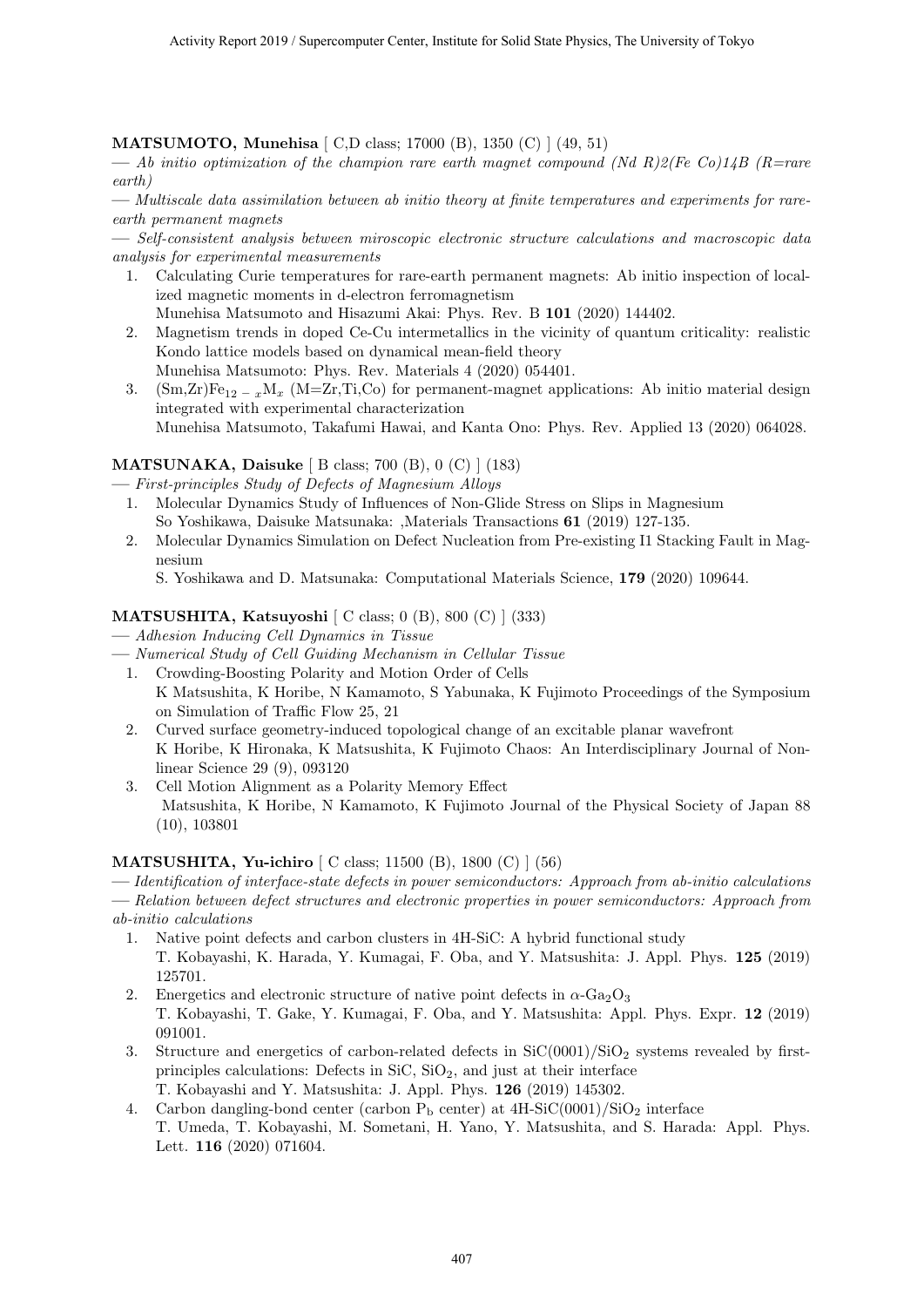#### **MAYUMI, Koichi** [ B class; 1400 (B), 180 (C) ] (303, 305)

- **—** *Study on Dynamic Mechanical Properties of Slide-Ring Gels using Coarse-Grained MD Simulations* **—** *Study on Microscopic Dynamics of Polyrotaxanes using Full-Atomistic MD Simulations*
- 1. Sliding Dynamics of Ring on Polymer in Rotaxane: A Coarse-Grained Molecular Dynamics Simulation Study Y. Yasuda, M. Toda, K. Mayumi, H. Yokoyama, H. Morita, K. Ito: Macromolecules, 2019, 52, 3787.
- 2. Molecular Dynamics of Polyrotaxane in Solution Investigated by Quasi-Elastic Neutron Scattering and Molecular Dynamics Simulation: Sliding Motion of Rings on Polymer Y. Yasuda, Y. Hidaka, K. Mayumi, H. Yokoyama, T. Yamada, K. Fujimoto, S. Okazaki, H. Yokoyama, K. Ito: J. Am. Chem. Soc., 2019, 141, 9655.

#### **MINAMITANI, Emi** [ C class; 6500 (B), 450 (C) ] (79)

**—** *Ab-initio analysis of electron-phonon interaction*

1. Simulating lattice thermal conductivity in semiconducting materials using high-dimensional neural network potential

E. Minamitani, M. Ogura, S. Watanabe:Appl. Phys. Express, 12 (2019) 095001

**MISAWA, Masaaki** [ B class; 400 (B), 0 (C) ] ()

**—** *First-principles study on the structures and electronic properties of silicates under high pressure*

**MISAWA, Takahiro** [ E class; 19500 (B), 2750 (C) ] ()

**—** *Numerical analysis of quantum transport phenomena in topological materials*

**MIURA, Yoshio** [ B class; 800 (B), 100 (C) ] ()

**—** *A first-principles calculation on finite temperature effects of half-metallic ferromagnets*

#### **MIZUGUCHI, Tomoko** [ C class; 1000 (B), 0 (C) ] (329)

- **—** *Molecular dynamics simulations of water confined in carbon structures with the reactive force field* 1. Hydrogen bond analysis of confined water in mesoporous silica using the reactive force field
	- T. Mizuguchi, K. Hagita, S. Fujiwara and T. Yamada: Mol. Sim. **45** (2019) 1437.
	- 2. Icosahedral order in liquid and glassy phases of cyclohexane T. Mizuguchi, S. Tatsumi and S. Fujiwara: Mol. Sim. in press.

#### **MIZUKAMI, Wataru** [ C class; 2500 (B), 150 (C) ] (134)

- **—** *Exploration of surface reactions on model real catalyst II*
	- 1. Orbital optimized unitary coupled cluster theory for quantum computer W. Mizukami, K. Mitarai, Y.O. Nakagawa, T. Yamamoto, T. Yan, Y.y. Ohnishi: arXiv:1910:11526 (2019)

#### **MOMIDA, Hiroyoshi** [ C class; 4000 (B), 650 (C) ] (106)

- **—** *Electrode properties of novel lithium-ion secondary battery materials: First-principles calculations*
- 1. First-Principles Study of Na-Ion Battery Performance and Reaction Mechanism of Tin Sulfide as Negative Electrode
- H. Kotaka, H. Momida, A. Kitajou, S. Okada and T. Oguchi: Chem. Rec. **19**, 811 (2019).
- 2. Spectral Dependence of the Third-Order Optical Susceptibility of Au Nanostructures: Experiments and First-Principles Calculations

B. Zhang, R. Sato, H. Momida, T. Ohno, M. Chundak, M. Naito, M. Yoshitake and Y. Takeda: Phys. Rev. B **100**, 035446 (2019).

3. Amorphous  $x\text{NaF-FeSO}_4$  Systems  $(1 \leq x \leq 2)$  with Excellent Cathode Properties for Sodium-Ion Batteries

A. Kitajou, H. Momida, T. Yamashita, T. Oguchi and S. Okada: ACS Appl. Energy Mater. **2**, 5968 (2019).

4. First-Principles Study of X-Ray Absorption Spectra in NaFeSO4F for Exploring Na-Ion Battery Reactions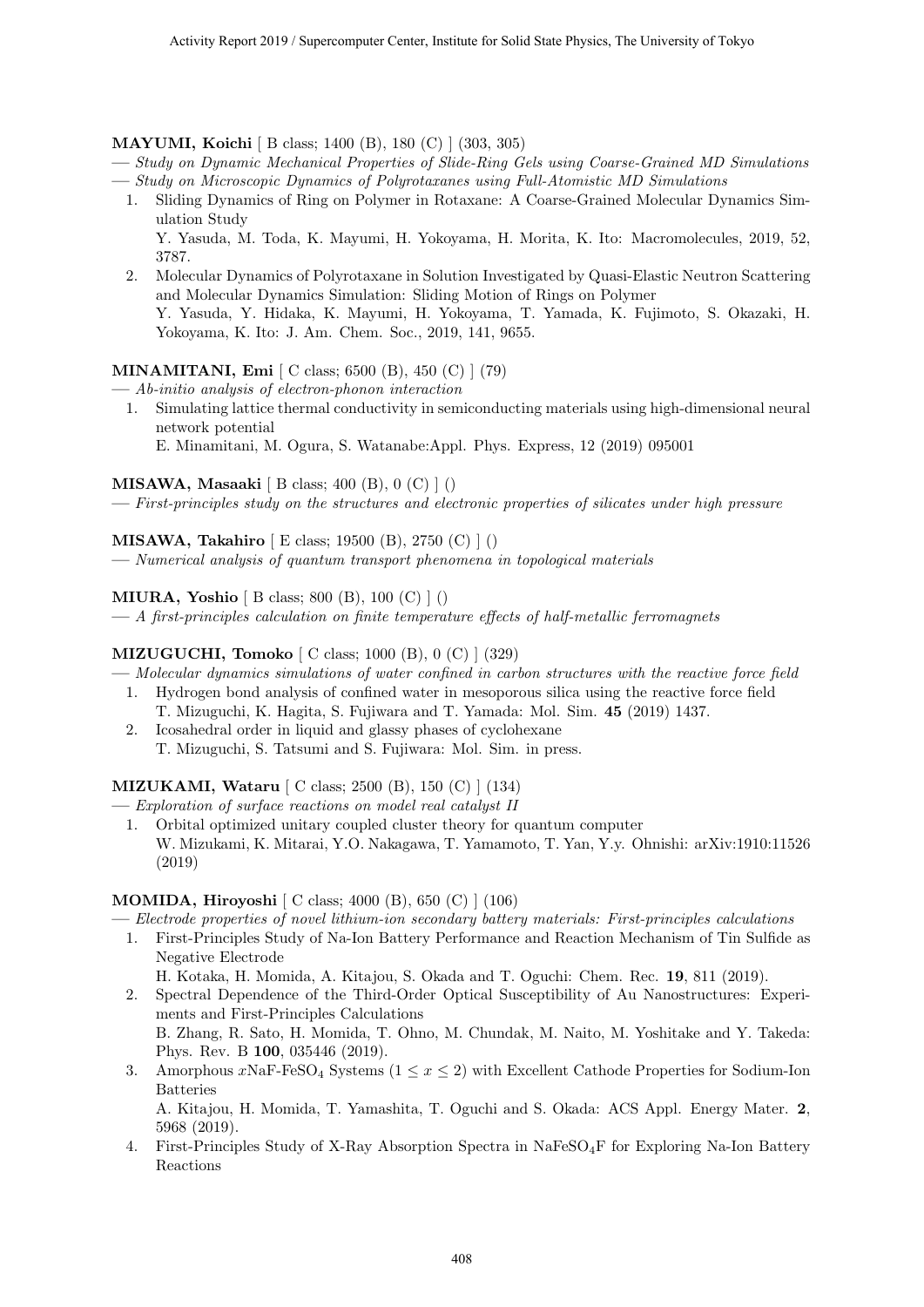H. Momida, A. Kitajou, S. Okada and T. Oguchi: J. Phys. Soc. Jpn. **88**, 124709 (2019).

5. Significant Role of Oxygen Redox Reaction with O<sub>2</sub>-Release in Li-Excess Cation-Disordered Rock-Salt Cathodes  $Li_{2+2x}Mn_{1-x}Ti_{1-x}O_4$ : First-Principles Calculations M. Hamaguchi, H. Momida and T. Oguchi: Electrochim. Acta **330**, 135286 (2020).

#### **MORIKAWA, Yoshitada** [ C class; 5000 (B), 750 (C) ] (95)

**—** *First-principles Theoretical Study of Chemical Reactions in Heterogeneous Catalysts*

1. Van der Waals Density Functional Study of Formic Acid Adsorption and Decomposition on  $Cu(111)$ 

S. E. M. Putra, F. Muttaqien, Y. Hamamoto, K. Inagaki, I. Hamada, and Y. Morikawa: J. Chem. Phys. **150** (2019) 154707.

- 2. Vibration-driven reaction of  $CO<sub>2</sub>$  on Cu surfaces via EleyRideal-type mechanism
- J. Quan, F. Muttaqien, T. Kondo, T. Kozarashi, T. Mogi, T. Imabayashi, Y. Hamamoto, K. Inagaki, I. Hamada, Y. Morikawa, and J. Nakamura: Nature Chem. **11** (2019) 722.
- 3. Development of Co supported on Co‐ Al spinel catalysts from exsolution of amorphous Co‐ Al oxides for carbon dioxide reforming of methane Y. J. Wong, M. K. Koh, N. F. Khairudin, S. Ichikawa, Y. Morikawa, and A. R. Mohamed: Chem. Cat. Chem. **11** (2019) 5593.
- 4. First-principles theoretical study on carrier doping effects induced by Zn vacancies in Mn-doped in ZnSnAs<sup>2</sup>
	- H. Kizaki and Y. Morikawa: Jpn. J. Appl. Phys. **58** (2019) 110601.
- 5. Analyses of three-dimensional atomic arrangements of impurities doped in Si relating to electrical activity by spectro-photoelectron holography

K. Tsutsui and Y. Morikawa: Jpn. J. Appl. Phys. **59** (2020) 010503.

- 6. Insight into Trimeric Formation of Nitric Oxide on Cu(111): A Density Functional Theory Study T. N. Pham, Y. Hamamoto, K. Inagaki, D. N. Son, I. Hamada, and Y. Morikawa: J. Phys. Chem. C **124** (2020) 2968.
- 7. Atomic and Molecular Adsorption on Single Platinum Atom at the Graphene Edge: A Density Functional Theory Study

S. A. Wella, Y. Hamamoto, F. Iskandar, Suprijadi, Y. Morikawa, and I. Hamada: J. Chem. Phys. **152** (2020) 104707.

#### **MORITA, Satoshi** [ B class; 800 (B), 100 (C) ] (25)

**—** *Improvement of higher-order tensor renormalization group method and its applications*

#### **MOTOME, Yukitoshi** [ C class; 13500 (B), 1900 (C) ] (202)

- **—** *Theoretical study of novel quantum properties induced by strong spin-orbit coupling*
- **—** *Theoretical study of quantum properties induced by spin-orbit coupling and electron correlation*
- 1. Magnetic Vortex Induced by Nonmagnetic Impurity in Ferromagnets: Magnetic Multipole and Toroidal around the Vacancy
- S. Hayami, H. Kusunose, and Y. Motome, J. Phys. Soc. Jpn. **88**, 063702 (2019). 2. Antiferromagnetic Kitaev interaction in f-electron based honeycomb magnets
- S.-H. Jang, R. Sano, Y. Kato, and Y. Motome, Phys. Rev. B **99**, 241106(R) (2019).
- 3. Nonequilibrium Majorana dynamics by quenching a magnetic field in Kitaev spin liquids J. Nasu and Y. Motome, Phys. Rev. Research **1**, 033007 (2019).
- 4. Hunting Majorana Fermions in Kitaev Magnets
	- Y. Motome and J. Nasu, J. Phys. Soc. Jpn. **89**, 012002 (2020).
- 5. Chiral spin liquids with crystalline **Z**<sup>2</sup> gauge order in a three-dimensional Kitaev model P. A. Mishchenko, Y. Kato, K. O'Brien, T. A. Bojesen, T. Eschmann, M. Hermanns, S. Trebst, and Y. Motome, Phys. Rev. B **101**, 045118 (2020).
- 6. The range of non-Kitaev terms and fractional particles in  $\alpha$ -RuCl<sub>3</sub> Y. Wang, G. B. Osterhoudt, Y. Tian, P. Lampen-Kelley, A. Banerjee, T. Goldstein, J. Yan, J. Knolle, H. Ji, J. Cava, J. Nasu, Y. Motome, S. Nagler, D. Mandrus, and K. S. Burch, npj Quant. Mat. **5**, 14 (2020).
- 7. Majorana-magnon crossover by a magnetic field in the Kitaev model: Continuous-time quantum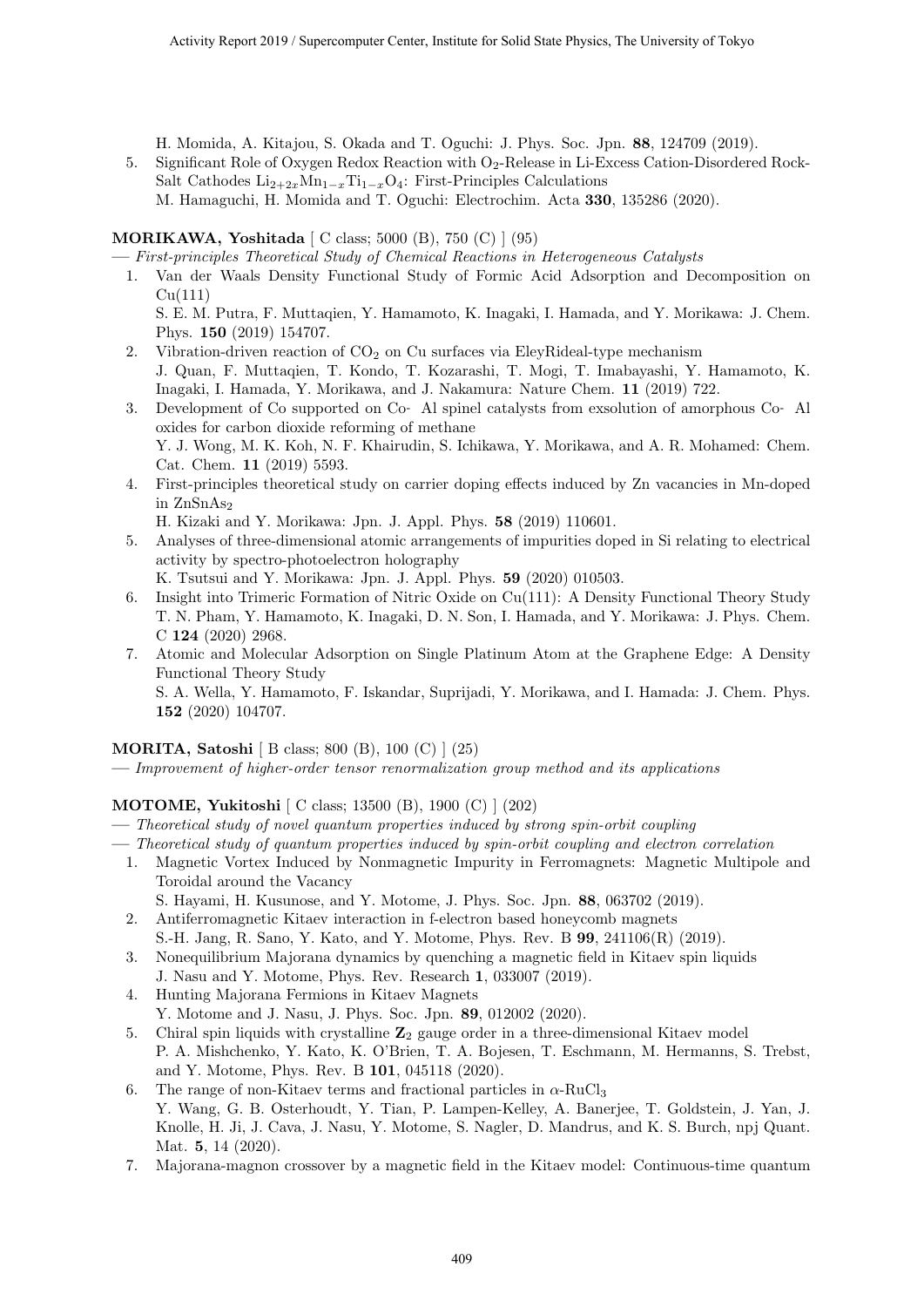Monte Carlo study

- J. Yoshitake, J. Nasu, Y. Kato, and Y. Motome, Phys. Rev. B **101**, 100408(R) (2020).
- 8. Antiferromagnetic Kitaev interactions in polar spin-orbit Mott insulators Y. Sugita, Y. Kato, and Y. Motome, Phys. Rev. B **101**, 100410(R) (2020).
- 9. Spin-current diode with a monoaxial chiral magnet S.-H. Jang, R. Sano, Y. Kato, and Y. Motome, preprint (arXiv:1912.03422), submitted to Phys. Rev. Materials

#### **MURAGUCHI, Masakazu** [ B class; 600 (B), 80 (C) ] (185)

**—** *Study on carrier dynamics in nano scale semiconductor devices with machine learning*

#### **MURAI, Naoki** [ B class; 900 (B), 100 (C) ] (327)

**—** *Lattice dynamics investigation of a charge-density-wave phase in transition metal chalcogenides*

#### **MURASHIMA, Takahiro** [ E class; 8500 (B), 2100 (C) ] (250)

- **—** *Multiscale analysis of polymeric fluids and solids*
	- 1. Coupling Finite Element Method with Large Scale Atomic/Molecular Massively Parallel Simulator(LAMMPS) for Hierarchical Multiscale Simulations T. Murashima, S. Urata, S. Li: Euro. Phys. J. B **92** (2019) 211.
	- 2. ミクロスケールとマクロスケールのシミュレーション連成による高分子材料系のマルチスケールシ ミュレーション
	- 村島隆浩: CICSJ Bulletin (日本化学情報化学部会誌) **37** (2019) 87. 3. Multiscale Modeling of Plasticity in Amorphous & Polymeric Materials
		- S. Li, S. Urata, T. Murashima: IACM Express. **46** (2020) 10.

#### **NADA, Hiroki** [ C class; 0 (B), 750 (C) ] (340)

**—** *Construction of A New Method for Analysis of Crystallization Mechanism from Amorphous Precursor Using Molecular Dynamics Simulation Method and Unsupervised Machine Learning*

- 1. Shock Growth of Ice Crystals Near Equilibrium Melting Pressure Under Dynamic Compression Y.-J. Kim, Y.-H. Lee, S. Lee, H. Nada and G. W. Lee: Proc. Natl. Acad. Sci. U.S.A., **116** (2019) 8679.
- 2. Anisotropy in Stable Conformations of Hydroxylate Ions Between the 001 and 110 Planes of TiO<sub>2</sub> Rutile Crystals for Glycolate, Lactate, and 2-Hydroxybutyrate Ions Studied by Metadynamics Method

H. Nada, M. Kobayashi and M. Kakihana: ACS Omega, **4** (2019) 11014.

- 3. Transport Mechanisms of Water Molecules and Ions in Sub-Nano Channels of Nanostructured Water Treatment Liquid-Crystalline Membranes: A Molecular Dynamics Simulation Study H. Nada, T. Sakamoto, M. Henmi, T. Ogawa, M. Kimura and T. Kato: Environ. Sci.: Water Res. & Technol., **6** (2020) 604.
- 4. Pathways for the Formation of Ice Polymorphs from Water Predicted by a Metadynamics Method H. Nada: Sci. Rep., **10** (2020) 4708.

#### **NAKAGAWA, Naoko** [ C class; 3500 (B), 600 (C) ] (286)

**—** *Macroscopic properties characterized by an extended thermodynamic functions to nonequilibrium*

- 1. Global thermodynamics for heat conduction systems N. Nakagawa and S.-i. Sasa: J. Stat. Phys. **177** (2019) 825.
- 2. Multiplicative Langevin Equation to Reproduce Long-time Properties of Nonequilibrium Brownian Motion

Atsumasa Seya, Tatsuya Aoyagi, Masato Itami, Yohei Nakayama and Naoko Nakagawa: J. Stat. Mech. **2020** (2020) 013201

#### **NAKAHARA, Akio** [ B class; 700 (B), 90 (C) ] (337)

**—** *Transition in the memory effect of paste*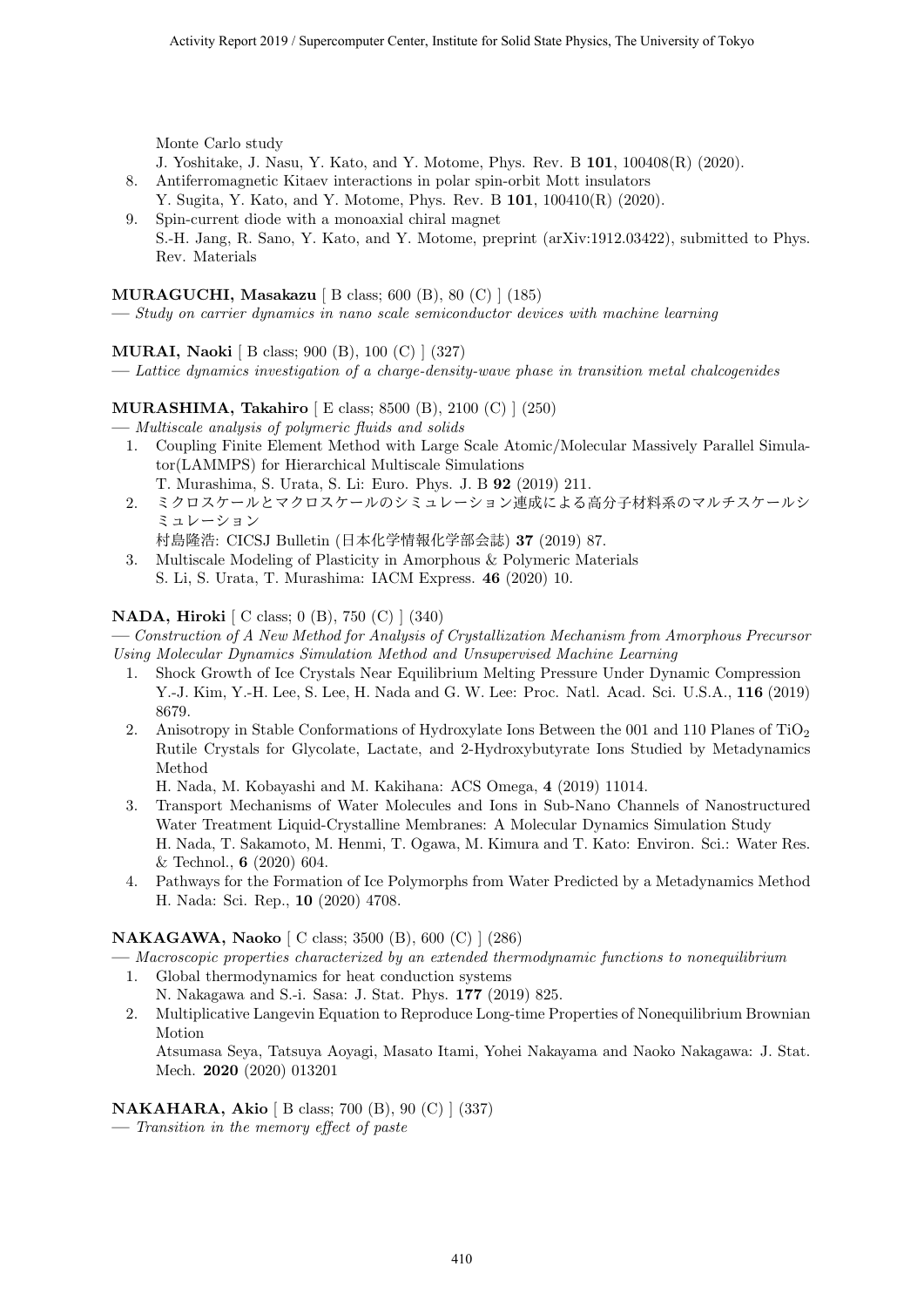**NAKAMURA, Kazuma** [ C,D class; 8500 (B), 0 (C) ] (66, 68)

- **—** *Ab initio calculation for thermodynamic phase diagram*
- **—** *Ab initio calculations for Sr2IrO4 and Ca5Ir3O12*
- **—** *Ab initio phonon calculation for Ca5Ir3O12*
	- 1. GW calculation of plasmon excitations in the quasi-one-dimensional organic compound (TMTSF)2PF6 Kazuma Nakamura, Shiro Sakai, Ryotaro Arita, and Kazuhiko Kuroki: Physical Review B **88** (2013) 125128.
	- 2. Effect of Electron-Phonon Interactions on Orbital Fluctuations in Iron-Based Superconductors Yusuke Nomura, Kazuma Nakamura, and Ryotaro Arita: Phys. Rev. Lett. **112** (2014) 027002.
	- 3. Ab initio GW plus cumulant calculation for isolated band systems: Application to organic conductor (TMTSF)2PF6 and transition-metal oxide Kazuma Nakamura, Yoshiro Nohara, Yoshihide Yoshimoto, and Yusuke Nomura: Phys. Rev. B **93** (2016) 085124.
	- 4. Large enhancement of superconducting transition temperature in single-element superconducting rhenium by shear strain

M. Mito, H. Matsui, K. Tsuruta, T. Yamaguchi, K. Nakamura, H. Deguchi, N. Shirakawa, H. Adachi, T. Yamasaki, H. Iwaoka, Y. Ikoma, and Z. Horita: Scientific reports **6**, (2016) 36337.

5. Uniaxial strain effects on superconducting transition in Re-doped Hg-1223 cuprate superconductors

M. Mito, K. Ogata, H. Goto, K. Tsuruta, K. Nakamura, H. Deguchi, T. Horide, K. Matsumoto, T. Tajiri, H. Hara, T. Ozaki, H. Takeya, and Y. Takano: Phys. Rev. B **95**, (2017) 064503.

- 6. Nonlinear Conductivity of Geometrically Frustrated Iridate Ca5Ir3O12 K. Matsuhira, K. Nakamura, Y. Yasukuni, Y. Yoshimoto, D. Hirai, Z. Hiroi: J. Phys. Soc. Jpn. **87**, (2018) 013703.
- 7. Hydrostatic pressure effects on superconducting transition of nanostructured niobium highly strained by high-pressure torsion M. Mito, Y. Kitamura, T. Tajiri, K. Nakamura, R. Shiraishi, K. Ogata, H. Deguchi, T. Yamaguchi, N. Takeshita, T. Nishizaki, K. Edalati, Z. Horita: J. Appl. Phys. **125**, (2019) 125901.
- 8. Hydrostatic Compression Effects on Fifth-Group Element Superconductors V, Nb, and Ta Subjected to High-Pressure Torsion M. Mito, S. Shigeoka, H. Kondo, N. Noumi, Y. Kitamura, K. Irie, K. Nakamura, S. Takagi, H. Deguchi, T. Tajiri, M. Ishizuka, T. Nishizaki, K. Edalati, Z. Horita: Mater. Trans. (Overview), **60**, (2019) 1472-1483.
- 9. Anisotropic compression effects on nanocrystalline crystals of nickel oxide M. Mito, T. Tajiri, S. Saisho, H. Deguch, A. Kohno, K. Nakamura: Journal of Magnetism and Magnetic Materials **489**, (2019) 165407.
- 10. Harmonic voltage response to AC current in the nonlinear conductivity of iridium oxide Ca5Ir3O12 H. Hanate, K. Nakamura, K. Matsuhira: J. Magn. Magn. Mater. **498**, (2020) 166203.
- 11. Formation of a two-dimensional single-component correlated electron system and band engineering in the nickelate superconductor NdNiO2 Y. Nomura, M. Hirayama, T. Tadano, Y. Yoshimoto, K. Nakamura, R. Arita: Phys. Rev. B **100**, (2019) 205138(1-11). [Editors' Suggestion]
- 12. Raman Scattering Investigation of Structural Transition in Ca5Ir3O12 T. Hasegawa, W. Yoshida, K. Nakamura, N. Ogita, K. Matsuhira: J. Phys. Soc. Jpn **89** (2020) 054602/1-11.
- 13. Study of Phonon Dispersion of Iridium Oxide Ca5Ir3O12 with Strong Spin?Orbit Interaction H. Hanate, T. Hasegawa, S. Tsutsui, K. Nakamura, Y. Yoshimoto, N. Kishigami, S. Haneta, K. Matsuhira1: J. Phys. Soc. Jpn **89** (2020) 053601/1-5.

#### **NAKANO, Hiroki** [ C class; 4000 (B), 1050 (C) ] (268)

**—** *Numerical study on low-energy states of quantum spin systems*

- 1. Haldane Gaps of Large-S Heisenberg Antiferromagnetic Chains and Asymptotic Behavior H. Nakano, N. Todoroki, and T. Sakai: J. Phys. Soc. Jpn. **88** (2019) 114702.
- 2. From kagome strip to kagome lattice: Realizations of frustrated  $S = 1/2$  antiferromagnets in Ti(III) fluorides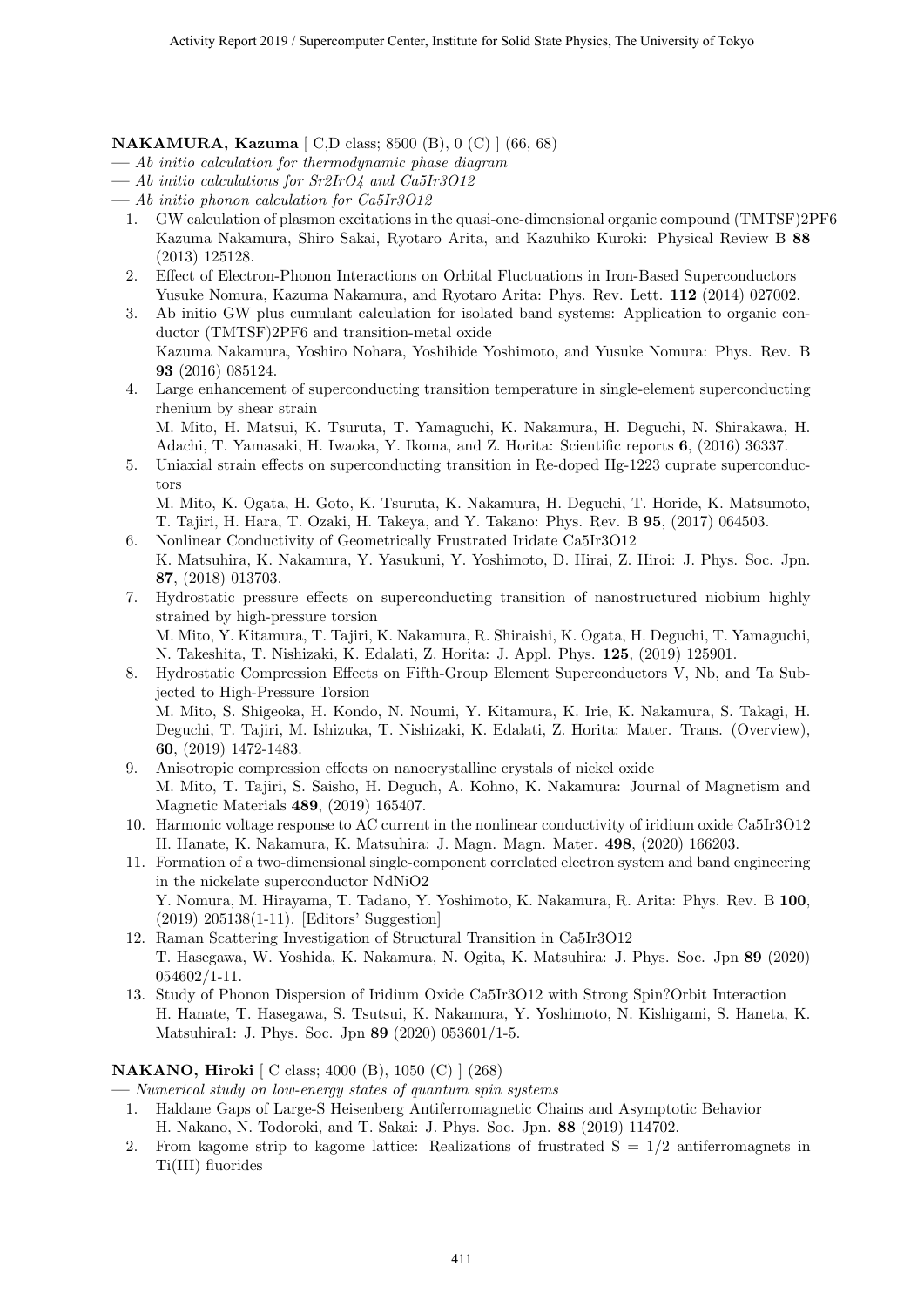H. O. Jeschke, H. Nakano, and T. Sakai: Phys. Rev. B **99** (2019) 140410(R).

3. Two magnetization plateaus in the kagome fluoride  $Cs<sub>2</sub>LiTi<sub>3</sub>F<sub>12</sub>$ R. Shirakami, H. Ueda, H. O. Jeschke, H. Nakano, S. Kobayashi , A. Matsuo, T. Sakai, N. Katayama, H. Sawa, K. Kindo, C. Michioka, and K. Yoshimura: Phys. Rev. B **100** (2019) 174401.

#### **NAKAYAMA, Takashi** [ C class; 5000 (B), 800 (C) ] (92)

**—** *First-principles study on physics of gap-state control at metal/semiconductor interfaces*

- 1. Effect of electric field on formation energies of point defects around metal/SiC and metal/GaN interfaces: First-principles study
	- R. Nagasawa, T. Nakayama: Jpn. J. Appl. Phys. **58** (2019) 091006.
- 2. Origin of Fermi-level depinning at TiN/Ge(001) interfaces: first-principles study T. Nishimoto, T. Nakayama: Jpn. J. Appl. Phys. **58** (2019) 061007.
- 3. Origin of Fermi-level depinning at metal/Ge interfaces: first-principles study on effect of segregation
	- T. Nishimoto, T. Nakayama: Jpn. J. Appl. Phys. **58** (2019) SIIB11.
- 4. Resonance-enhanced tunneling current through Si-p/n junction with additional dopants; theoretical study
	- S. Cho, S. Iizuka, T. Nakayama: Jpn. J. Appl. Phys. **58** (2019) 061004.
- 5. Theoretical studies on the switching mechanism of VMCO memories T. Nakanishi, K. Chokawa, M. Araidai, T. Nakayama, K. Shiraishi: Microelectronic Engineering **215** (2019) 110997.

#### **NASU, Joji** [ C class; 3500 (B), 1500 (C) ] (226)

- **—** *Magnetic state of Kitaev spin liquid under time-dependent field*
- **—** *Time evolution by magnetic-field quench in Kitaev spin liquid*
	- 1. Low temperature properties in the Bilayer Kitaev model H. Tomishige, J. Nasu, A. Koga: Phys. Rev. B **99**, 174424 (2019).
	- 2. Ferromagnetic instability for the single-band Hubbard model in the strong-coupling regime Y. Kamogawa, J. Nasu, and A. Koga: Phys. Rev. B **99**, 235107 (2019).
	- 3. Residual Entropy and Spin Fractionalizations in the Mixed-Spin Kitaev Model
	- A. Koga and J. Nasu: Phys. Rev. B **100**, 100404(R) (2019).
	- 4. Nonequilibrium Majorana Dynamics by Quenching a Magnetic Field in Kitaev Spin Liquids J. Nasu, and Y. Motome: Phys. Rev. Research **1**, 033007 (2019).
	- 5. Hunting Majorana Fermions in Kitaev Magnets
	- Y. Motome and J. Nasu: J. Phys. Soc. Jpn. **89**, 012002 (2020).
	- 6. Two-step gap opening across the quantum critical point in the Kitaev honeycomb magnet  $\alpha$ -RuCl<sub>3</sub> Y. Nagai, T. Jinno, Y. Yoshitake, J. Nasu, Y. Motome, M. Itoh, and Y. Shimizu: Phys. Rev. B **101**, 020414(R) (2020).
	- 7. Spin Transport in the Quantum Spin Liquid State in the *S* = 1 Kitaev Model: Role of the Fractionalized Quasiparticles

A. Koga, T. Minakawa, Y. Murakami, and J. Nasu: J. Phys. Soc. Jpn. **89**, 033701 (2020).

- 8. The range of non-Kitaev terms and fractional particles in *α*-RuCl<sup>3</sup> Y. Wang, G. B. Osterhoudt, Y. Tian, P. Lampen-Kelley, A. Banerjee, T. Goldstein, J. Yan, J. Knolle, H. Ji, R. J. Cava, J. Nasu, Y. Motome, S. Nagler, D. Mandrus, and K. S. Burch: npj Quantum Materials **5**, 14 (2020).
- 9. Majorana-Magnon Crossover by a Magnetic Field in the Kitaev Model: Continuous-Time Quantum Monte Carlo Study

J. Yoshitake, J. Nasu, Y. Kato, and Y. Motome: Phys. Rev. B **101**, 100408(R) (2020).

#### **NISHIDATE, Kazume** [ C class; 3000 (B), 0 (C) ] (131)

**—** *Computational physics and chemistry approach to develop the artificial photosynthesis and fuel cell catalysts*

1. Electronic Properties and Crystal Structures of Double-Perovskites,  $Ba_2Bi^{III}Bi^{V}O_6$ ,  $Ba_2PrBiO_6$ , and  $Ba<sub>2</sub>PrSbO<sub>6</sub>$ : First-principles study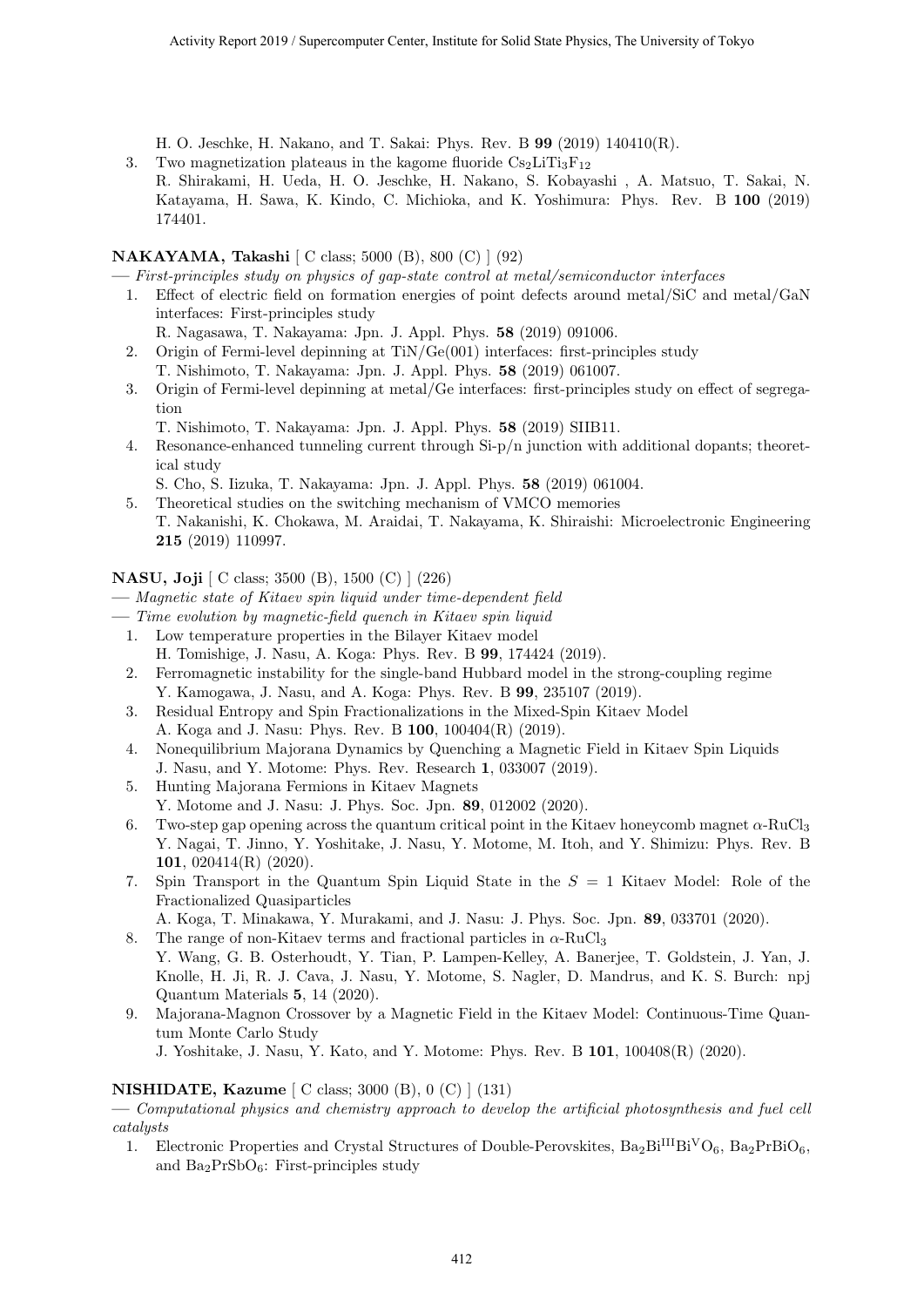K. Nishidate et al.: submitted.

#### **NISHIGUCHI, Kazutaka** [ B class; 700 (B), 0 (C) ] (342)

**—** *Theoretical study for superconductivity in superstructured strongly correlated materials with twoparticle self-consistent approach*

1. Possible Superconductivity Induced by a Large Spin-Orbit Coupling in Carrier Doped Iridium Oxide Insulators: A Weak Coupling Approach Kazutaka Nishiguchi, Tomonori Shirakawa, Hiroshi Watanabe, Ryotaro Arita, and Seiji Yunoki: J. Phys. Soc. Jpn. **88** (2019) 094701

#### **NISHINO, Masamichi** [ B class; 700 (B), 90 (C) ] (336)

**—** *Elucidation of coercivity mechanism by statistical physical approaches*

- 1. Nontrivial temperature dependence of ferromagnetic resonance frequency for spin reorientation transitions
	- M. Nishino, and S. Miyashita: Phys. Rev. B **100** (2019) 020403(R).
- 2. Multistep spin-crossover transitions induced by the interplay between short- and long-range interactions with frustration on a triangular lattice
- M. Nishino, C. Enachescu, and S. Miyashita:Phys. Rev. B **100** (2019) 134414 3. Anisotropy-temperature phase diagram for the two-dimensional dipolar Heisenberg model with and without magnetic field

H. Komatsu, Y. Nonomura, and M. Nishino: Phys. Rev. B **100**, (2019) 094407

#### **NOGUCHI, Hiroshi** [ C class; 11000 (B), 1800 (C) ] (243)

**—** *structure formation of biomembrane*

- 1. Shape transition from elliptical to cylindrical membrane tubes induced by chiral crescent-shaped protein rods
	- H. Noguchi: Sci. Rep. **9**, 11721 (2019).
- 2. Cup-to-vesicle transition of a fluid membrane with spontaneous curvature H. Noguchi: J. Chem. Phys. **51**, 094903 (2019).
- 3. Detachment of fluid membrane from substrate and vesiculation H. Noguchi: Soft Matter **15**, 8741 (2019).
- 4. Curvature induction and sensing of the F-BAR protein Pacsin1 on lipid membranes via molecular dynamics simulations
	- M. I. Mahmood, H. Noguchi, and K. Okazaki: Sci. Rep. **9**, 14557 (2019).
- 5. Effects of Cavitation on Karman Vortex Behind Circular-Cylinder Arrays: A Molecular Dynamics Study
- Y. Asano, H. Watanabe, and H. Noguchi: J. Chem. Phys. **152**, 034501 (2020).
- 6. 分子動力学計算による複雑流体中のカルマン渦の解析 浅野 優太, 渡辺 宙志, 野口 博司: 分子シミュレーション研究会会誌"アンサンブル"**22**, 157 (2020).

#### **NOGUCHI, Yoshifumi** [ C class; 3500 (B), 600 (C) ] (112)

- **—** *GW method without GPP model*
- 1. Photoabsorption Spectra of Aqueous Oxyluciferin Anions Elucidated by Explicit Quantum Solvent Y. Noguchi, M. Hiyama, M. Shiga, H. Akiyama, and O. Sugino: J. Chem. Theory Compt., **15** (2019) 5474.

#### **NOMURA, Yusuke** [ C class; 9500 (B), 1600 (C) ] (207, 209)

- **—** *Study on frustrated magnetism using machine learning*
- **—** *Study on metal-insulator transition in nickel oxides*
- 1. Strong-coupling formula for momentum-dependent susceptibilities in dynamical mean-field theory Junya Otsuki, Kazuyoshi Yoshimi, Hiroshi Shinaoka, and Yusuke Nomura: Phys. Rev. B **99** (2019) 165134.
- 2. Ab initio derivation of an effective Hamiltonian for the La2CuO4/La1.55Sr0.45CuO4 heterostructure

Terumasa Tadano, Yusuke Nomura, and Masatoshi Imada: Phys. Rev. B **99** (2019) 155148.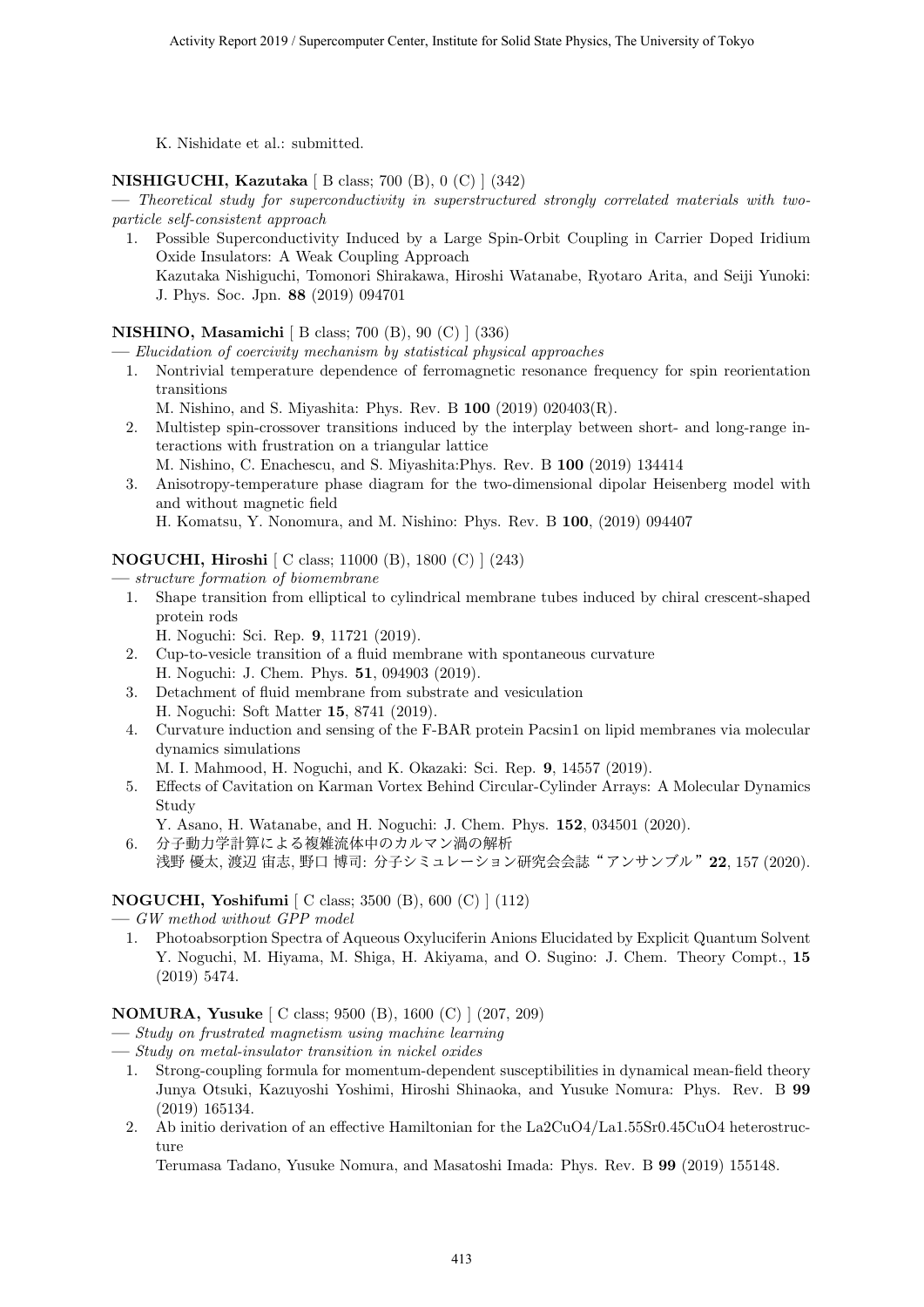- 3. Formation of a two-dimensional single-component correlated electron system and band engineering in the nickelate superconductor NdNiO2 Yusuke Nomura, Motoaki Hirayama, Terumasa Tadano, Yoshihide Yoshimoto, Kazuma Nakamura, and Ryotaro Arita: Phys. Rev. B **100** (2019) 205138.
- 4. Wannier90 as a community code: new features and applications Giovanni Pizzi *et. al.*: J. Phys.: Condens. Matter **32** (2020) 165902.
- 5. Materials design of dynamically stable d9 layered nickelates Motoaki Hirayama, Terumasa Tadano, Yusuke Nomura, and Ryotaro Arita: Phys. Rev. B **101** (2020) 075107.

#### **NONOMURA, Yoshihiko** [ B,C class; 2700 (B), 490 (C) ] (288, 289)

- **—** *Generalization of temperature scaling in early-time nonequilibrium relaxation*
- **—** *Unified understanding of early-time nonequilibrium relaxation in Monte Carlo simulations*

#### **NOZAWA, Kazuki** [ C class; 1000 (B), 100 (C) ] (162)

**—** *Atomic and electronic structures of intermetallic compound catalysts*

#### **OBATA, Masao** [ B,C class; 1800 (B), 100 (C) ] (145)

**—** *Analysis on atomic and magnetic structure in magnetic molecular complex crystal and interface and investigation of external electric and magnetic field effect*

1. Noncollinear magnetic structure with spin-dependent van der Waals density functional approach: *β*-phase solid oxygen

M. Christivana, M. Obata, and T. Oda: J. Phys. Soc. Jpn. **88** (2019) 104601

2. Density Functional Approach under External Magnetic Field A. R. Rio, I. Pardede,A. M. Gani, M. Christivana, M. Obata, T. Oda: J. Phys. Soc. Jpn. **89**, (2020) 035002

#### **ODA, Tatsuki** [ E class; 25500 (B), 2650 (C) ] (47)

**—** *Analyses on electronic structure and magnetic property in high-performance spintronics and magnetic materials*

- 1. Noncollinear magnetic structure with spin-dependent van der Waals density functional approach: *β*-phase solid oxygen Mega Christivana, Masao Obata, and Tatsuki Oda: Journal of the Physical Society of Japan, **88** (2019) 104601.
- 2. Large nonvolatile control of interfacial magnetic anisotropy in CoPt by a ferroelectric ZnO-based tunneling barrier Muftah Al-Mahdawi, Mohamed Belmoubarik, Masao Obata, Daiki Yoshikawa, Hideyuki Sato, Tomohiro Nozaki, Tatsuki Oda, Masashi Sahashi: Phys. Rev. B,**100** (2019) 054423.
- 3. Anatomy of large perpendicular magnetic anisotropy in free-standing Co/Ni (111) multilayer, Journal of Magnetism and Magnetic Materials Indra Pardede, Daiki Yoshikawa, Tomosato Kanagawa, Nurul Ikhsan, Itsuki Murata, Masao Obata, Tatsuki Oda: Journal of Magnetism and Magnetic Materials **500**(2020)166357.
- 4. Density functional approach under external magnetic field Afrioni Roma Rio, Indra Pardede, Achmad Maulana Gani, Mega Christivana, Masao Obata, and Tatsuki Oda: Journal of the Physical Society of Japan, 89,(2020) 035002.
- 5. Finite electric-field approach to evaluate the vertex correction for the screened Coulomb interaction in the quasiparticle self-consistent GW method Hirofumi Sakakibara, Takao Kotani, Masao Obata, and Tatsuki Oda: submitted to Physical Review B.

#### **OHGOE, Takahiro** [ C class; 4500 (B), 700 (C) ] (225)

**—** *Development and applications of continuous-time quantum Monte Carlo method in the thermodynamic limit*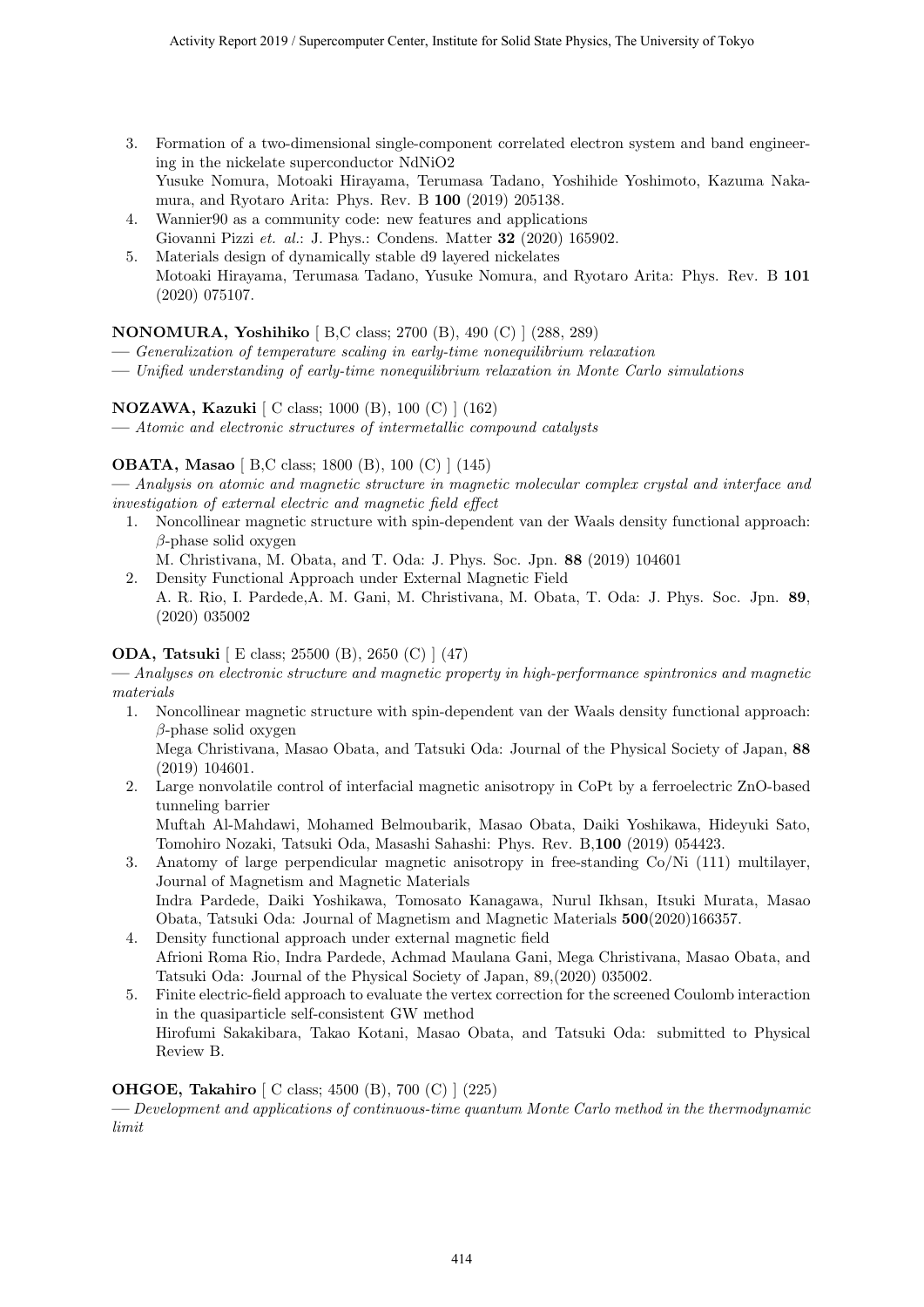#### **OHMURA, Satoshi** [ B,C class; 3200 (B), 0 (C) ] (122, 123)

**—** *Ab initio molecular dynamics study of stability of artificial retina molecule*

**—** *Ab initio molecular dynamics study of structural properties and immiscibility in liquid Fe-Si-O mixtures under high pressure*

1. Selective Reduction Mechanism of Graphene Oxide Driven by the Photon Mode versus the Thermal Mode

M. Hada, K. Miyata, S. Ohmura, Y. Arashida, K. Ichiyanagi, I. Katayama, T. Suzuki, W. Chen, S. Mizote, T. Sawa, T. Yokoya, T. Seki, J. Matsuo, T. Tokunaga, C. Itoh, K. Tsuruta, R. Fukaya, S. Nozawa, S. Adachi, J. Takeda, K. Onda, S. Koshihara, Y. Hayashi, Y. Nishina: ACS NANO. **13** 2019) 10103.

- 2. 共有結合にとらわれた原子が液体中でどのように動くのか――共有結合性液体の高圧物性 大村訓史, 下條冬樹, 土屋卓久: 日本物理学会誌, **74** (2019) 621.
- 3. Structures of liquid iron-light-element mixtures under high pressure S. Ohmura, T. Tsuchiya, and F. Shimojo: Physica Status Solidi B. in press

#### **OHNISHI, Masato** [ C class; 4500 (B), 700 (C) ] (98)

**—** *Analysis of Thermoelectric Properties of Clathrate Compounds with Ab Initio Calculations*

1. Enhancing thermal boundary conductance of graphite- metal interface by triazine-based molecular bonding

Aun Ota, Masato Ohnishi, Hisayoshi Oshima, Hisayoshi, Takuma Shiga, Takashi Kodama, Junichiro Shiomi :ACS Applied Materials & Interfaces, 11, 37295-37301 (2019).

- 2. Spectral control of thermal boundary conductance between copper and carbon crystals by selfassembled monolayers Shih-Wei Hung, Shiqian Hu, Junichiro Shiomi: ACS Applied Electronic Materials, 1, 2594-2601
- (2019). 3. Disorder Limits the Coherent Phonon Transport in Two- Dimensional Phononic Crystal Structure Shiqian Hu, Zhongwei Zhang, Pengfei Jiang, Weijun Ren, Cuiqian Yu, Junichiro Shiomi, Jie Chen: Nanoscale, 11, 11839-11846 (2019).

#### **OHSAWA, Kazuhito** [ C class; 1000 (B), 0 (C) ] (165)

**—** *Study of interaction between radiation damage and interstitial atom*

#### **OHTO, Tatsuhiko** [ C class; 9500 (B), 0 (C) ] (60, 61)

- **—** *First-principles molecular dynamics simulation of electron-doped graphene/water interfaces*
- **—** *First-principles molecular dynamics simulation of the water/air interface using hybrid functionals*
	- 1. Hydrogen-Bonds and Molecular Orientations of Supramolecular Structure between Barbituric Acid and Melamine Derivative at the Air/Water Interface Revealed by Heterodyne-Detected Vibrational Sum Frequency Generation Spectroscopy Masanari Okuno, Shuhei Yamada, Tatsuhiko Ohto, Hirokazu Tada, Waka Nakanishi, Katsuhiko Ariga, and Taka-aki Ishibashi: J. Phys. Chem. Lett. 11, 2422 (2020).
	- 2. Mechanical switching of current-voltage characteristics in spiropyran single-molecule junctions Takashi Tamaki, Keigo Minode, Yuichi Numai, Tatsuhiko Ohto, Ryo Yamada, Hiroshi Masai, Hirokazu Tada, and Jun Terao: Nanoscale, in press.
	- 3. Molecular Structure and Modeling of Water-Air and Ice-Air Interfaces Monitored by Sum-Frequency Generation Fujie Tang, Tatsuhiko Ohto, Shumei Sun, Jeremy Rouxel, Sho Imoto, Ellen H. G. Backus, Shaul

Mukamel, Mischa Bonn, and Yuki Nagata: Chem. Rev. in press.

- 4. Effect of Graphene Encapsulation of NiMo Alloys on Oxygen Evolution Reaction Samuel Jeong, Kailong Hu, Tatsuhiko Ohto, Yuki Nagata, Hideki Masuda, Jun-ichi Fujita, and Yoshikazu Ito: ACS Catal. 10, 792 (2020).
- 5. Three Sites Molecular Orbital Controlled Single-Molecule Rectifier based on Perpendicularly Linked Porphyrin-Imide Dyads Murni Handayani, Hirofumi Tanaka, Shinichi Katayose, Tatsuhiko Ohto, Zhijin Chen, Ryo Yamada, Hirokazu Tada, and Takuji Ogawa: Nanoscale, 11, 22724 (2019).
- 6. Effects of cis-trans Conformation Between Thiophene Rings on Conductance of Oligothiophenes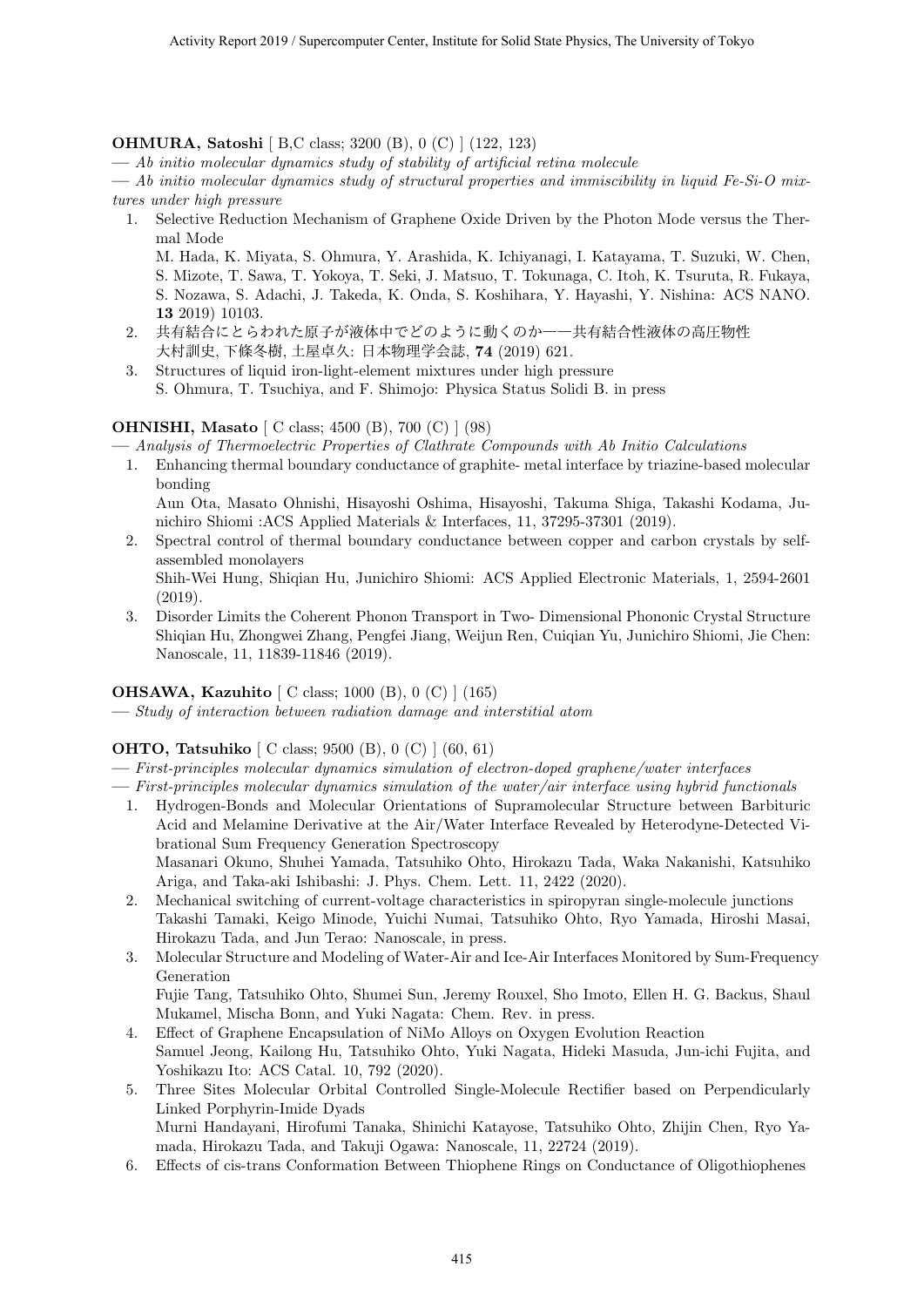Tatsuhiko Ohto, Takuya Inoue, Helen Stewart, Yuichi Numai, Yoshio Aso, Yutaka Ie, Ryo Yamada, and Hirokazu Tada: J. Phys. Chem. Lett. 10, 5292 (2019).

7. Accessing the Accuracy of Density Functional Theory through Structure and Dynamics of the Water-Air Interface

Tatsuhiko Ohto, Mayank Dodia, Jianhang Xu, Sho Imoto, Fujie Tang, Frederik Zysk, Thomas D. Kuhne, Yasuteru Shigeta, Mischa Bonn, Xifan Wu, and Yuki Nagata: J. Phys. Chem. Lett. 10, 4914 (2019).

8. Impact of intermolecular vibrational coupling effects on the sum-frequency generation spectra of the water/air interface

Naveen Kumar Kaliannan, Andres Henao Aristizabal, Hendrik Wiebeler, Frederik Zysk, Tatsuhiko Ohto, Yuki Nagata, and Thomas D. Kuhne: Mol. Phys. in press.

9. Highly Planar and Completely Insulated Oligothiophenes: Effects of *π*-Conjugation on Hopping Charge Transport

Yutaka Ie, Yuji Okamoto, Takuya Inoue, Saori Tone, Takuji Seo, Yasushi Honda, Shoji Tanaka, See Kei Lee, Tatsuhiko Ohto, Ryo Yamada, Hirokazu Tada, and Yoshio Aso: J. Phys. Chem. Lett. 10, 3197 (2019).

- 10. Structure and Dynamics of Water at the Water?Air Interface Using First Principles Molecular Dynamics Simulations II: Non-Local vs Empirical van der Waals Corrections Mayank Dodia, Tatsuhiko Ohto, Sho Imoto, and Yuki Nagata: J. Chem. Theory Comput. 15, 3836 (2019).
- 11. Chemical dopants on edge of holey graphene accelerate electrochemical hydrogen evolution reaction

Akichika Kumatani, Chiho Miura, Hirotaka Kuramochi, Tatsuhiko Ohto, Mitsuru Wakisaka, Yuki Nagata, Hiroki Ida, Yasufumi Takahashi, Kailong Hu, Samuel Jeong, Jun-ichi Fujita, Tomokazu Matsue, Yoshikazu Ito: Adv. Sci. 6, 1900119 (2019).

#### **OHTSUKI, Tomi** [ C class; 4500 (B), 750 (C) ] (267)

**—** *Wave function analyses in disordered electron systems*

- 1. Ballistic transport in disordered Dirac and Weyl semimetals K. Kobayashi, M. Wada, T. Ohtsuki: arXiv:2003.01929
- 2. Drawing Phase Diagrams of Random Quantum Systems by Deep Learning the Wave Functions T. Ohtsuki, T. Mano: Journal of the Physical Society of Japan **89**, 022001 (2020)
- 3. Critical behavior of Anderson transitions in three-dimensional orthogonal classes with particlehole symmetries
	- X. Luo, B. Xu, T. Ohtsuki, R. Shindou: Physical Review B **101**, 020202(R), (2020)
- 4. Application of Convolutional Neural Network to Quantum Percolation in Topological Insulators T. Mano, T. Ohtsuki: Journal of the Physical Society of Japan **88**, 123704 (2019)
- 5. Multifractality and the distribution of the Kondo temperature at the Anderson transition K. Slevin, S. Kettemann, T. Ohtsuki: The European Physical Journal B **92**, 281, (2019)

#### **OKAMOTO, Yuko** [ C,E class; 2000 (B), 0 (C) ] (353)

**—** *Study on complex systems by generalized-ensemble algorithms*

**—** *Study on phase transitions of Lennard-Jones fluid systems by generalized-ensemble algorithms*

- 1. Efficient simulation protocol for determining the density of states: Combination of replica-exchange Wang-Landau method and multicanonical replica-exchange method
- T. Hayashi and Y. Okamoto: Phys. Rev. E **100** (2019) 043304. 2. Analysis of liquids, gases, and supercritical fluids by a two-dimensional replica-exchange Monte
	- Carlo method in temperature and chemical potential space

D. Matsubara and Y. Okamoto: J. Chem. Phys. **152** (2020) 194108.

### **OKITSU, Kouhei** [ C class; 1500 (B), 0 (C) ] (307)

**—** *Study on an X-ray n-beam method to solve protein crystal structure*

**—** *Study on crystal structure analysis using the X-ray multiple-beam diffraction theory*

1. Experimentally obtained and computer-simulated X-ray asymmetric eight-beam pinhole topographs for a silicon crystal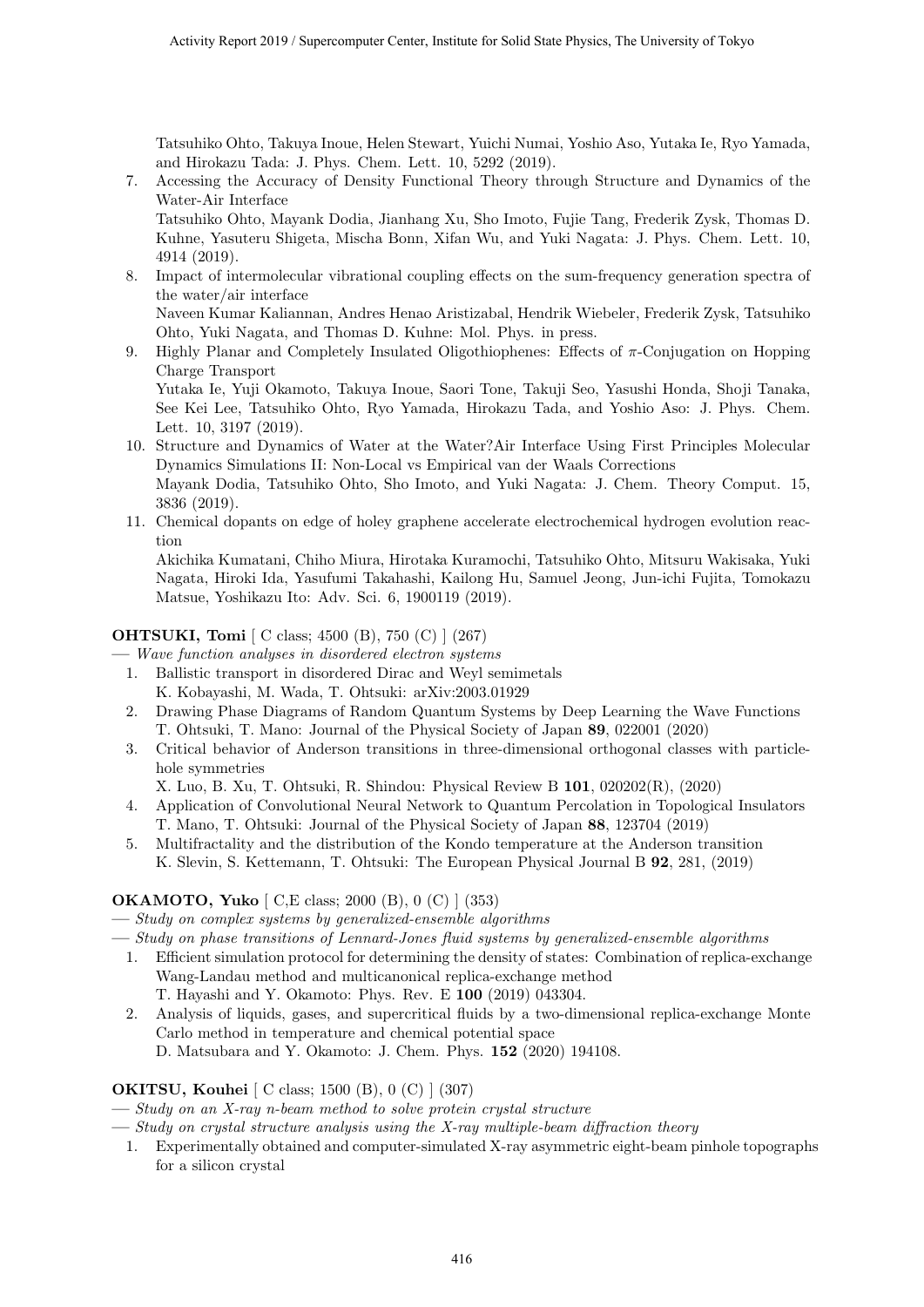K. Okitsu, Y. Imai, Y. Yoda and Y. Ueji: Acta Cryst. **A75** (2019) 474-482. https://doi.org/10.1107/S205327331900

- 2. Experimentally obtained and computer-simulated X-ray non-coplanar 18-beam pinhole topographs for a silicon crystal K. Okitsu, Y. Imai and Y. Yoda: Acta Cryst. **A75** (2019) 483-488. https://doi.org/10.1107/S2053273319002936.
- 3. X 線多波 (n 波) 動力学理論とその数値解法および放射光実験による検証 (X-ray n-beam dynamical diffraction theories, numerical method to solve them and experimental verification) 沖津康平: 日本結晶学会誌 **33** (2020) K. Okitsu: J. Jpn. Soc. Synchrotron Rad. Res. **33** (2020) 61-80 [Invited].

**OKUBO, Tsuyoshi** [ C class; 5500 (B), 800 (C) ] (259)

- **—** *Novel phases and dynamics in frustrated spin systems*
	- 1. Anisotropic Tensor Renormalization Group D. Adachi, T. Okubo and S. Todo: arXiv:1906.02007.
	- 2. Gapless Kitaev Spin Liquid to Classical String Gas through Tensor Networks H.-Y. Lee, R. Kaneko, T. Okubo and N. Kawashima: Phys. Rev. Lett. **123** (2019) 087203.
	- 3. Multiple–*q* states of the  $J_1$ – $J_2$  classical honeycomb-lattice Heisenberg antiferromagnet under magnetic fields
	- T. Shimokawa, T. Okubo and H. Kawamura: Phys. Rev. B **100** (2019) 224404.
	- 4. Abelian and Non-Abelian Chiral Spin Liquids in a Compact Tensor Network Representation H.-Y. Lee, R. Kaneko, T. Okubo and N. Kawashima: Phys. Rev. B **101** (2020) 035140.
	- 5. Magnetic-field Induced Quantum Phases in Tensor Network Study of Kitaev Magnets H.-Y. Lee, R. Kaneko, L.-E. Chern, T. Okubo, Y. Yamaji, N. Kawashima, and Y.-B. Kim: Nat. Commun. **11** (2020) 1639.

### **OKUMURA, Hisashi** [ C class; 11000 (B), 0 (C) ] (248)

**—** *Aggregation process of full-length amyloid-beta peptides studied by molecular dynamics simulations*

- 1. Conformational change of amyloid-*β* 40 in associated with binding to GM1-glycan cluster Y. Tachi, Y. Okamoto, and H. Okumura: Sci. Rep. **9** (2019) 6853 (11 pages).
- 2. Dynamic views of the Fc region of immunoglobulin G provided by experimental and computational observations
	- S. Yanaka, R. Yogo, R. Inoue, M. Sugiyama, S. G. Itoh, H. Okumura, Y. Miyanoiri, H. Yagi, T. Satoh, T. Yamaguchi, and K. Kato: Antibodies **8** (2019) 39 (13pages).
- 3. Replica sub-permutation method for molecular dynamics and Monte Carlo simulations M. Yamauchi and H. Okumura: J. Comput. Chem. **40** (2019) 2694-2711.
- 4. Structural characterization of HypX responsible for CO biosynthesis in the maturation of NiFehydrogenase

N. Muraki, K. Ishii, S. Uchiyama, S. G. Itoh, H. Okumura, S. Aono: Commun. Biol. **2** (2019) 385 (12 pages).

5. Molecular dynamics simulations of amyloid-*β*(16-22) peptide aggregation at air-water interfaces H. Okumura and S. G. Itoh: J. Chem. Phys. **151** (2020) 095101 (12 pages).

### **ONISHI, Hiroaki** [ C class; 2000 (B), 0 (C) ] (299)

**—** *Spin multipole dynamics and spin transport in frustrated magnets*

1. Magnetic excitations and transport properties in frustrated ferromagnetic chain H. Onishi, J. Magn. Magn. Mater. 479, 88 (2019).

#### **ONO, Shota** [ B class; 1200 (B), 170 (C) ] (313, 314)

**—** *Femtosecond luminescence dynamics of metals*

- **—** *Ultrafast relaxation of inhomogeneous electron distribution around the Dirac cone in graphene*
- 1. Ultrafast photoluminescence in metals: Theory and its application to silver
	- S. Ono and T. Suemoto: submitted to Phys. Rev. B

#### **ONO, Tomoya** [ C class; 8500 (B), 750 (C) ] (62)

**—** *Development of first-principles electronic-structure and transport calculation code RSPACE and simulations for device*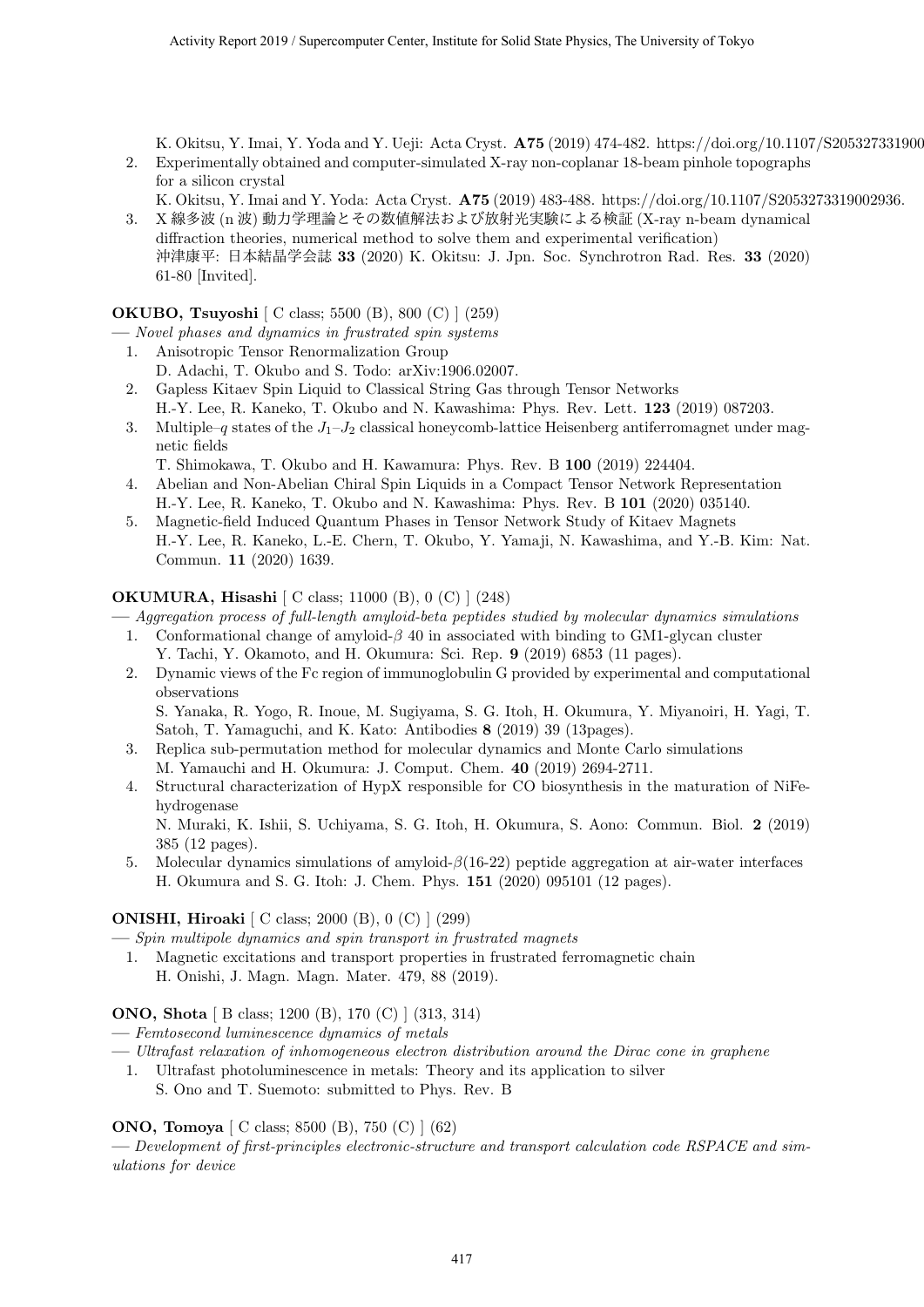1. Highly Reproducible Formation of a Polymer Single-Molecule Junction for a Well-Defined Current Signal

T. Harashima, Y. Hasegawa, S. Kaneko, M. Kiguchi, T. Ono, and T. Nishino: Angewandte Chem. Int. Ed. **58** (2019) 9109.

- 2. Efficient calculation of self-energy matrices for electron-transport simulations Y. Egami, S. Tsukamoto, and T. Ono: Phys. Rev. B, **100** (2019) 075413.
- 3. Graphene-based Symmetric and Non-Symmetric Magnetoresistive Junctions A. Hashmi, K. Nakanishi, and T. Ono: J. Phys. Soc. Jpn. **89** (2019) 034708.
- 4. DFT calculation for oxidation reaction of SiC(0001) T. Ono: Materials Science Forum, Materials Science Forum **963** (2019) 208.a

#### **ONO, Yoshiaki** [ C class; 5000 (B), 750 (C) ] (219)

**—** *First-principles and quantum many-body calculations for electronic states and superconductivity in the multi-band systems*

1. First-Principles Study and Orbital-Fluctuation Effect on the Superconductivity in Tungsten Bronze  $A_xWO_3$ 

Takuya Sekikawa, Rai Watabe, Jun Ishizuka, Yoshihiro Nitta, Kazuhiro Sano and Yoshiaki Ono: ¯ JPS Conf. Proc. **30**, 011043 (2020)

- 2. RKKY Interaction and Quadrupole Order in  $\Pr{T_2Al_{20} (T=Ti, V)}$  Based on Effective 196 Orbital Model Extracted from First-Principles Calculation Yuto Iizuka, Takemi Yamada, Katsurou Hanzawa and Yoshiaki Ono: JPS Conf. Proc. 30, 011152 (2020)
- 3. Dynamical Mean-Field Study of Excitonic Phase in the Spinless Two-Band Hubbard Model for Electron-Hole System Kento Sasaki, Takemi Yamada, Kaoru Domon and Yoshiaki Ono: JPS Conf. Proc. 30, 011070 (2020)
- 4. FFLO Superconductivity Mediated by Excitonic Fluctuation in Semimetallic  $Ta_2NiSe_5$ Takemi Yamada, Kaoru Domon and Yoshiaki Ono: Journal of the Physical Society of Japan ¯ **88**, 064701 (2019)

### **OSHIKAWA, Masaki** [ B class; 700 (B), 0 (C) ] (180)

**—** *A data-driven investigation of topological materials based on symmetry*

#### **OSHIYAMA, Atsushi** [ E class; 43500 (B), 5550 (C) ] (44)

**—** *Mechanisms of Semiconductor Interface Formation and its Electronic Properties based on Quantum Theory*

- 1. Microscopic Identification of Surface Steps on SiC by Density-Functional Calculations K. Seino and A. Oshiyama: Proc. ICSRM2019
- 2. Energetics of the surface step and its morphology on the 3C-SiC(111) surface clarified by the density-functional theory
	- K. Seino and A. Oshiyama: Appl. Phys. Exp. **13** (2020) 015506.
- 3. Density-Functional Calculations for Structures and Energetics of Atomic Steps and their Implication for Surface Morphology on Si-face SiC Polar Surfaces K. Seino and A. Oshiyama: Phys. Rev. B (2020) to be published
- 4. A two-dimensional liquid-like phase on Ga-rich GaN (0001) surfaces evidenced by first principles molecular dynamics

K. M. Bui, M. Boero, K. Shiraishi and A. Oshiyama: Jpn. J. Appl. Phys. **59** (2020) SGGK04. 5. Computational study of oxygen stability in vicinal m(10-10)-GaN growth by MOVPE

- F. Shintaku, D. Yosho, Y. Kangawa, J.-I. Iwata, A. Oshiyama, K. Shiraishi, A. Tanaka aand H. Amano: Appl. Phys. Exp. **13** (2020) 055507.
- 6. Oxygen incorporation kinetics in vicinal m(10-10)-GaN growth by MOVPE D. Yosho, F. Shintaku, Y. Inatomi, Y. Kangawa, J.-I. Iwata, A. Oshiyama, K. Shiraishi, A. Tanaka and H. Amano: Phys. Sta. Solidi - Rapid Res. Lett. (2020) 2000142.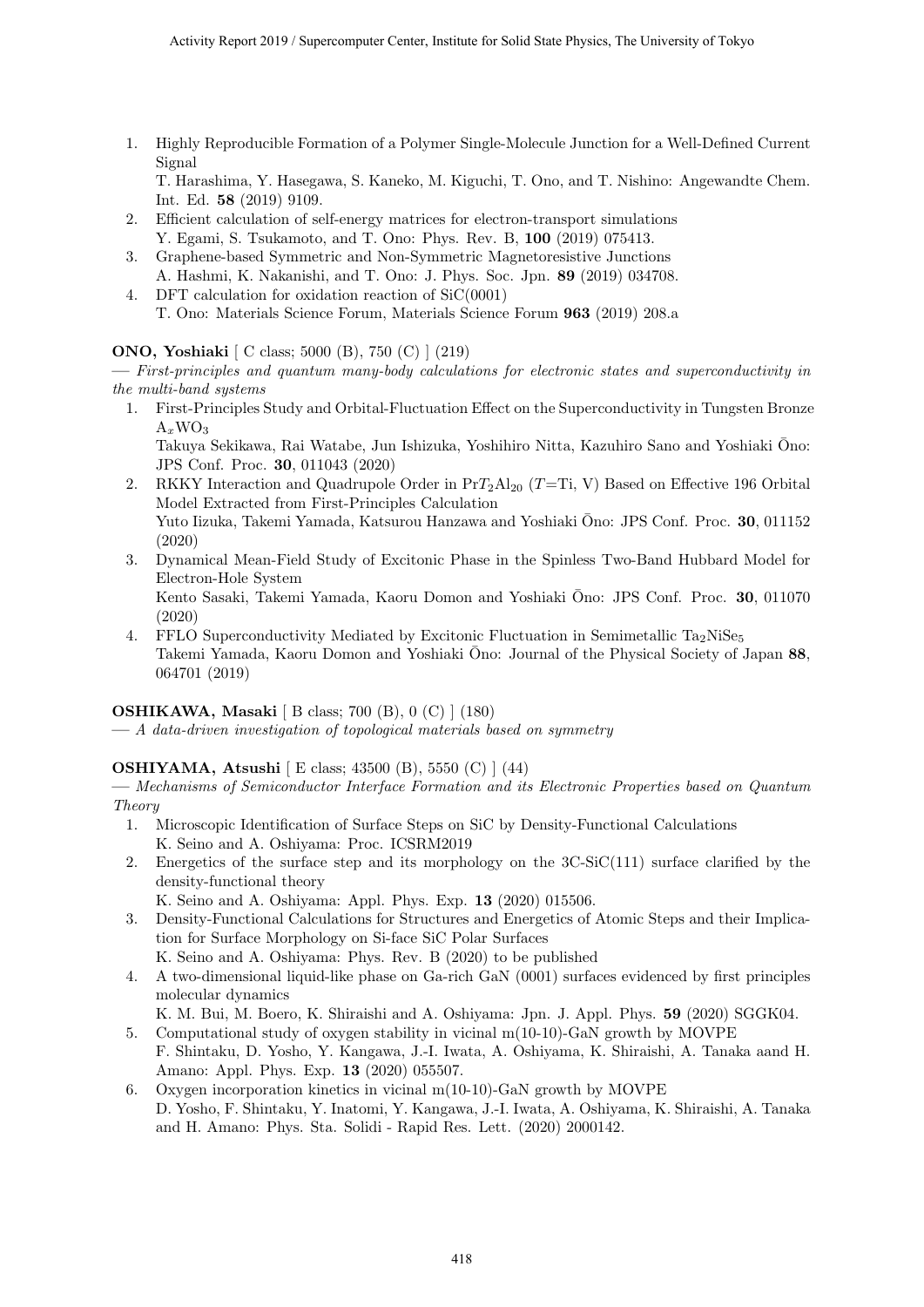#### **OTOMO, Junichiro** [ C class; 1500 (B), 950 (C) ] (138)

**—** *Analysis of ion conduction in materials of proton-conducting solid electrolyte and application to catalytic surface reaction with proton conductors*

#### **OZEKI, Yukiyasu** [ C class; 8000 (B), 0 (C) ] (254)

- **—** *Dynamical scaling analysis applied to studies on critical universality for topological phase transitions*
- **—** *Dynamical scaling analysis applied to studies on critical universality for topological phase transitions II*
- 1. Dynamical scaling analysis on critical universality class for fully frustrated XY models in two dimensions

Y. Ozeki, Y. Yajima and Y. Nakamura: Phys. Rev B **101** (2020) 094437

#### **RAEBIGER, Hannes** [ C class; 6000 (B), 0 (C) ] (87)

**—** *First principles calculation of quantum phase transitions*

- 1. Supercomputer System at ISSP
- S. Tsuneyuki: J. Phys. Soc. Jpn. **32** (1996) 41.
- 2. First principles methods for defects: state of the art and emerging methods E. Ertekin and H. Raebiger: Characterisation and Control of Defects in Semiconductors, ed. F. Tuomisto (IET, United Kingdom 2019) pp. 289–343; ISBN-10: 1-78561-655-2, ISBN-13: 978- 1-78561-655-6
- 3. Electronic mechanism for resistive Switching in metal/insulator/metal nanodevices H. Raebiger, A. C. M. Padilha, A. R. Rocha, and G. M. Dalpian: Journal of Physics D: Applied Physics, accepted (2020); DOI: 10.1088/1361-6463/ab7a58
- 4. Modulation of the optical absorption edge of *ϵ* and *κ*-Ga2O3 due to Co impurities caused by band structure changes: Work function measurements and first-principle calculations K. Yamanaka, H. Raebiger, K. Mukai, and K. Shudo: Journal of Applied Physics **127** (2020) 065701.
- 5. Carrier mediated ferromagnetism in  $Ga<sub>2</sub>O<sub>3</sub>:Cr$ K. Ichihashi, H. Shinya, and H. Raebiger: Applied Physics Express **13** (2020) 021002.

#### **SAITO, Mineo** [ C class; 7500 (B), 0 (C) ] (75)

- **—** *First-principles study for widening the potential of spin-polarized positron experiments*
- 1. First-principles calculation of anomalous muonium in silicon: origin of the negative Fermi contact interaction constant Muhamad Nasruddin Manaf, Susumu Minami, Fumiyuki Ishii and Mineo Saito: J. J. Appl. Phys. **58** (2019) 081008.

#### **SAKAGUCHI, Norihito** [ C class; 7000 (B), 0 (C) ] (78)

- **—** *Reduction of Rare Metals in Fuel Cell Catalysts and Hydrogen Permeable Membrane*
- 1. グラフェン上での金属原子吸着状態の理論的研究 長谷川瞬,國貞雄治,坂口紀史: 表面と真空 **62** (2019) 344.
- 2. Extraordinarily Large Kinetic Isotope Effect on Alkene Hydrogenation over Rh-based Intermetallic Compounds

S. Furukawa, P. Yi, Y. Kunisada, K. Shimizu: Science and Technology of Advanced Materials **20** (2019) 805.

3. Co-appearance of superconductivity and ferromagnetism in a  $Ca<sub>2</sub>RuO<sub>4</sub>$  nanofilm crystal SH. Nobukane, K. Yanagihara, Y. Kunisada, Y. Ogasawara, K. Nomura, Y. Asano, S. Tanda: Scientific Reports **10** (2020) 3462.

#### **SAKAI, Toru** [ C class; 9500 (B), 1600 (C) ] (245, 247)

- **—** *Numerical Diagonalization Study on Spin Nematic Phase of Low-Dimensional Systems*
- **—** *Topological Magnetization Plateau of Quantum Antiferromagnetic Spin Chain with Anisotropies*
	- 1. Analysis of Rashba Effect on Au(111) Model Surface M. Fujiwara, N. Shima, K. Makoshi and T. Sakai: J. Phys. Soc. Jpn. 88 (2019), 034604.
	- 2. From kagome strip to kagome lattice: Realizations of frustrated S=1/2 antiferromagnets in Ti(III)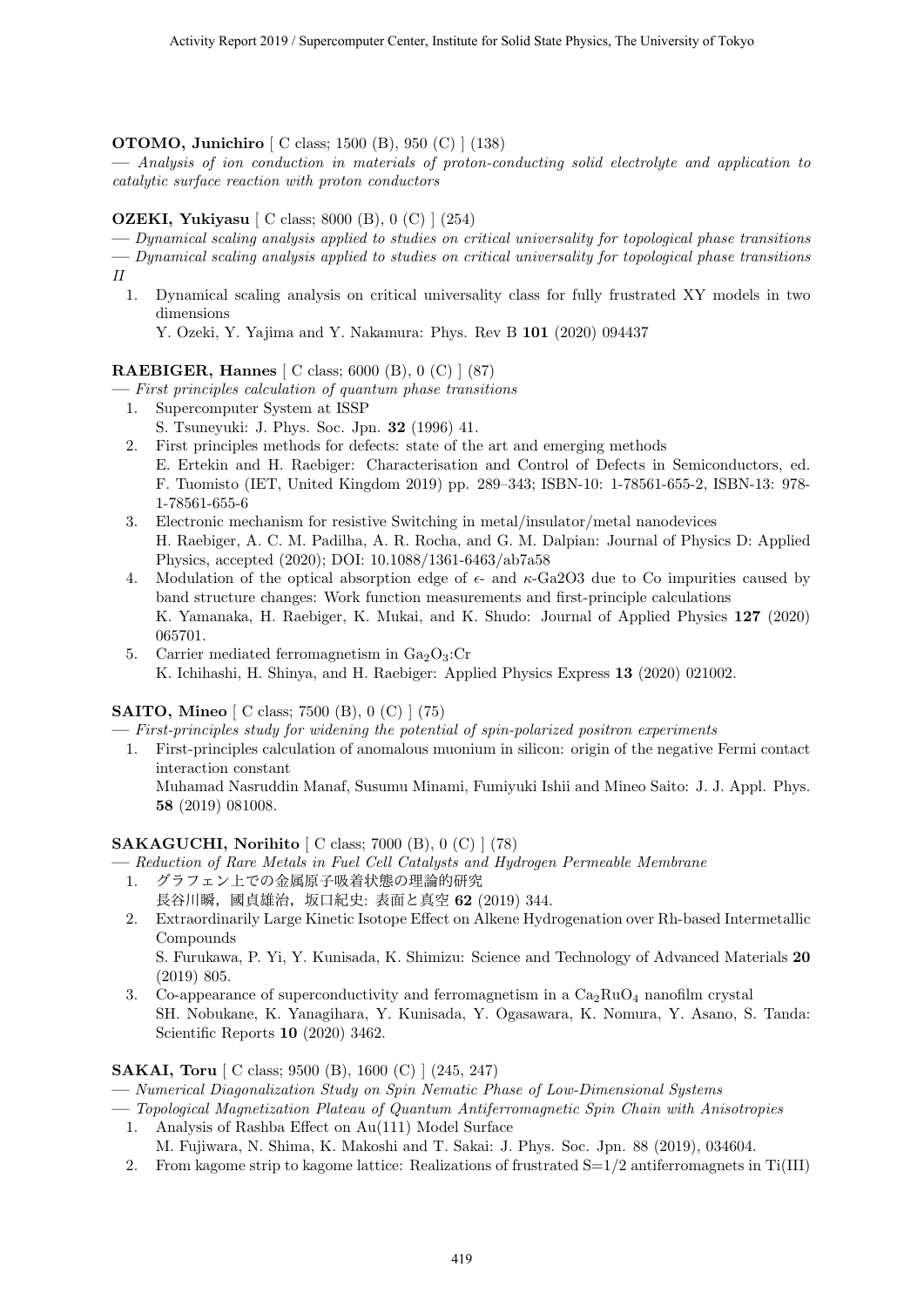fluorides

H. O. Jeschke, H. Nakano and T. Sakai: Phys. Rev. B 99 (2019) 140410(R).

- 3. Magnetization plateau of the S=2 antiferromagnetic Heisenberg chain with anisotropies
- T. Sakai, K. Okamoto and T. Tonegawa: Phys. Rev. B 100 (2019) 054407.
- 4. Two magnetization plateaus in the kagome fluoride  $Ce_2LiTi_3F_{12}$ R. Shirakami, H. Ueda, H. O. Jeschke, H. Nakano, S. Kobayashi, A. Matsuo, T. Sakai, N. Katayama, H. Sawa, K. Kindo, C. Michioka and K. Yoshimura: Phys. Rev. B 100 (2019) 174401.
- 5. Properties of the H-T phase diagram of the 3-K phase in eutectic Sr2RuO4-Ru: Evidence for chiral superconductivity

H. Kaneyasu, Y. Enokida, T. Nomura, Y. Hasegawa, T. Sakai and M. Sigrist: Phys. Rev. B 100 (2019) 21451.

- 6. Spin Nematic Phase of the Quantum Spin Nanotube T. Sakai: JPS Conference Proceedings 29 (2020) 014004.
- 7. Field-Induced Spin Nematic Phase in the S=1 Anisotropic Spin Ladder R. Yamanokuchi, K. Okamoto and T. Sakai: Proceedings of 2018 16th International Conference on Megagauss Magnetic Field Generation and Related Topics (MEGAGAUSS) (2019) 8722674.
- 8. Haldane Gaps of Large-S Heisenberg Antiferromagnetic Chains and Asymptotic Behavior H. Nakano, N. Todoroki and T. Sakai: J. Phys. Soc. Jpn. 88 (2019) 114702.
- 9. Spin Nematic Liquids of the  $S = 1$  Spin Ladder in Magnetic Field T. Sakai and K. Okamoto: JPS Conference Proceedings 30 (2020) 011083.
- 10. Ground-State Phase Diagram of an Anisotropic S = 1 Ferromagnetic-Antiferromagnetic Bond-Alternating Chain K. Okamoto, T. Tonegawa, M. Kaburagi and T. Sakai: JPS Conference Proceedings 30 (2020)
- 011024. 11. Quantum Phase Transition of the Twisted Spin Tube Y. Tachibana, Y. Ueno, T. Zenda, K. Okamoto and T. Sakai: JPS Conference Proceedings 30 (2020) 011082.
- 12. Quantum Phase Transitions of the Distorted Diamond Spin Chain T. Zenda, Y. Tachibana, Y. Ueno, K. Okamoto and T. Sakai: JPS Conference Proceedings 30 (2020) 011084.
- 13. Magnetization Plateau of the Distorted Diamond Spin Chain Y. Ueno, T. Zenda, Y. Tachibana, K. Okamoto and T. Sakai: JPS Conference Proceedings 30 (2020) 011085.
- 14. Features of Chirality Generated by Paramagnetic Coupling to Magnetic Fields in the 3K-Phase of  $Sr<sub>2</sub>RuO<sub>4</sub>$ H. Kaneyasu, Y. Enokida, T. Nomura, Y. Hasegawa, T. Sakai and M. Sigrist: JPS Conference Proceedings 30 (2020) 011039.

#### **SAKAKIBARA, Hirofumi** [ B class; 800 (B), 0 (C) ] (171)

- **—** *Developments of a derivation method of a low-energy models in first-principles*
- 1. Model-mapped random phase approximation to evaluate superconductivity in the fluctuation exchange approximation from first principles H. Sakakibara, T. Kotani: Phys. Rev. B **99**, 195141(2019).
- 2. Finite electric-field approach to evaluate the vertex correction for the screened Coulomb interaction in the quasiparticle self-consistent GW method H. Sakakibara, T. Kotani, M. Obata, T. Oda: Phy. Rev. B (2020) in press.

#### **SAKURAGI, Shunsuke** [ C class; 1000 (B), 0 (C) ] (163)

**—** *Controlling of magnetism in Pd(100) ultrathin films by modification of quantum-well states via adsorption of transition metals*

1. Switching of magnetism via modifying phase shift of quantum-well states by tailoring the interface electronic structure

S. Sakuragi, H. Kageshima, and T. Sato: Phys. Rev. B **101** (2020) 014410.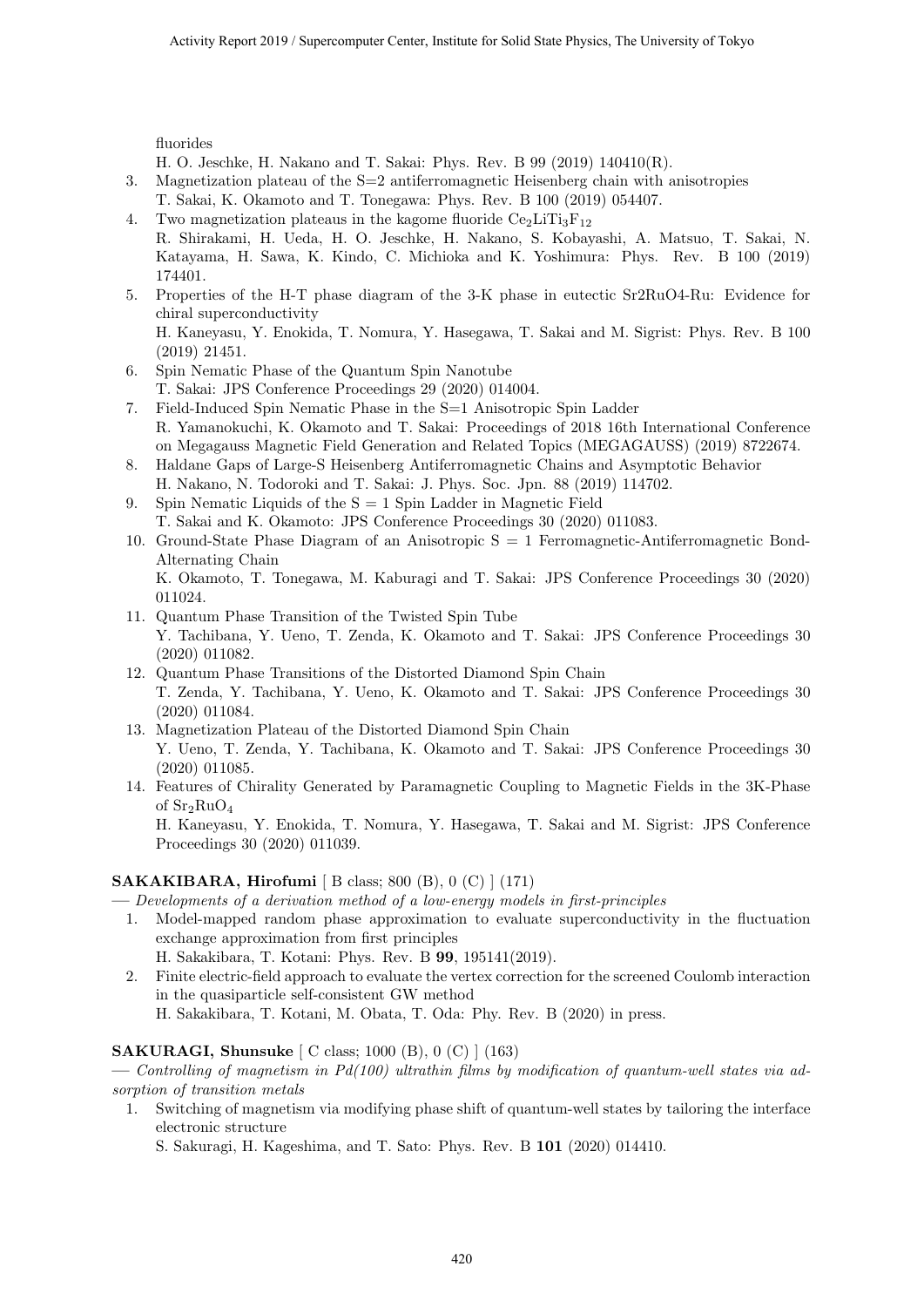#### **SASAKI, Kazuo** [ B class; 700 (B), 90 (C) ] (335)

**—** *Simulation analysis of collision of two filaments driven by protein molecular motors*

#### **SASAKI, Takehiko** [ C class; 3000 (B), 200 (C) ] (120)

**—** *Reaction processes of polyalcohols in high temperature water by First Principles Calculations*

#### **SATO, Tetsuya** [ C class; 1000 (B), 350 (C) ] (157)

**—** *Study of appearance of ferromagnetism by electric field application to Pt thin film*

#### **SHAO, Cheng** [ C class; 2000 (B), 650 (C) ] (132)

**—** *Multiscale computational design of thermoelectric materials*

**SHIGA, Takuma** [ B,C class; 2200 (B), 0 (C) ] (293, 295, 296)

- **—** *Clarification of thermal transport spectra in hierarchical structured organic bulk materials*
- **—** *Compherensive study on transition between heat conduction and radiative heat transfer*
- **—** *Heat conduction analysis for phononic crystal*

#### **SHIMADA, Toshihiro** [ B class; 800 (B), 0 (C) ] (170)

- **—** *First principle simulation on ultrahigh pressure synthesis of new material from organic molecules*
- 1. Sugar-assisted Mechanochemical Exfoliation of Graphitic Carbon Nitride for Enhanced Visiblelight Photocatalytic Performance Wei Liu, Takashi Yanase, Nobuhiro Iwasa, Hitoshi Koizumi, Shin Mukai, Shinichiro Iwamura,
- Taro Nagahama, and Toshihiro Shimada: International J. of Hydrogen Enegry **44** (2020) 8444. 2. Porous Graphitic Carbon Nitride Nanoplates Obtained by A Combined Exfoliation Strategy for Enhanced Visible Light Photocatalytic Activity Wei Liu, Nobuhiro Iwasa, Shinichiro Fujita, Hitoshi Koizumi, Makoto Yamaguchi and Toshihiro Shimada: Applied Surface Science **499** (2020) 143901.
- 3. Synthesis and Enhanced Room-temperature Ferromagnetic Properties of Carbon-doped Boron Nitride Nanosheets Wei Liu, Takashi Yanase, Taro Nagahama and Toshihiro Shimada: J. Alloys and Compounds **792**

(2019) 1206.

#### **SHIMAMURA, Kohei** [ C class; 2500 (B), 650 (C) ] (124)

**—** *Construction of neural network force field for molecular dynamics simulation in multicomponent system*

1. Guidelines for Creating Artificial Neural Network Empirical Interatomic Potential from First-Principles Molecular Dynamics Data under Specific Conditions and Its Application to *α*-Ag2Se K. Shimamura, S. Fukushima, A. Koura, F. Shimojo, M. Misawa, R. K. Kalia, A. Nakano, P. Vashishta, T. Matsubara, and S. Tanaka: J. Chem. Phys. **151** (2019) 124303.

#### **SHIMOJO, Fuyuki** [ C class; 5000 (B), 0 (C) ] (103)

**—** *First-Principles Molecular-Dynamics Study of Structural and Electronic Properties of Covalent Liquids and Glasses under Pressure*

1. Structural studies on fluid sulfur at high temperatures and high pressures: II. Molecular structure obtained by *ab initio* molecular dynamics simulations

S. Munejiri, F. Shimojo, K. Hoshino, and M. Inui: J. Non-Cryst. Solids **510**, 15 (2019).

2. Structural change in liquid sulphur from chain polymeric liquid to atomic simple liquid under high pressure

S. Ohmura and F. Shimojo,: J. Phys.: Condens. Matter **31**, 215101 (2019).

- 3. Guidelines for Creating Artificial Neural Network Empirical Interatomic Potential from First-Principles Molecular Dynamics Data under Specific Conditions and Its Application to *α*-Ag2Se K. Shimamura, S. Fukushima, A. Koura, F. Shimojo, M. Misawa, R. K. Kalia, A. Nakano, P. Vashishta, T. Matsubara, and S. Tanaka: J. Chem. Phys. **151**, 124303 (2019).
- 4. GGA+U Molecular Dynamics Study of Structural and Dynamic Properties of Superionic Conductor Ag<sub>2</sub>Se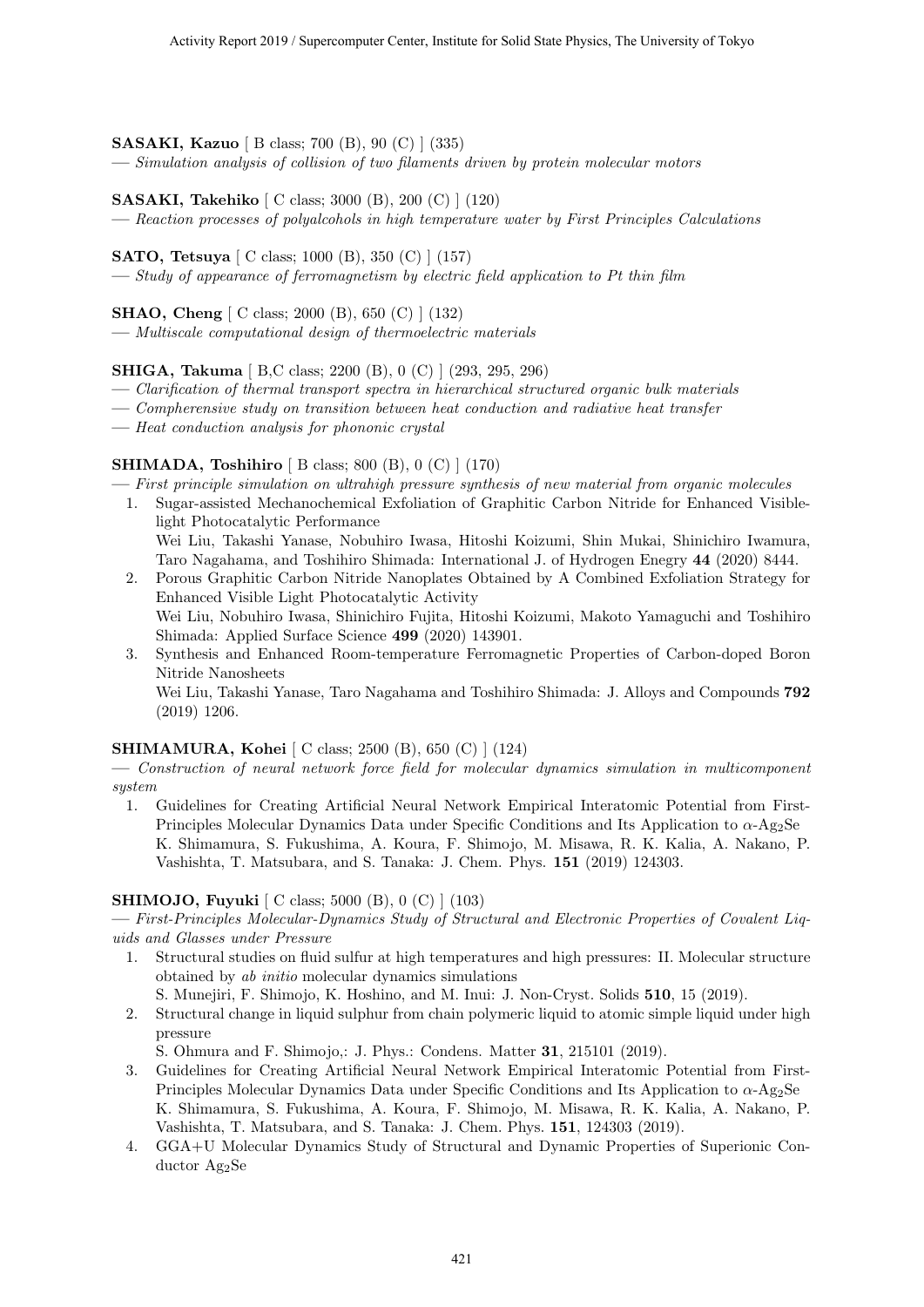S. Fukushima, M. Misawa, A. Koura and F. Shimojo: J. Phys. Soc. Jpn. **88**, 115002 (2019).

5. Thermodynamic Integration by Neural Network Potentials Based on First-principles Dynamic Calculations

S. Fukushima, E. Ushijima, H. Kumazoe, A. Koura, F. Shimojo, K. Shimamura, M. Misawa, R. K. Kalia, A. Nakano, and P. Vashishta: Phys. Rev. B **100**, 214108 (2019).

**SHIMOKAWA, Tokuro** [ C class; 4500 (B), 1250 (C) ] (261)

**—** *Thermal effect on the quantum frustrated magnetism*

#### **SHINAOKA, Hiroshi** [ B class; 800 (B), 0 (C) ] (232)

**—** *Exploring low-rank tensor representation of Matsubara Green's functions*

1. Sparse sampling and tensor network representation of two-particle Green's functions H. Shinaoka, D. Geffroy, M. Wallerberger, J. Otsuki, K. Yoshimi, E. Gull, J. Kuneš, SciPost Phys. **8**, (2020) 012 .

#### **SHINODA, Wataru** [ E class; 24000 (B), 3000 (C) ] (355)

**—** *Molecular basis analysis of Soft Materials using All-Atom and Coarse-Grained Molecular Dynamics Simulations*

- 1. Free energy analysis of membrane pore formation process in the presence of multiple melittin peptides
	- Y. Miyazaki, S. Okazaki, and W. Shinodai: BBA Biomembranes **1861** (2019) 1409-1419.
- 2. Cholesterol-Induced Conformational Change in the Sphingomyelin Headgroup S. Hanashima, K. Murakami, M. Yura, Y. Yano, Y. Umegawa, H. Tsuchikawa, N. Matsumori, S. Seo, W. Shinoda, and M. Murata: Biophys. J. **117** (2019) 307-318.
- 3. Hydrogen Permeation in Hydrated Perfluorosulfonic Acid Polymer Membranes: Effect of Polymer Crystallinity and Equivalent Weight K. Takeuchi, A. Kuo, T. Hirai, T. Miyajima, S. Urata, S. Terazono, S. Okazaki, and W. Shinoda: J. Phys. Chem. C **123**, (2019) 20628-20638.
- 4. Average Conformation of Branched Chain Lipid PGP-Me That Accounts for the Thermal Stability and High-Salinity Resistance of Archaeal Membranes M. Yamagami, H. Tsuchikawa, J. Cui, Y. Umegawa, Y. Miyazaki, S. Seo, W. Shinoda, and M. Murata: Biochemistry **58**, (2019) 3869-3879.
- 5. Effects of Packing Density and Chain Length on the Surface Hydrophobicity of Thin Films Composed of Perfluoroalkyl Acrylate Chains: A Molecular Dynamics Study H. O. S. Yadav, A. Kuo, S. Urata, and W. Shinoda: Langmuir **35**, (2019) 14316-14323.
- 6. Large-scale molecular dynamics simulation of perfluorosulfonic acid T membranes: Remapping coarse-grained to all-atomistic simulations A. Kuo, Y. Miyazaki, C. Jang, T. Miyajima, S. Urata, S. O. Nielsen, S. Okazaki, and W. Shinoda: Polymer **181**, (2019) 121766.
- 7. Heteroaryldihydropyrimidines Alter Capsid Assembly By Adjusting the Binding Affinity and Pattern of the Hepatitis B Virus Core Protein
- H. Liu, S. Okazaki, and W. Shinoda: J. Chem. Inf. Model. **59**, (2019) 5104-5110.
- 8. pSPICA: A Coarse-Grained Force Field for Lipid Membranes Based on a Polar Water Model Y. Miyazaki, S. Okazaki, and W. Shinoda: J. Chem. Theory Comput. **16**, (2020) 782-793.

#### **SHINOHARA, Yasushi** [ C class; 4000 (B), 0 (C) ] (113)

**—** *First-principles calculations for nonlinear light absorption of insulators*

- 1. Asymmetric nonlinear optics of a polar chemical bond Yuya Morimoto, Yasushi Shinohara, Mizuki Tani, Bo-Han Chen, Kenichi L. Ishikawa, Peter Baum: arXiv:1910.11821, submitted.
- 2. Detecting electron-phonon couplings during photo-induced phase transition Takeshi Suzuki, Yasushi Shinohara, Yangfan Lu, Mari Watanabe, Jiadi Xu, Kenichi L. Ishikawa, Hide Takagi, Minoru Nohara, Naoyuki Katayama, Hiroshi Sawa, Masami Fujisawa, Teruto Kanai, Jiro Itatani, Takashi Mizokawa, Shik Shin, Kozo Okazaki: arXiv:2002.10037, submitted.
- 3. Strong-Field Electron Dynamics in Solids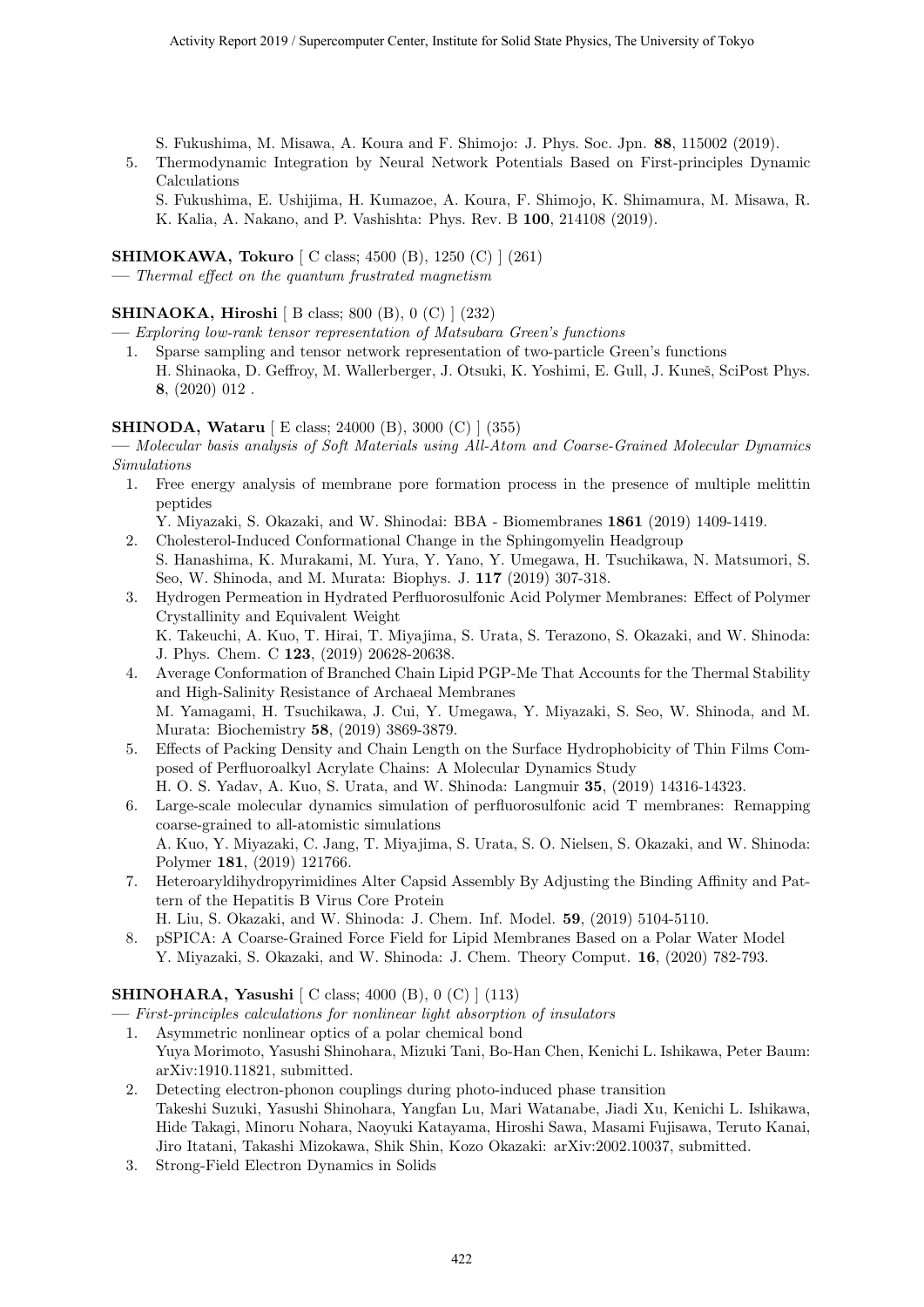Kenichi L. Ishikawa, Yasushi Shinohara, Takeshi Sato, Tomohito Otobe: arXiv:2003.14090, appeared as a chapter in a book.

#### **SHIOMI, Junichiro** [ C class; 4500 (B), 750 (C) ] (265)

**—** *Screening for Thermal Functional Materials using Materials Informatics*

- 1. Design of highly-selective radiative-cooling structure accelerated by materials informatics Jiang Guo, Shenghong Ju, Junichiro Shiomi: Optics Letters, 45, 343-346(2020).
- 2. Enhancing thermal boundary conductance of graphite- metal interface by triazine-based molecular bonding

Aun Ota, Masato Ohnishi, Hisayoshi Oshima, Hisayoshi, Takuma Shiga, Takashi Kodama, Junichiro Shiomi: ACS Applied Materials & Interfaces, 11, 37295-37301 (2019).

- 3. Spectral control of thermal boundary conductance between copper and carbon crystals by selfassembled monolayers Shih-Wei Hung, Shiqian Hu, Junichiro Shiomi: ACS Applied Electronic Materials, 1, 2594-2601 (2019).
- 4. Scalable multi- nanostructured silicon for room-temperature thermoelectrics Makoto Kashiwagi, Yuxuan Liao, Shenghong Ju, Asuka Miura, Shota Konishi, Takuma Shiga, Takashi Kodama, and Junichiro Shiomi: ACS Applied Energy Materials, 2, 7083-7091 (2019).
- 5. Disorder Limits the Coherent Phonon Transport in Two- Dimensional Phononic Crystal Structure Shiqian Hu, Zhongwei Zhang, Pengfei Jiang, Weijun Ren, Cuiqian Yu, Junichiro Shiomi, Jie Chen: Nanoscale, 11, 11839-11846 (2019).
- 6. Monte Carlo tree search for materials design and discovery Thaer Dieb, Shenghong Ju, Junichiro Shiomi, Koji Tsuda: MRS Communications, 9, 532-536 (2019).
- 7. Anomalously low thermal conductivity in superhard cubic-Si3N4 Jing Liu, Shenghong Ju, Norimasa Nishiyama, Junichiro Shiomi: Physical Review B, 100, 064303 (2019).
- 8. Materials informatics for heat transfer: Recent progresses and perspectives Shenghong Ju, Junichiro Shiomi: Nanoscale and Microscale Thermophysical Engineering, 23, 157172 (2019).
- 9. Quantifying phonon particle and wave transport in nanostructures–The unexpectedly strong particle effect in silicon nanophononic metamaterial with cross junction, Materials Today Physics, 8, 56-61 (2019). cooling structure accelerated by materials informatics

Dengke Ma, Anuj Arora, Shichen Deng, Junichiro Shiomi, Nuo Yang: Optics Letters, 45, 343-346 (2020).

#### **SHIRAI, Tatsuhiko** [ B class; 700 (B), 0 (C) ] (341)

- **—** *The analysis of the dynamical response to the optical bistability*
	- 1. Dynamical phase transition in Floquet optical bistable systems: An approach from finite-size quantum systems
		- T. Shirai, S. Todo, and S. Miyashita: Phys. Rev. A **101** (2020) 013809.
	- 2. Thermalization in open many-body systems based on eigenstate thermalization hypothesis T. Shirai and T. Mori: Phys. Rev. E **101** (2020) 042116.
	- 3. A guiding principle for embedding in simulated-annealing based Ising machines T. Shirai, S. Tanaka and N. Togawa: Submitted to IEEE Transactions on Computers: Special Issue of Quantum Computing

#### **SHIRAISHI, Kenji** [ C class; 5500 (B), 0 (C) ] (97)

**—** *Theoretical Design of Gate Dielectrics of Future GaN Power Devices*

#### **SHUDO, Ken-ichi** [ C class; 500 (B), 50 (C) ] ()

**—** *Impurity effects on electronic states of PbS nano-particles*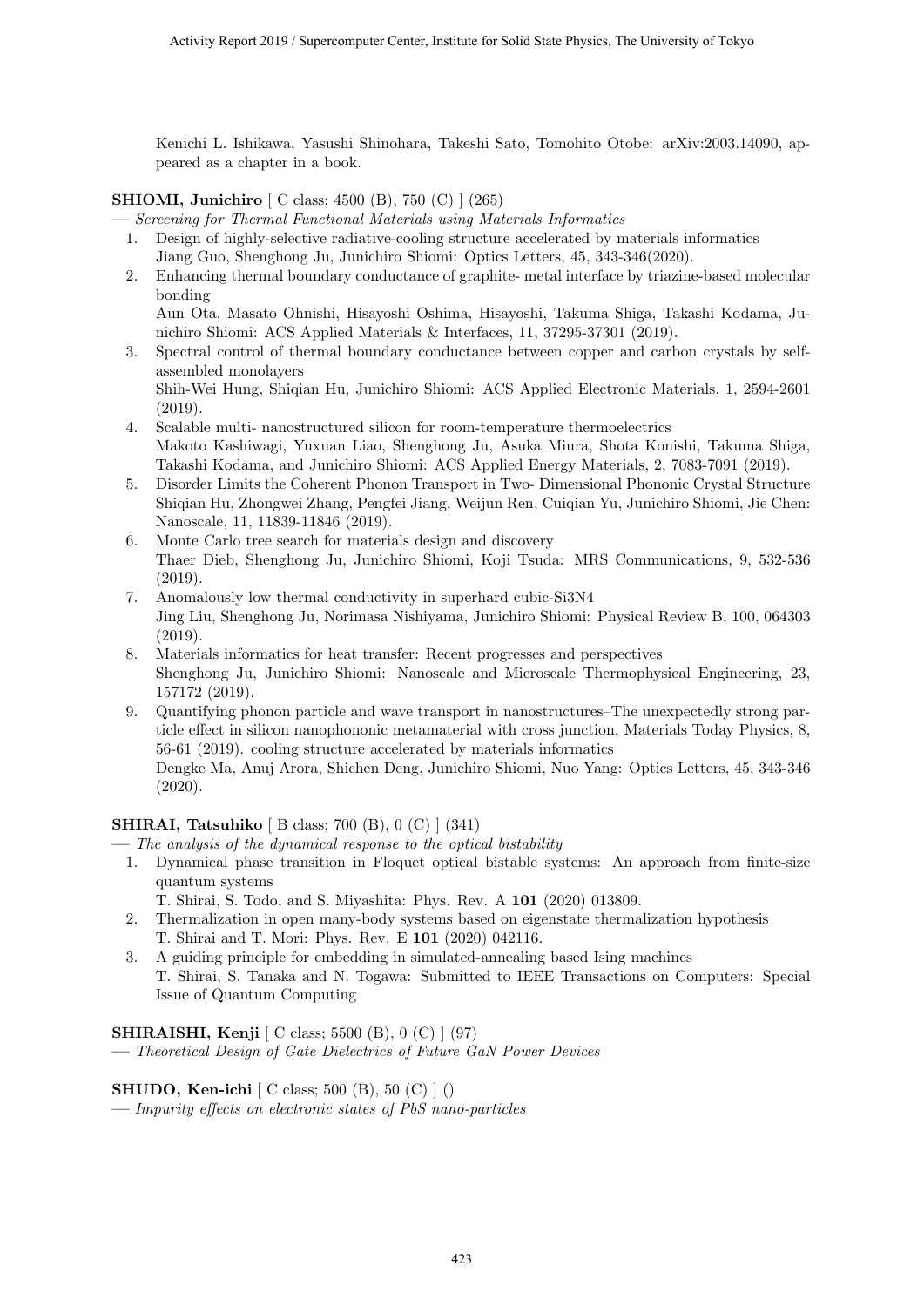#### **SUGINO, Osamu** [ E class; 13000 (B), 2000 (C) ] (52)

- **—** *Physics of electrode interfaces*
	- 1. Nuclear quantum effect for hydrogen adsorption on Pt(111)
		- L. Yan, Y. Yamamoto, M. Shiga, and O. Sugino: Phys. Rev. B 101, 165414 (2020).
	- 2. Scaling Relation of Oxygen Reduction Reaction Intermediates at Defective TiO2 Surfaces Y. Yamamoto, S. Kasamatsu, and O. Sugino: J. Phys. Chem. C 123, 19486-19492 (2019).

#### **SUWA, Hidemaro** [ C class; 9500 (B), 0 (C) ] (251)

- **—** *Dynamical spin structure factor of spin-orbit insulator*
- **—** *Dynamics of Slater-Mott crossover materials*

**SUZUKI, Takafumi** [ C class; 4000 (B), 650 (C) ] (285)

**—** *Quantum spin liquids in extended Kitaev models on a honeycomb lattice*

- 1. Quantized  $\Delta$  S=2 Excitation Spectra by Confinement in an S=1 Spin Chain Takafumi Suzuki and Seiichiro Suga:J. Phys. Soc. Jpn. **88**, 053702 (2019).
- 2. Temperature Dependence of Heat Capacity in the Kitaev-Heisenbeg Model on a Honeycomb Lattice

Takafumi Suzuki and Youhei Yamaji:J. Phys. Soc. Jpn. **88**, 115001 (2019).

#### **SUZUKI, Yuji** [ C class; 6000 (B), 0 (C) ] (85)

- **—** *Development of High-performance Polymer Electret*
- **—** *Development of High-performance Polymer Electret Using Quantum Chemical Analysis*
- 1. Solid State Quantum Chemical Investigation of a High-performance Fluorinated Amorphous Polymer Electret

S. Kim, K.Suzuki, and Y. Suzuki: Invited talk, IEEE 17th Int. Symp. Electrets (ISE17), Limerick, p.23 (2019)

2. Investigation of Charge Stability in Amorphous Fluorinated Polymer Using Quantum Chemical Analysis

S. Kim, Y. Zhang, K.Suzuki, and Y. Suzuki: IEEE Conf. on Electr. Insul. Dielectr. Phenom. (CEIDP), Richland, 8-1 (2019)

#### **TADANO, Terumasa** [ C class; 6000 (B), 1000 (C) ] (15)

**—** *Predicting and understanding structural phase transition of solids from finite-temperature phonon calculations*

- 1. First-principles study of phonon anharmonicity and negative thermal expansion in  $ScF_3$ Y. Oba, T. Tadano, R. Akashi and S. Tsuneyuki: Phys. Rev. Mater. **3** (2019) 033601.
- 2. Quantum crystal structure in the 250-kelvin superconducting lanthanum hydride I. Errea, F. Belli, L. Monacelli, A. Sanna, T. Koretsune, T. Tadano, R. Bianco, M. Calandra, R. Arita, F. Mauri and J. A. Flores-Livas: Nature **578** (2020) 66.
- 3. Materials design of dynamically stable d9 layered nickelates M. Hirayama, T. Tadano, Y. Nomura and R. Arita: Phys. Rev. B **101** (2020) 075107.
- 4. Anharmonicity Explains Temperature Renormalization Effects of the Band Gap in SrTiO3. Y. Wu, W. A. Saidi, J. K. Wuenschell, T. Tadano, P. Ohodnicki, B. Chorpening and Y. Duan: J. Phys. Chem. Lett. **11** (2020) 2518.
- 5. Enargite Cu3PS4: A CuS-Based Thermoelectric Material with a Wurtzite-Derivative Structure T. Tanimoto, K. Suekuni, T. Tanishita, H. Usui, T. Tadano, T. Kamei, H. Saito, H. Nishiate, C. H. Lee, K. Kuroki and M. Ohtaki: Adv. Funct. Mater. **2020** (2020) 2000973.

#### **TAKAHASHI, Osamu** [ C,D class; 1000 (B), 750 (C) ] (148)

- **—** *Electronic state of water and ethanol in aqueous solution*
- **—** *Electronic state of water under various environments*
- 1. Si 1s<sup>-1</sup>, 2s<sup>-1</sup> and 2p<sup>-1</sup> lifetime broadening of SiX<sub>4</sub> (X = F, Cl, Br, CH<sub>3</sub>) molecules: SiF<sub>4</sub> anomalous behaviour reassessed

R. Pttner, T. Marchenko, R. Guillemin, L. Journel, G. Goldsztejn, D. Colin, O. Takahashi, K. Ueda, A. F. Lago, M. N. Piancastelli, and M. Simon: Phys. Chem. Chem. Phys., 21(17), 8827 -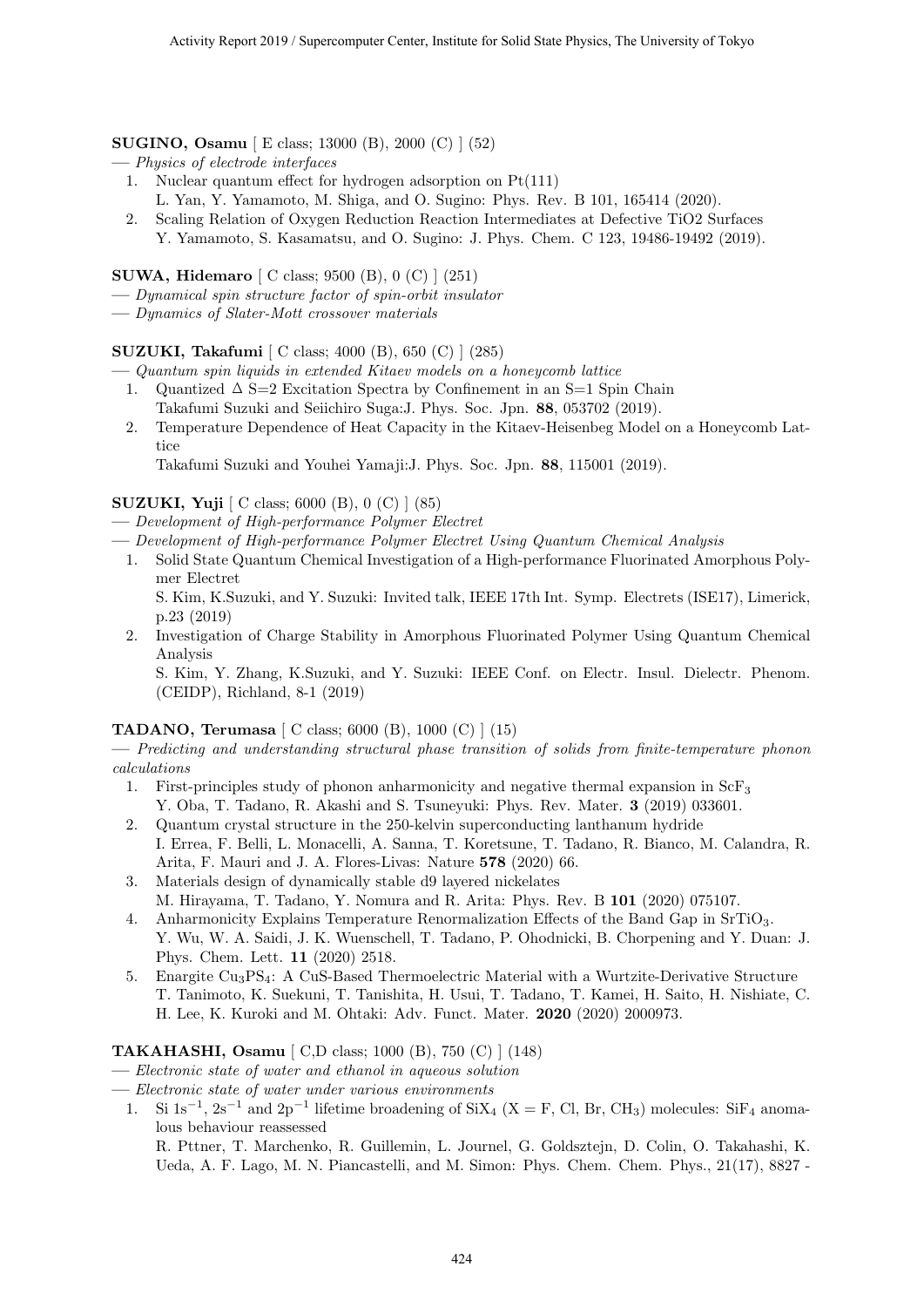8836 (2019)

2. Electronic States of Acetic Acid in a Binary Mixture of Acetic Acid and 1-Methylimidazole Depend on the Environment

N. Yoshimura, O. Takahashi, M. Oura, and Y. Horikawa: J. Phys. Chem. B 123 (6), 1332 - 1339(2019)

3. pH dependence of aqueous oxalic acid observed by X-ray absorption and emission spectroscopy R. Yamamura, T. Suenaga, M. Oura, T. Tokushima, and O. Takahashi, Chem. Phys. Lett. 738, 136895 (2020).

#### **TAKETSUGU, Tetsuya** [ C class; 3500 (B), 600 (C) ] ()

**—** *Ab initio study on the structure and functions of nanomaterials*

#### **TAMURA, Ryo** [ C class; 1000 (B), 250 (C) ] (318)

Effective model estimation using experimental results

- 1. Efficient recommendation tool of materials by an executable file based on machine learning K. Terayama, K. Tsuda, and R. Tamura: Japanese Journal of Applied Physics **58** (2019) 098001.
- 2. Quantum Phase Transition in Fully Connected Quantum WajnflaszPick Model Y. Seki, S. Tanaka, and S. Kawabata: J. Phys. Soc. Jpn. **88** (2019) 054006.
- 3. Application of Ising Machines and a Software Development for Ising Machines K. Tanahashi, S. Takayanagi, T. Motohashi, and S. Tanaka: J. Phys. Soc. Jpn. **88** (2019) 061010.
- 4. A Fully-Connected Ising Model Embedding Method and Its Evaluation for CMOS Annealing Machines

D. Oku, K. Terada, M. Hayashi, M. Yamaoka, S. Tanaka, and N. Togawa: IEICE Transactions on Information and Systems, **E102.D** (2019) 1696.

- 5. Designing metamaterials with quantum annealing and factorization machines K. Kitai, J. Guo, S. Ju, S. Tanaka, K. Tsuda, J. Shiomi, and R. Tamura: Physical Review Research **2** (2019) 013319.
- 6. Data Integration for Accelerated Materials Design via Preference Learning X. Sun, Z. Hou, M. Sumita, S. Ishihara, R. Tamura, and K. Tsuda: New Journal of Physics in press.
- 7. A guiding principle for embedding in simulated-annealing based Ising machines T. Shirai, S. Tanaka, and N. Togawa: submitted to IEEE Journal
- 8. Data-driven determination of a spin Hamiltonian of  $KCu_4P_3O_{12}$  with uncertainty R. Tamura, K. Hukushima, A. Matsuo, K. Kindo, and M. Hase: submitted.

**TANAKA, Hajime** [ B,D class; 4900 (B), 0 (C) ] (273, 275, 277, 279)

**—** *Coarsening mechanism of network-forming phase separation in colloidal suspensions*

1. Influence of Hydrodynamic Interactions on Colloidal Crystallization M. Tateno ,T. Yanagishima ,J. Russo and H. Tanaka: Phys. Rev. Lett. **123** (2019) 258002.

#### **TANAKA, Shu** [ C class; 500 (B), 100 (C) ] (344)

**—** *Study on Ising machines from a viewpoint of statistical mechanics*

- 1. Quantum Phase Transition in Fully Connected Quantum WajnflaszPick Model Y. Seki, S. Tanaka, and S. Kawabata: J. Phys. Soc. Jpn. **88** (2019) 054006.
- 2. Application of Ising Machines and a Software Development for Ising Machines K. Tanahashi, S. Takayanagi, T. Motohashi, and S. Tanaka: J. Phys. Soc. Jpn. **88** (2019) 061010.
- 3. A Fully-Connected Ising Model Embedding Method and Its Evaluation for CMOS Annealing Machines D. Oku, K. Terada, M. Hayashi, M. Yamaoka, S. Tanaka, and N. Togawa: IEICE Transactions

on Information and Systems, **E102.D** (2019) 1696.

- 4. Efficient recommendation tool of materials by an executable file based on machine learning K. Terayama, K. Tsuda, and R. Tamura: Japanese Journal of Applied Physics **58** (2019) 098001.
- 5. Designing Metamaterials with Quantum Annealing and Factorization Machines K. Kitai, J. Guo, S. Ju, S. Tanaka, K. Tsuda, J. Shiomi, and R. Tamura: Phys. Rev. Research **2** (2020) 013319.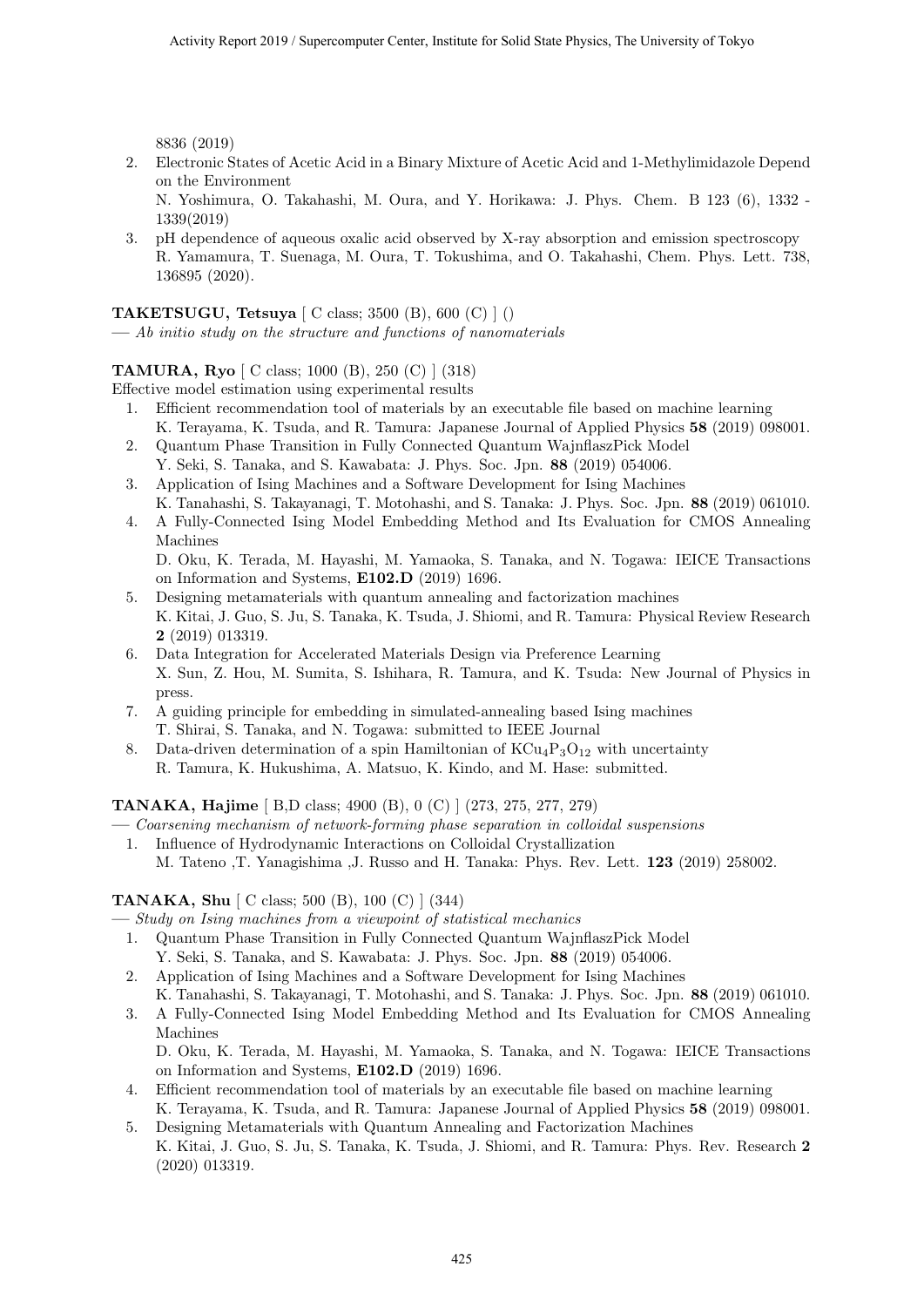- 6. Data Integration for Accelerated Materials Design via Preference Learning X. Sun, Z. Hou, M. Sumita, S. Ishihara, R. Tamura, and K. Tsuda: New Journal of Physics in press.
- 7. A guiding principle for embedding in simulated-annealing based Ising machines T. Shirai, S. Tanaka, and N. Togawa: submitted to IEEE Journal.
- 8. Data-driven determination of a spin Hamiltonian of  $KCu_4P_3O_{12}$  with uncertainty R. Tamura, K. Hukushima, A. Matsuo, K. Kindo, and M. Hase: submitted.

**TATENO, Masaru** [ C class; 5000 (B), 0 (C) ] ()

**—** *Multi-scale Hybrid Molecular Dynamics Simulations of Biological Catalysis*

#### **TATETSU, Yasutomi** [ C class; 4000 (B), 750 (C) ] (105)

- **—** *First-principles study on grain boundaries of permanent magnets*
	- 1. First-principles study on surface stability and interface magnetic properties of  $SmFe_{12}$ Y. Ainai, T. Shiozawa, Y. Tatetsu, and Y. Gohda: Appl. Phys. Exp. **13** (2020) 045502.
	- 2. First-principles study of crystalline NdFe alloys Y. Ainai, Y. Tatetsu, A. Terasawa, and Y. Gohda, Appl. Phys. Exp. **13** (2020) 017006.

#### **TATEYAMA, Yoshitaka** [ C class; 12500 (B), 900 (C) ] (54)

- **—** *DFT sampling analysis of interfaces and electrolytes in novel batteries*
- **—** *DFT-MD sampling analysis of interfaces and electrolytes in novel batteries*
	- 1. Li+ Transport Mechanism at Heterogeneous Cathode / Solid Electrolyte Interface in All-Solid-State Battery via First-Principles Structure Prediction Scheme B. Gao, R. Jalem, Y. Ma, Y. Tateyama, Chem. Mater. **32** (2020) 85.
	- 2. Reaction Energy Benchmarks of Hydrocarbon Combustion by Gaussian Basis and Plane Wave Basis Approaches
		- A. Ishikawa, Y. Tateyama, J. Comp. Chem. **40** (2019) 1866.
	- 3. Electrochemical properties of fluorinated boron-doped diamond electrodes via fluorine-containing plasma treatmen

C. Yamaguchi, K. Natsui, S. Iizuka, Y. Tateyama, Y. Einaga, Phys. Chem. Chem. Phys. **21** (2019) 13788.

- 4. Theoretical picture of positive electrode / solid electrolyte interface in all-solid-state battery from electrochemistry and semiconductor physics viewpoints
- Y. Tateyama, B. Gao, R. Jalem, J. Haruyama, Curr. Opin. Electrochem. **17** (2019) 149.
- 5. Surface-Dependent Stability of Interface between the Garnet Li7La3Zr2O12 and the Li Metal in the All-Solid-State Battery from First-Principles Calculations

B. Gao, R. Jalem, Y. Tateyama, ACS Appl. Mater. Interfaces, **12** (2020) 16350.

6. Possible high-potential ilmenite type Na1MO3 ( $M = VNi$ ) cathodes realized by dominant oxygen redox reaction

M. H. N. Assadi, M. Okubo, A. Yamada, Y. Tateyama, Phys. Rev. Mater. **4** (2020) 015401.

7. Machine learning prediction of coordination energies for alkali group elements in battery electrolyte solvents

A. Ishikawa, K. Sodeyama, Y. Igarashi, T. Nakayama, Y. Tateyama, M. Okada, Phys. Chem. Chem. Phys. **21** (2019) 26339.

8. What Is the Active Site for the Oxidative Coupling of Methane Catalyzed by MgO? A Metadynamics-Biased Ab Initio Molecular Dynamics Study A. Ishikawa, Y. Tateyama, J. Phys. Chem. C **124** (2020) 6054.

#### **TERAO, Takamichi** [ B class; 1200 (B), 160 (C) ] (316)

- **—** *Molecular simulation of patchy particles*
	- 1. Numerical method to study three-dimensional metamaterial composites T. Terao: Proceedings of 13th international congress on artificial materials for novel wave phenomena (2019) X426.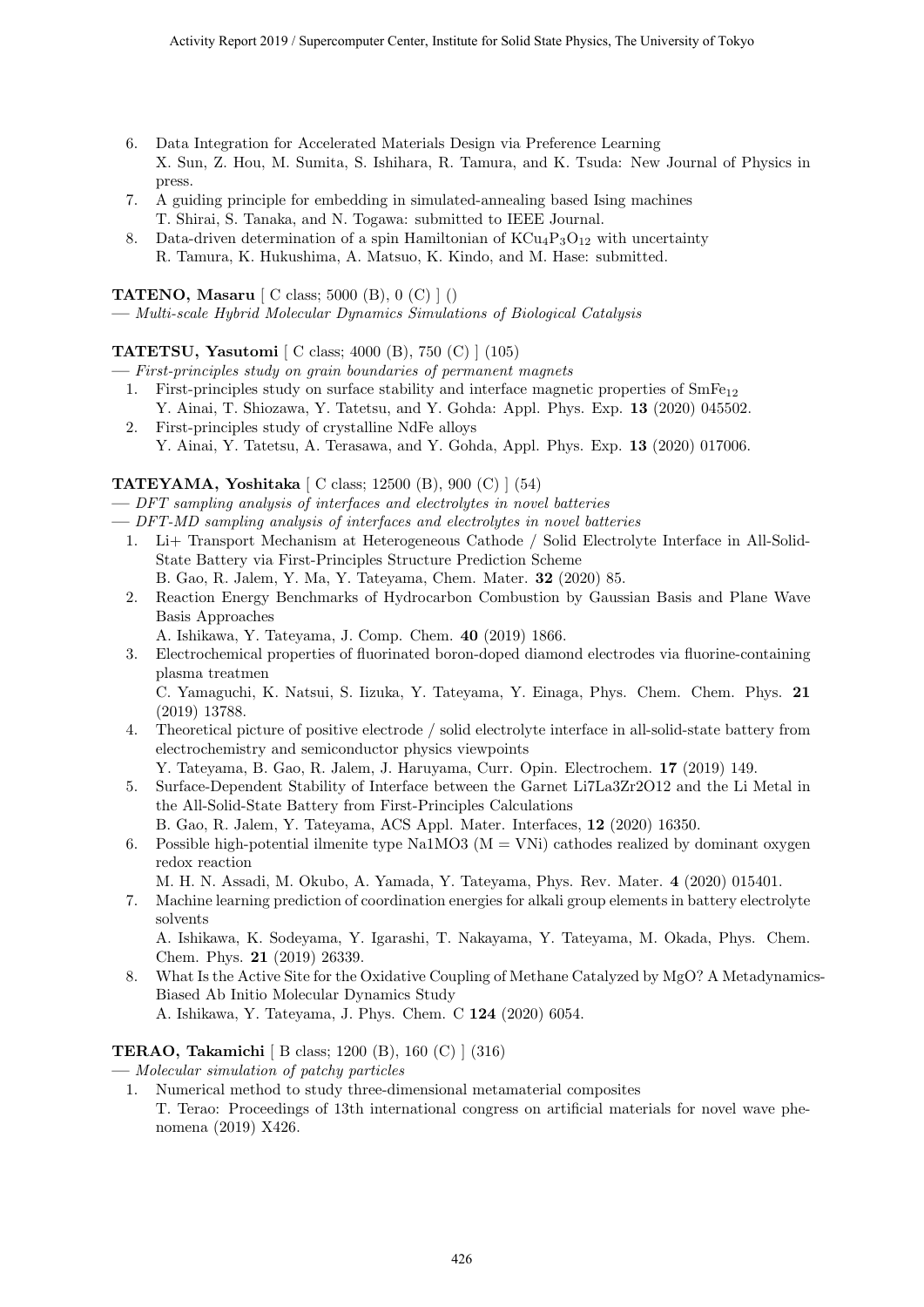#### **TERASAWA, Asako** [ C class; 3000 (B), 550 (C) ] (115)

**—** *First principles calculations and analysis on relationship between exchange coupling constants and local structures for magnetic alloys and amorphous grain boundary phases in permanent magnets*

1. Efficient Algorithm Based on Liechtenstein Method for Computing Exchange Coupling Constants Using Localized Basis Set A. Terasawa, M. Matsumoto, T. Ozaki, and Y. Gohda: J. Phys. Soc. Jpn., vol. 88, no. 11, p. 114706, Oct. 2019, doi: 10.7566/JPSJ.88.114706.

#### **TODO, Synge** [ C class; 6000 (B), 850 (C) ] (256)

- **—** *Entanglement Quantum Phase Transition and Quantum Dynamics in Quantum Many-body Systems* 1. Machine learning for molecular dynamics with strongly correlated electrons
- Hidemaro Suwa, Justin S. Smith, Nicholas Lubbers, Cristian D. Batista, Gia-Wei Chern, Kipton Barros, Phys. Rev. B \*\*99\*\*, 161107 (5pp) (2019)
- 2. Gapless Kitaev Spin Liquid to Classical String Gas through Tensor Networks Hyun-Yong Lee, Ryui Kaneko, Tsuyoshi Okubo, Naoki Kawashima, Phys. Rev. Lett. 123, 087203 (6pp) (2019)
- 3. Subspace-search variational quantum eigensolver for excited states Ken M. Nakanishi, Kosuke Mitarai, Keisuke Fujii, Phys. Rev. Research 1, 033062 (7pp) (2019)
- 4. Characterization of localized effective spins in gapped quantum spin chains Hayate Nakano, Seiji Miyashita, Phys. Rev. B \*\*100\*\*, 195105 (11pp) (2019)
- 5. Multiple-*q* states of the *J*1-*J*<sup>2</sup> classical honeycomb-lattice Heisenberg antiferromagnet under magnetic fields

Tokuro Shimokawa, Tsuyoshi Okubo, Hikaru Kawamura, Phys. Rev. B 100, 224404 (15pp) (2019)

- 6. Dynamical phase transition in Floquet optical bistable systems: An approach from finite-size quantum systems
	- Tatsuhiko Shirai, Synge Todo, Seiji Miyashita, Phys. Rev. A 101, 013809 (7pp) (2020)
- 7. Abelian and Non-Abelian Chiral Spin Liquids in a Compact Tensor Network Representation Hyun-Yong Lee, Ryui Kaneko, Tsuyoshi Okubo, Naoki Kawashima, Phys. Rev. B 101, 035140 (9pp) (2020)
- 8. Spin-lattice coupling in a ferrimagnetic spinel: Exotic  $H T$  phase diagram of MnCr<sub>2</sub>S<sub>4</sub> up to 110 T

A. Miyata, H. Suwa, T. Nomura, L. Prodan, V. Felea, Y. Skourski, J. Deisenhofer, H.-A. Krug von Nidda, O. Portugall, S. Zherlitsyn, V. Tsurkan, J. Wosnitza, A. Loidl, Phys. Rev. B 101, 054432 (8pp) (2020)

#### **TOHYAMA, Takami** [ C class; 2500 (B), 550 (C) ] (290)

**—** *Finite-Temperature Properties and Spin Dynamics in Kagome Kitaev-Heisenberg Model*

1. Finite-temperature properties of the Kitaev-Heisenberg models on kagome and triangular lattices studied by improved finite-temperature Lanczos methods

K. Morita and T. Tohyama: Phys. Rev. Research **2**, (2020) 013205.

2. Magnetic orders induced by RKKY interaction in Tsai-type quasicrystalline approximant Au-Al-Gd

H. Miyazaki, T. Sugimoto, K. Morita, and T. Tohyama: Phys. Rev. Materials **4**, (2020) 024417. 3. Vanishing Wilson ratio as the hallmark of quantum spin-liquid models

P. Prelovsek, K. Morita, T. Tohyama, and J. Herbrych: Phys. Rev. esearch **2**, (2020) 023024.

**TOMITA, Yusuke** [ C class; 5500 (B), 0 (C) ] (264)

**—** *Study of relaxor ferroelectrics by using a minimal model*

#### **TONEGAWA, Takashi** [ B,C class; 2100 (B), 0 (C) ] (297)

- **—** *Numerical Study of the One-Dimensional Quantum Spin Systems with Spatial Structures*
- **—** *Numerical Study of the One-Dimensional Quantum Spin Systems with Spatial Studies*
	- 1. Mgnetization Plateau of the *S* = 2 Antiferromagnetic Heisenberg Chain with Anisotropies T. Sakai, K. Okamoto, and T. Tonegawa: Phys. Rev. B **100**, 054407 (2019).
	- 2. Ground-State Phase Diagram of an Anisotropic *S* = 1 Ferromagnetic-Antiferromagnetic Bond-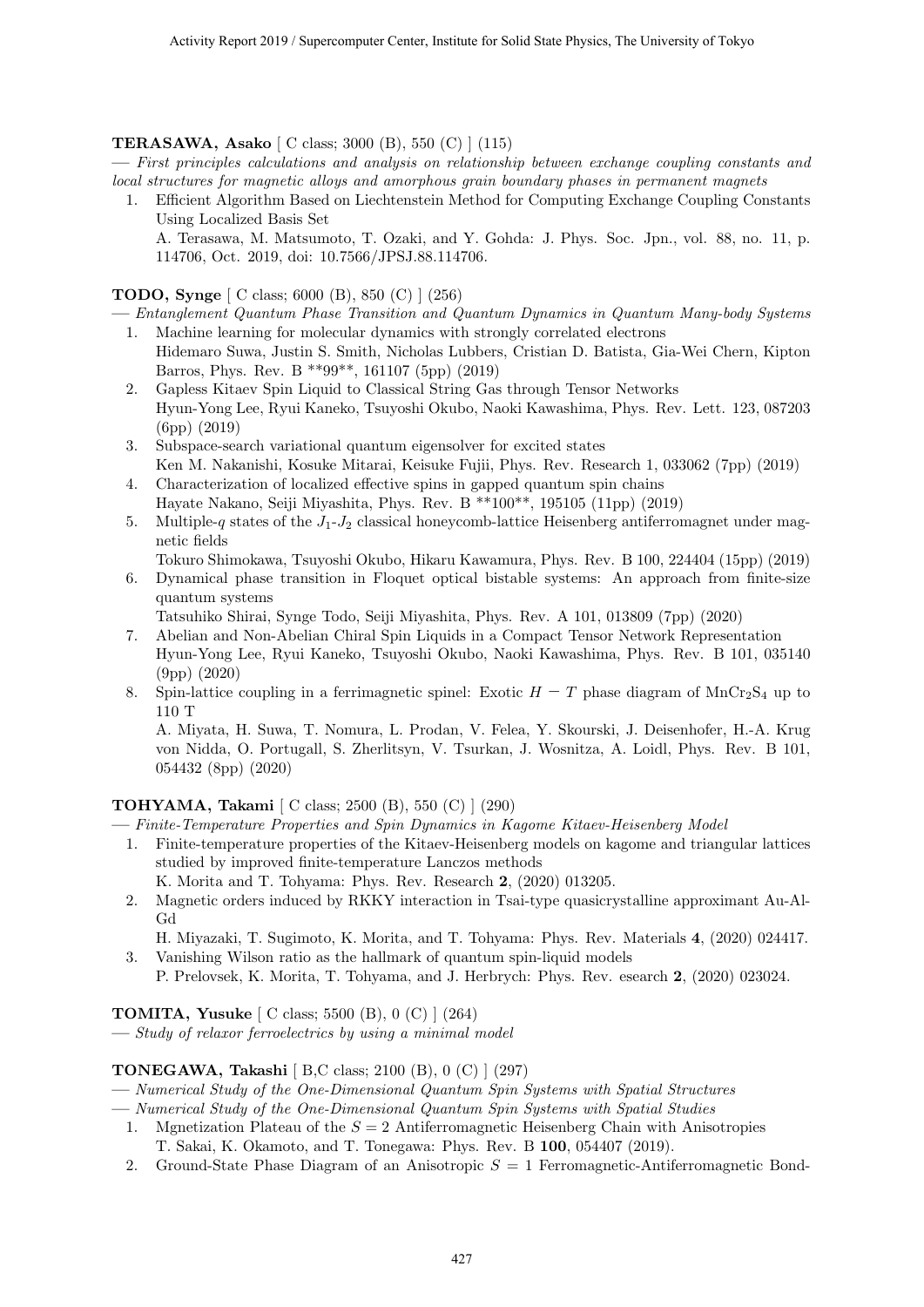Alternating Chain

K. Okamoto, T. Tonegawa, M. Kaburagi, and T. Sakai: JPS Conf. Proc. **30**, 011024 (2020).

#### **TSUKAHARA, Noriyuki** [ B class; 400 (B), 0 (C) ] ()

**—** *Theoretical study of spin detection in lanthanoid atoms and molecules by adsorption on superconducting substrate*

#### **TSUNEYUKI, Shinji** [ C class; 7000 (B), 950 (C) ] (73)

**—** *Material exploration by advanced first-principles simulation*

- 1. Ab initio prediction of structural phase-transition temperature of  $SrTiO<sub>3</sub>$  from finite-temperature phonon calculation
	- T. Tadano and S. Tsuneyuki: J. Ceram. Soc. Jpn., **127** (2019) 404.
- 2. Search for common minima in joint optimization of multiple cost functions D. Adachi, N. Tsujimoto, R. Akashi, S. Todo and S. Tsuneyuki: Comp. Phys. Commun. **241** (2019) 92.
- 3. X 線回折実験とシミュレーションのデータ同化による結晶構造解析 藤堂 眞治, 常行 真司, 日本結晶学会誌 **62** (2020) 51.

#### **TSURUTA, Kenji** [ C class; 2500 (B), 0 (C) ] (137)

**—** *Hybrid Ab-Initio/Machine-Learning Computation for Designing Dynamical Properties of Nano/Molecular Structures*

- 1. First-principles Study on Water Dissociation in Grain Boundary of MAPbI3 Perovskite M.A.A. Asad, K. Sato, and K. Tsuruta: MRS Adv. **4** (2019) 1965.
- 2. Optimization of Molecular Characteristics via Machine Learning based on Continuous Representation of Molecules

K. Sato and K. Tsuruta: Mater. Sci. Forum, in press.

#### **UCHIDA, Takashi** [ B class; 500 (B), 90 (C) ] (348)

**—** *Magnetic structures of multiple-Q states in frustrated itinerant magnets*

#### **WAKABAYASHI, Daisuke** [ B class; 700 (B), 0 (C) ] ()

**—** *Inhomogeneous structure of silica glass during the structural transformations under high pressure*

#### **WATANABE, Hiroshi** [ B class; 900 (B), 100 (C) ] (326)

**—** *Molecular dynamics study of the properties of near-critical fluids*

#### **WATANABE, Hiroshi** [ B class; 700 (B), 0 (C) ] (236)

**—** *Calculation for ground and excited states in strongly-correlated electron systems by variational Monte Carlo method*

1. Mechanism of superconductivity and electron-hole doping asymmetry in *κ*-type molecular conductors

H. Watanabe, H. Seo, and S. Yunoki: Nat. Commun. **10** (2019) 3167.

#### **WATANABE, Kazuyuki** [ C class; 8000 (B), 700 (C) ] (64)

**—** *First-Principles Study of Excited Electron Positron and Atom Dynamics and Optical and Thermoelectric Properties of Nanostructures*

1. Angle-resolved photoemission spectroscopy in low-dimensional periodic structures: a real-time first-principles simulation

K. Uchida, Y. Akimoto, K. Einaga, and K. Watanabe, Jpn. J. Appl. Phys. **58**, 128001 (2019).

- 2. Excitons in two-dimensional atomic layer materials from time-dependent density functional theory : mono-layer and bi-layer hexagonal boron nitride and transition-metal dichalcogenides Y. Suzuki and K. Watanabe, Phys. Chem. Chem. Phys. **22**, 2908 (2020).
- 3. Simulation of a hydrogen atom in a laser field using the time-dependent variational principle K. Rowan, L. Schatzki, T. Zaklama, Y. Suzuki, K. Watanabe, and K. Varga, Phys. Rev. E **101**, 023313 (2020).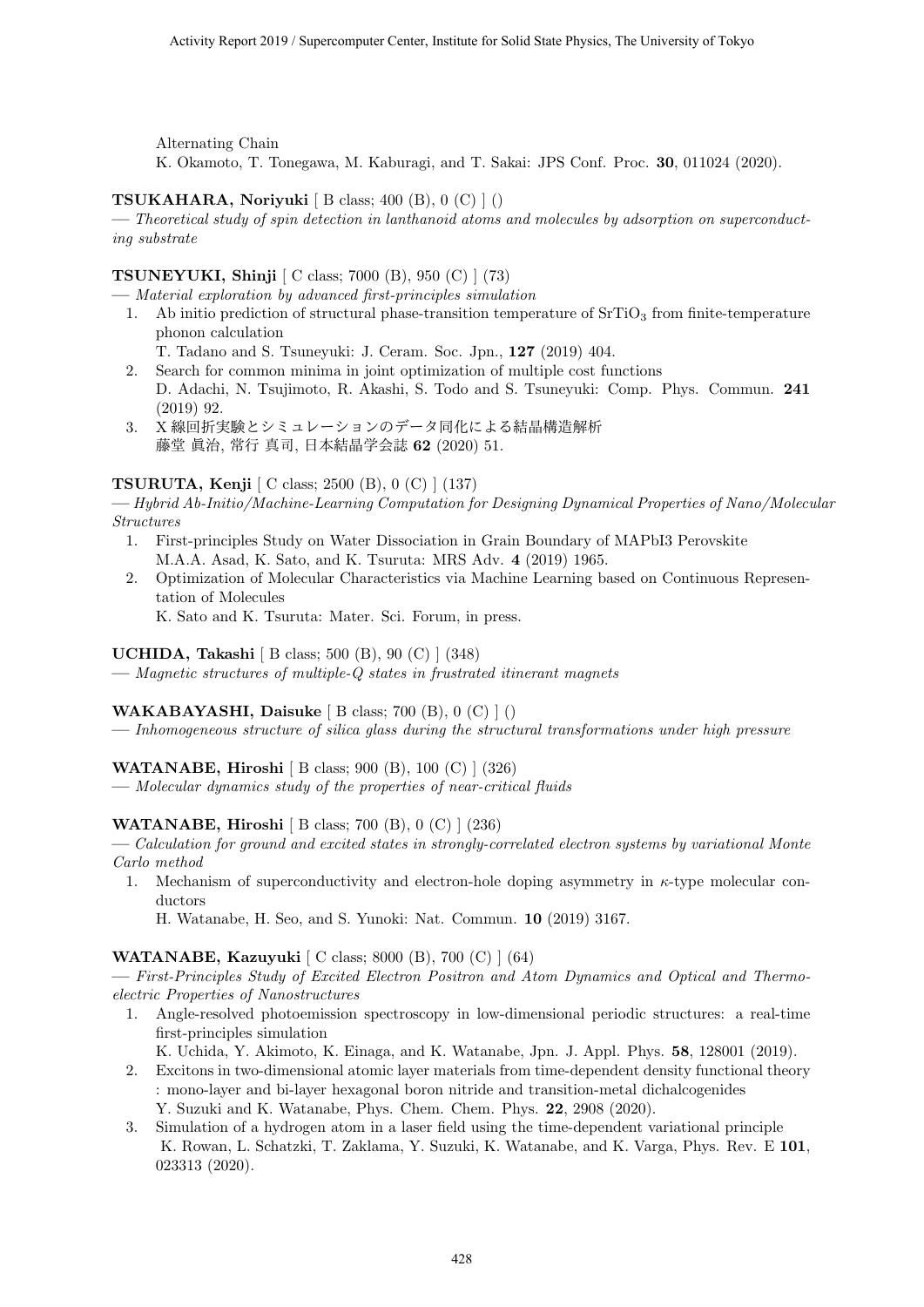4. Stationary-state electron scattering using a complex injecting potential T. Yamaguchi, K. Uchida, K. Varga, and K. Watanabe, J. Phys. Soc. Jpn. **89**,044002(2020).

#### **WATANABE, Satoshi** [ C class; 10500 (B), 1700 (C) ] (58)

- **—** *Analyses of atomic structures and atom dynamics at surfaces interfaces and defects*
- 1. A Comparative Study on the Diffusion Behaviors of Metal and Oxygen Ions in Metal-Oxide Based Resistance Switches via Ab Initio Molecular Dynamics Simulations
- B. Xiao, X.-F. Yu, and S. Watanabe: ACS Appl. Electronic Mater. **1** (2019) 585. 2. Simulating lattice thermal conductivity in semiconducting materials using high-dimensional neural network potential
- E Minamitani, M Ogura, and S Watanabe: Appl. Phys. Express **12** (2019) 095001.
- 3. Low-Energy-Consumption Three-Valued Memory Device Inspired by Solid-State Batteries Y. Watanabe, S. Kobayashi, I. Sugiyama, K. Nishio, W. Liu, S. Watanabe, R. Shimizu, and T. Hitosugi: ACS Appl. Mater. interfaces **11** (2019) 45150.
- 4. Mechanically Tunable Spontaneous Vertical Charge Redistribution in Few-Layer WTe<sup>2</sup> Z. Ni, E. Minamitani, K. Kawahara, R. Arafune, C.-L. Lin, N. Takagi, and S. Watanabe: J. Phys. Chem. C **124** (2019) 2008.
- 5. Moisture effect on the diffusion of Cu ions in  $Cu/Ta_2O_5/Pt$  and  $Cu/SiO_2/Pt$  resistance switches: a first-principles study

B. Xiao and S. Watanabe: Sci. Technol. Adv. Mater. **20** (2019) 580.

- 6. First-principles study of Li-ion distribution at *γ*-Li3PO4/metal interfaces K. Shimizu, W. Liu, W. Li, S. Kasamatsu, Y. Ando, E. Minamitani, and S. Watanabe: Phys. Rev. Mater. **4** (2020) 015402.
- 7. The effect of phonon anharmonicity on the lattice thermal conductivity of rare-earth pyrochlores: A first-principles study

Z. Li, Y. Xing, S. Watanabe,and W. Pan: Ceram. Int'l **46** (2020) 9947.

8. Atomistic Simulations for Understanding Microscopic Mechanism of Resistive Switches S. Watanabe and B. Xiao: in M. Aono (Ed.) "Atomic Switch: From Invention to Practical Use and Future Prospects" (Springer, 2020), p. 95.

### **YAMADA, Atsuo** [ C class; 5000 (B), 750 (C) ] (94)

- **—** *First-principles analyses on the cathode materials for rechargeable batteries*
- 1. Sodium‐ and Potassium‐ Hydrate Melts Containing Asymmetric Imide Anions for High‐ Voltage Aqueous Batteries
	- Q. Zheng, S. Miura, K. Miyazaki, S. Ko, E. Watanabe, M. Okoshi, C.‐ P. Chou, Y. Nishimura,
	- H. Nakai, T. Kamiya, T. Honda, J. Akikusa, Y. Yamada, A. Yamada: Angew. Chem. Int. Ed. **58** (2019) 2358.

#### **YAMADA, Atsushi** [ C class; 500 (B), 300 (C) ] (231)

**—** *Superconductivity and magnetic properties of the Hubbard model*

#### **YAMAJI, Youhei** [ E class; 15000 (B), 2300 (C) ] (200)

- **—** *Numerical studies on energy current correlations in frustrated quantum spin systems*
	- 1. Possible Kitaev Quantum Spin Liquid State in 2D Materials with S=3/2 C. Xu, J. Feng, M. Kawamura, Y. Yamaji, Yousra Nahas, S. Prokhorenko, Y. Qi, H. Xiang, L. Bellaiche: Phys. Rev. Lett. **124**(2020) 087205.

#### **YAMAMOTO, Kaoru** [ B class; 500 (B), 80 (C) ] ()

**—** *First-principles calculation of thermoelectric properties for magnetic tunneling junctions and giant magneto-resistance devices*

#### **YAMAMOTO, Norifumi** [ B class; 700 (B), 90 (C) ] (175)

**—** *Theoretical Study on the Aggregation-Induced Emission*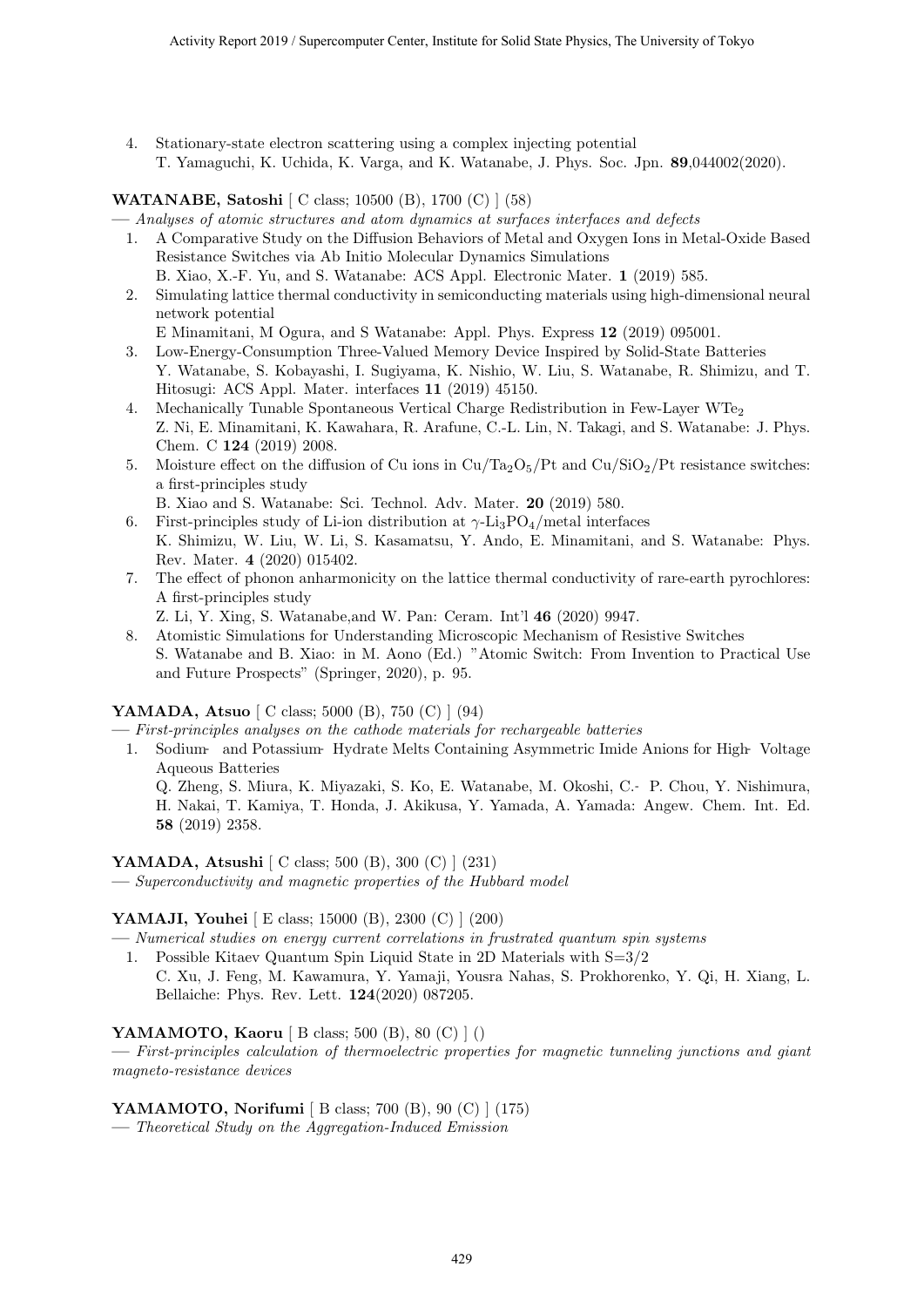#### **YAMASHITA, Koichi** [ C class; 3000 (B), 0 (C) ] (129)

**—** *Large scale ab initio calculations on the fundamental processes of solar energy convergence devices and on designing principles for new materials*

1. Simulation of Conductive Atomic Force Microscopy of Organic Photovoltaics by Dynamic Monte Carlo Method

E. Kawashima, M. Fujii, and K. Yamashita: Chem. Lett. **48** (2019) 513.

2. Laser-induced fluorescence of the CHFCHO radical and reaction of OH radicals with halogenated ethylenes

I. Masumoto, N. Washida, S. Inomata, A. Muraoka, and K. Yamashita: J. Chem. Phys. **150** (2019) 174302.

- 3. A route for minimizing emissions: sun-mediated processes  $\&$  clean batteries G. Giorgi, K. Yamashita, M. Palummo, and S. Fabris: Curr. Opin. Green. Sustain. Chem. **17** (2019) A1.
- 4. Entropy Promotes Charge Separation in Bulk Heterojunction Organic Photovoltaics E. Kawashima, M. Fujii, and K. Yamashita: J. Photochem. Photobiol. A: Chem. **382** (2019) 111875.
- 5. Importance of Side-Chains on Molecular Characteristics of Interacting Organic Molecules K. Mishima, K. Yamashita: ACS Omega **4** (2019) 10396.
- 6. Application of accelerated long-range corrected exchange functional [LC-DFT(2Gau)] to periodic boundary condition systems: CO adsorption on Cu(111) surface K. Mishima, M. Kaneko, J.-W. Song, H. Kawai, K. Yamashita, and K. Hirao: J. Chem. Phys. **152** (2020) 104105.

**YAMASHITA, Tomoki** [ C class; 2500 (B), 600 (C) ] (127)

**—** *Development of algorithms in crystal structure prediction*

#### **YAMAUCHI, Kunihiko** [ C class; 5000 (B), 0 (C) ] (102)

**—** *First-principles density functional calculations of transition-metal magnetic oxides*

- 1. Bulk Rashba effect in multiferroics: A theoretical prediction for BiCoO3
	- Kunihiko Yamauchi, Paolo Barone, Silvia Picozzi: Phys. Rev. B **100** (2019) 245115.
- 2. Conversion of a conventional superconductor into a topological superconductor by topological proximity effect

C.X. Trang, N. Shimamura, K. Nakayama, S. Souma, K. Sugawara, I. Watanabe, K. Yamauchi, T. Oguchi, K. Segawa, T. Takahashi, Yoichi Ando, and T. Sato: Nat. Commun. **11** (2020) 159.

- 3. Dimensionality reduction and band quantization induced by potassium intercalation in 1T-HfTe2 Y. Nakata, K. Sugawara, A. Chainani, K. Yamauchi, K. Nakayama, S. Souma, P.-Y. Chuang, C.-M. Cheng, T. Oguchi, K. Ueno, T. Takahashi, and T. Sato: Phys. Rev. Materials **3** (2019)  $071001(R)$ .
- 4. Evidence for bulk nodal loops and universality of Dirac-node arc surface states in  $ZrGexC$  (Xc = S, Se, Te)

Takechika Nakamura, Seigo Souma, Zhiwei Wang, Kunihiko Yamauchi, Daichi Takane, Hikaru Oinuma, Kosuke Nakayama, Koji Horiba, Hiroshi Kumigashira, Tamio Oguchi, Takashi Takahashi, Yoichi Ando, and Takafumi Sato: Phys. Rev. B **99** (2019) 245105.

- 5. Topology analysis for anomalous Hall effect in the noncollinear antiferromagnetic states of Mn3AN  $(A = Ni, Cu, Zn, Ga, Ge, Pd, In, Sn, Ir, Pt)$ Vu Thi Ngoc Huyen, Michi-To Suzuki, Kunihiko Yamauchi, and Tamio Oguchi: Phys. Rev. B **100** (2019) 094426.
- 6. Possible emergence of a skyrmion phase in ferroelectric GaMo4S8 Hui-Min Zhang, Jun Chen, Paolo Barone, Kunihiko Yamauchi, Shuai Dong, and Silvia Picozzi: Phys. Rev. B **99** (2019) 214427.

#### **YANAGISAWA, Susumu** [ C class; 5000 (B), 0 (C) ] (100)

- **—** *Implementation of the phonon analysis for organic semiconductor crystals*
- **—** *Structural distortion or defect in organic molecular thin film: theoretical study*
- 1. Determination of the ionization energy and the electron affinity of organic molecular crystals from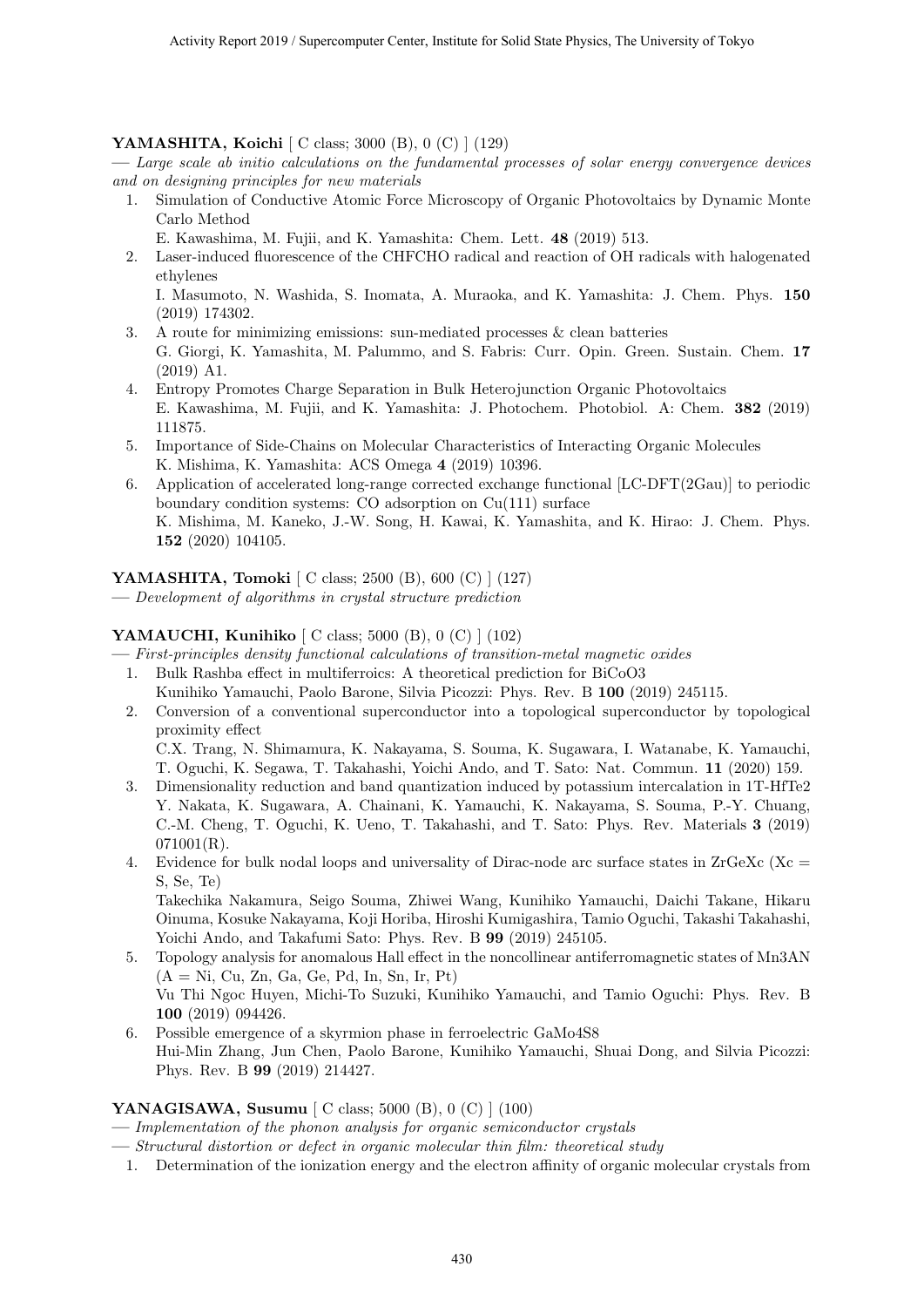first-principles: dependence on the molecular orientation at the surface S. Yanagisawa: Jpn. J. Appl. Phys. **59** (2020) 031002.

2. Nanoscale First-Principles Electronic Structure Simulations of Materials Relevant to Organic Electronics

S. Yanagisawa and I. Hamada: In: T. Onishi (eds) Theoretical Chemistry for Advanced Nanomaterials. Springer, Singapore (2020) 89.

3. Enhancement of the GW space-time program code for accurate prediction of the electronic properties of organic electronics materials

S. Yanagisawa, T. Yamashita, and R. Egawa: Sustained Simulation Performance 2018 and 2019. Springer (2020) 225.

#### **YANAGISAWA, Takashi** [ B class; 1100 (B), 150 (C) ] (229)

**—** *Study of strongly correlated electron systems based on optimization Monte Carlo method and firstprinciples calculations*

- 1. Antiferromagnetism, Superconductivity and phase diagram in the two-dimensional Hubbard model T. Yanagisawa: J. Phys. Soc. Jpn. 88 (2019) 054702.a
- 2. Mechanism of high-temperature superconductivity in correlated electron systems T. Yanagisawa: Condensed Matter 2019 (2019) 57.a
- 3. Fractional Skyrmion and Absence of Low-lying Andreev Bound States in a Micro Fractional-flux Quantum Vortex
	- T. Yanagisawa: J. Phys. Soc. Jpn. 88 (2019) 104704.
- 4. Flat-band in Pyrochlore Oxides: A First-Principles Study
- I. Hase, T. Yanagisawa, K. Kawashima: Nanomaterials 2019 (2019) 876.
- 5. Renormalization group analysis of the hyperbolic sine-Gordon model T. Yanagisawa: Prog. Theor. Exp. Phys. 2019 (2019) 023A01.
- 6. Antiferromagnetism, Superconductivity and phase diagram in the three-band model of hightemperature superconductors
	- T. Yanagisawa: J. Phys. Conf. Ser. 1293 (2019) 012027.a
- 7. Electronic Structure of Novel Non-centrosymmetric Superconductor  $Mg_2Rh_3P$ I. Hase, T. Yanagisawa, A. Iyo, H. Fujihisa, Y. Goto, H, Eisaki, K. Kawashima: J. Phys. Conf. Ser. 1293 (2019) 012028.
- 8. Flattened remnant-field distribution in superconducting bilayer Y. Tanaka, H. Yamamori, T. Yanagisawa, S. ooi, M. Tachiki, S. Arisawa: Physica C 567 (2019) 1253489.
- 9. Phase diagram of cuprate high-temperature superconductors based on the optimization Monte Carlo method
	- T. Yanagisawa, M. Miyazaki, K. Yamaji: Modern Phys. Lett. (2019) in press.a
- 10. Phase diagram and mechanism of superconductivity in strongly correlated electrons T. Yanagisawa, M. Miyazaki, K. Yamaji: J. Super. Novel Magne. (2019) in press.a
- 11. Electronic structure of novel superconductor doped ZrPSe I. Hase, T. Yanagisawa, H. Kito et al.: J. Phys. Conf. Ser. (2019) in press.

**YASUDA, Chitoshi** [ B class; 700 (B), 90 (C) ] (334)

**—** *Magnetism in the system with the multiple-spin exchange interactions*

#### **YOKO, Akira** [ B class; 1400 (B), 180 (C) ] (150)

- **—** *Theoretical calculation of solvation and reaction in supercritical fluids*
- **—** *Theoretical study for structure and property of organic modified metal oxide nanoparticles*

**YOKOI, Tatsuya** [ C class; 3000 (B), 500 (C) ] (117)

**—** *Machine-learning-driven molecular simulations for grain-boundary atomic dynamics*

#### **YOSHIDA, Tsuneya** [ C class; 7500 (B), 0 (C) ] (213)

- **—** *Non-Hermitian topological phenomena in strongly correlated systems*
- **—** *Novel topological phenomena induced by strongly correlated dynamics*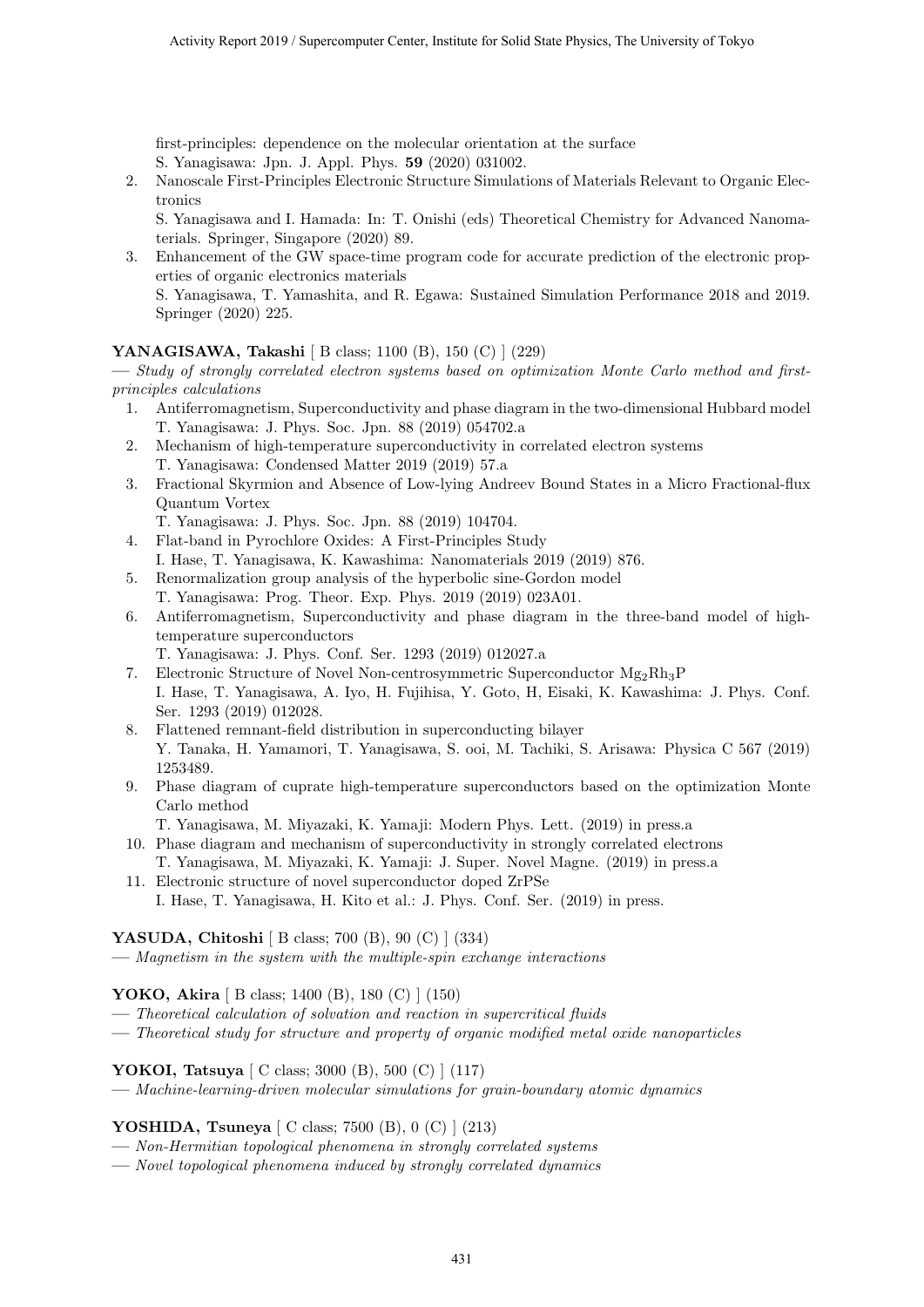- 1. Exceptional band touching for strongly correlated systems in equilibrium Tsuneya Yoshida, Robert Peters, Norio Kawakami, Yasuhiro Hatsugai: arXiv:2002.11265
- 2. Antiferromagnetic Topological Insulator in Three-Dimensional Heavy-Fermion Systems Kazuhiro Kimura, Tsuneya Yoshida, and Norio Kawakami: JPS Conf. Proc. **30**, 011012 (2020).
- 3. Relationship between exceptional points and the Kondo effect in f-electron materials Yoshihiro Michishita, Tsuneya Yoshida, and Robert Peters: Phys. Rev. B **101**, 085122 (2020).
- 4. Mirror skin effect and its electric circuit simulation Tsuneya Yoshida, Tomonari Mizoguchi, and Yasuhiro Hatsugai: arXiv:1912.12022
- 5. Non-Hermitian fractional quantum Hall states Tsuneya Yoshida, Koji Kudo, and Yasuhiro Hatsugai: Scientific Reports **9**, 16895 (2019).
- 6. Higher-Order Topological Mott Insulators Koji Kudo, Tsuneya Yoshida, and Yasuhiro Hatsugai: Phys. Rev. Lett. **123**, 196402(2019).
- 7. Chiral-symmetry protected exceptional torus in correlated nodal-line semimetals Kazuhiro Kimura, Tsuneya Yoshida, and Norio Kawakami: Phys. Rev. B **100**, 115124 (2019)
- 8. Efficient method to compute  $Z_4$ -indices with glide symmetry and applications to Möbius materials, CeNiSn and UCoGe

Tsuneya Yoshida, Akito Daido, Norio Kawakami, and Youichi Yanase: Phys. Rev. B **99**, 235105 (2019).

9. Exceptional rings protected by emergent symmetry for mechanical systems Tsuneya Yoshida and Yasuhiro Hatsugai: Phys. Rev. B **100**, 054109 (2019).

#### **YOSHIDOME, Takashi** [ C class; 500 (B), 550 (C) ] (325)

**—** *Investigation of dynamics of a supercooled liquid and proteins using the free-energy landscape*

1. Effects of a Low-Pass Filter on the Classification of Protein Electron-Density Maps in terms of Structural Polymorphism using Manifold Learning: A Simulation Study for Cryo-Electron Microscopy Experiments

N. Takano and T. Yoshidome: J. Phys. Soc. Jpn. **88** (2019) 094801.

#### **YOSHINO, Hajime** [ C class; 9000 (B), 0 (C) ] (35)

- **—** *Phase transitions of an antiferromagnetic Heisenberg spin model with a dynamical Jahn-Teller effect on a pyrochlore lattice*
- **—** *Simultaneous spin and Jahn-Teller glass transitions in a model frustrated system on pyrochlore lattice*
	- 1. Spin-Orbital Glass Transition in a Model of a Frustrated Pyrochlore Magnet without Quenched Disorder

Kota Mitsumoto, Chisa Hotta and Hajime Yoshino: Phys. Rev. Lett. 124, 087201 (2020).

### **YUKAWA, Satoshi** [ B class; 800 (B), 100 (C) ] (332)

**—** *Statistical Properties in a Branching Network*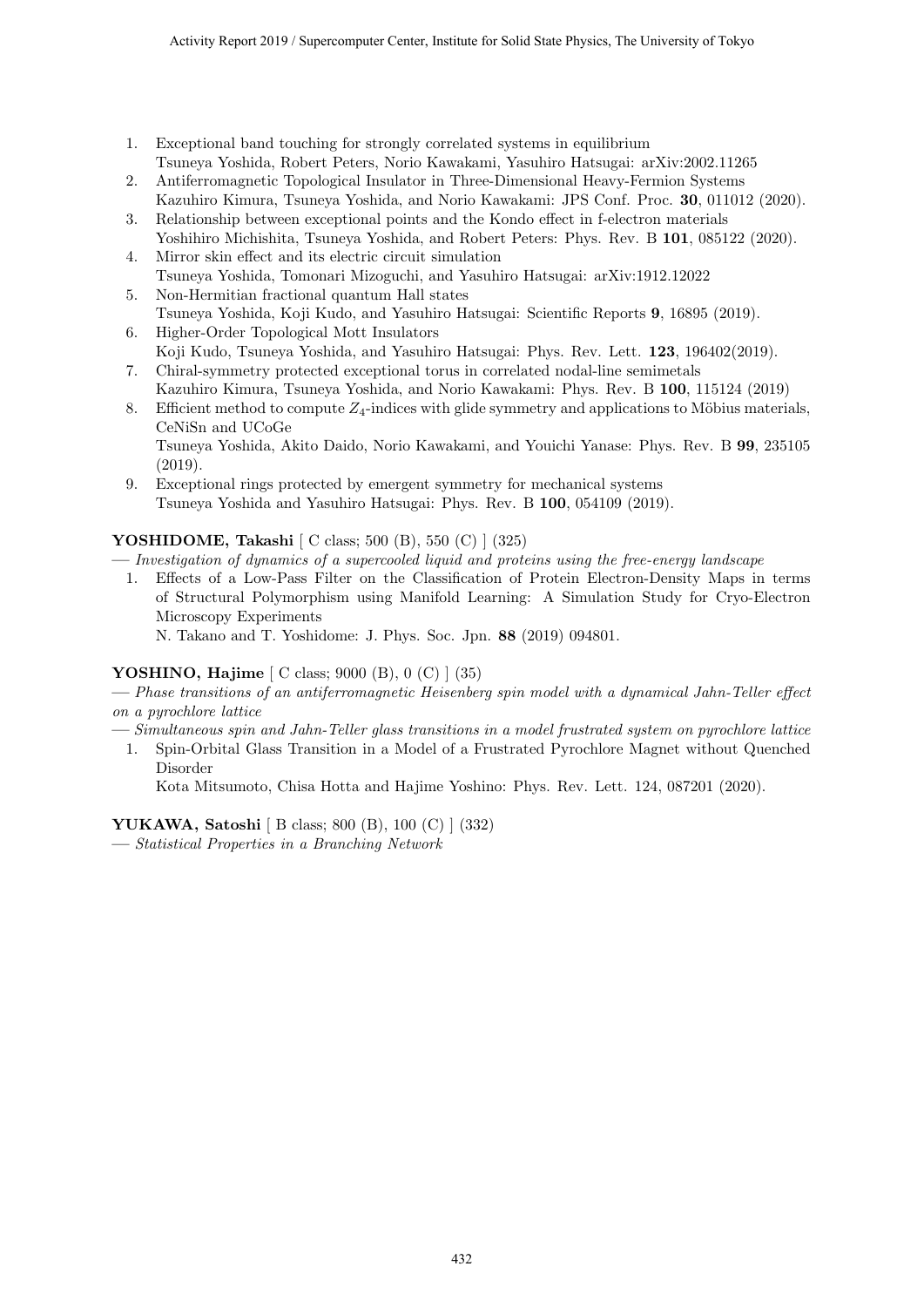## *✷* SCCMS Projects

#### **FUJITA, Takatoshi** [ 7000 (B), 0 (C) ] (371)

**—** *Development of Fragment-Based GW/BSE Method and Application to Organic Optoelectronic Materials*

- **—** *Large-scale GW+BSE excited-state calculations for organic optoelectronic materials*
- 1. Charge-transfer excited states in the donor/acceptor interface from large-scale GW calculations T. Fujita, Y. Noguchi, T. Hoshi, J. Chem. Phys. **151** (2019) 114109.
- 2. Numerical aspect of large-scale electronic state calculation for flexible device material T. Hoshi, H. Imachi, A. Kuwata, K. Kakuda, T. Fujita, H Matsui, Japan J. Indust. Appl. Math. **36** (2019) 685.

#### **FUKUSHIMA, Tetsuya** [ 5000 (B), 500 (C) ] (372)

- **—** *Data-driven materials design for new functional high entropy alloys*
- 1. Theoretical prediction of maximum Curie temperatures of Fe-based dilute magnetic semiconductors by first-principles calculations T. Fukushima, H. Shinya, A. Masago, K. Sato and H. Katayama-Yoshida: Appl. Phys. Exp. **12**
- (2019) 063006 2. Experimental verification of the origin of positive linear magnetoresistance in  $\text{CoFe}(V1 - x\text{Mnx})\text{Si}$ Heusler alloys

S. Yamada, S. Kobayashi, A. Masago, L. S. R. Kumara, H. Tajiri, T. Fukushima, S. Abo, Y. Sakuraba, K. Hono, T. Oguchi, and K. Hamaya: Phys. Rev. B **100** (2019) 195137

- 3. High Curie temperature in Eu-doped GaN caused by volume-compensated Ga-vacancy A. Masago, H. Shinya, T. Fukushima, K. Sato, and H. Katayama-Yoshida: AIP Advances **10** (2020) 025216
- 4. Valence states and the magnetism of Eu ions in Eu-doped GaN T. Nunokawa, Y. Fujiwara, Y. Miyata, N. Fujimura, T. Sakurai, H. Ohta, A. Masago, H. Shinya, T. Fukushima, K. Sato, and H. Katayama-Yoshida: J. Appl. Phys. **127** (2020) 083901

### **GOHDA, Yoshihiro** [ 5000 (B), 500 (C) ] (99)

**—** *First-principles study of magnetic-material interfaces*

- 1. First-principles study on surface stability and interface magnetic properties of  $SmFe_{12}$ Y. Ainai, T. Shiozawa, Y. Tatetsu, and Y. Gohda: Appl. Phys. Express **13**, 045502 (2020).
- 2. First-principles study of crystalline Nd-Fe alloys
	- Y. Ainai, Y. Tatetsu, A. Terasawa, and Y. Gohda: Appl. Phys. Express **13**, 017006 (2020).
- 3. Enhancement of magnetoelectric coupling by insertion of Co atomic layer into  $Fe<sub>3</sub>Si/BaTiO<sub>3</sub>(001)$ interfaces identified by first-principles calculations
	- Y. Hamazaki and Y. Gohda: J. Appl. Phys. **126**, 233902 (2019).
- 4. Great Differences between Low-Temperature Grown  $Co<sub>2</sub>FeSi$  and  $Co<sub>2</sub>MnSi$  Films on Single-Crystalline Oxides K. Kudo, Y. Hamazaki, S. Yamada, S. Abo, Y. Gohda, and K. Hamaya: ACS Appl. Electron.

Mater. **1**, 2371 (2019).

5. Efficient Algorithm Based on Liechtenstein Method for Computing Exchange Coupling Constants Using Localized Basis Set

A. Terasawa, M. Matsumoto, T. Ozaki, and Y. Gohda: J. Phys. Soc. Jpn. **88**, 114706 (2019).

#### **HOSHI, Takeo** [ 10000 (B), 1000 (C) ] (76)

**—** *Massively parallel electronic structure calculation and data-driven science for next-generation supercomputers*

- 1. K $\omega$  –Open-source library for the shifted Krylov subspace method Takeo Hoshi, Mitsuaki Kawamura, Kazuyoshi Yoshimi, Yuichi Motoyama, Takahiro Misawa, Youhei Yamaji, Synge Todo, Naoki Kawashima, Tomohiro Sogabe: arXiv:2001.08707
- 2. Two-stage data-analysis method for total-reflection high-energy positron diffraction (TRHEPD)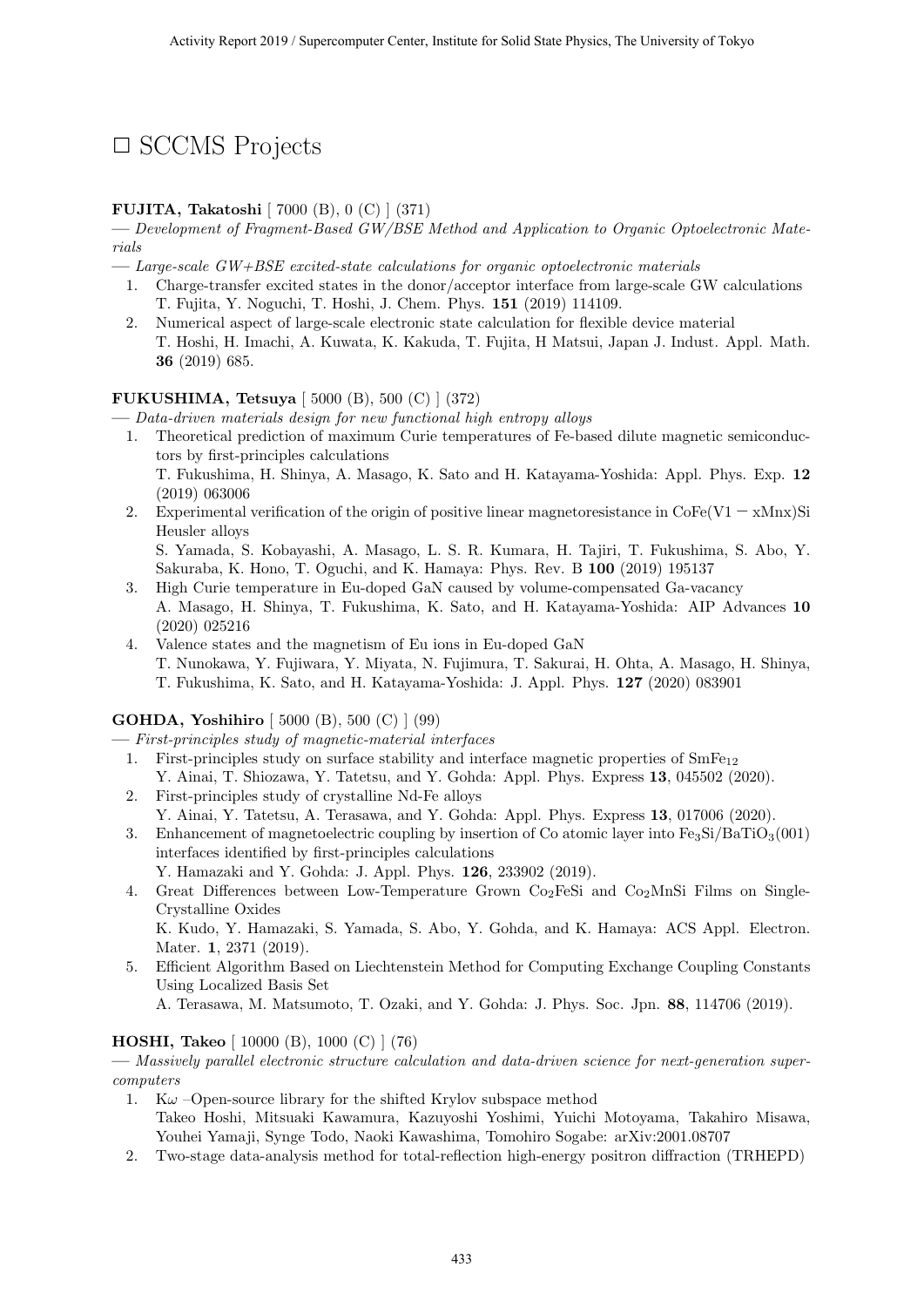Kazuyuki Tanaka, Izumi. Mochizuki, Takashi Hanada, Ayahiko Ichimiya, Toshio Hyodo, and Takeo Hoshi: Submitted; Preprint:https://arxiv.org/abs/2002.12165

- 3. Development of data-analysis software for total-reflection high-energy positron diffraction (TRHEPD) Kazuyuki Tanaka, Takeo Hoshi, Izumi Mochizuki, Takashi Hanada, Ayahiko Ichimiya, Toshio Hyodo: Acta. Phys. Pol. A 137, 188-192 (2020).
- 4. An a posteriori verification method for generalized Hermitian eigenvalue problems in large-scale electronic state calculations Takeo Hoshi, Takeshi Ogita, Katsuhisa Ozaki, Takeshi Terao: J. Comp. Appl. Math. 376, 112830/1-13 (2020).
- 5. Charge-Transfer Excited States in the Donor/Acceptor Interface from Large-Scale GW Calculations

Takatoshi Fujita, Yoshifumi Noguchi, Takeo Hoshi: J. Chem. Phys. 151, 114109/1-8 (2019).

6. EigenKernel - A middleware for parallel generalized eigenvalue solvers to attain high scalability and usability Kazuyuki Tanaka, Hiroto Imachi, Tomoya Fukumoto, Akiyoshi Kuwata, Yuki Harada, Takeshi

Fukaya, Yusaku Yamamoto, Takeo Hoshi: Japan J. Indust. Appl. Math 36, 719-742 (2019).

- 7. Numerical aspect of large-scale electronic state calculation for flexible device material Takeo Hoshi, Hiroto Imachi, Akiyoshi Kuwata, Kohsuke Kakuda, Takatoshi Fujita, Hiroyuki Matsui: Japan J. Indust. Appl. Math 36, 685-698 (2019).
- 8. Recent progress in large-scale electronic state calculations and data-driven sciences Takeo Hoshi and Satoshi Ito: Chap. 14 of Handbook of Silicon Based MEMS Materials and Technologies 3rd Ed., Elsevier (2020).
- 9. Numerical methods for large scale electronic state calculation on supercomputer Takeo Hoshi, Yusaku Yamamoto, Tomohiro Sogabe, Kohei Shimamura, Fuyuki Shimojo, Aiichiro Nakano, Rajiv Kalia, Priya Vashishta: Chap. 15 of 21st Century Nanoscience - A Handbook: Nanophysics Sourcebook (Volume One), CRC Press (2019).

#### **IITAKA, Toshiaki** [ 10000 (B), 1000 (C) ] (379)

**—** *Order-disorder transition in the superhigh-pressure phase of Mg2SiO4*

### **IMADA, Masatoshi** [ 20000 (B), 2000 (C) ] (197)

- **—** *Studies on Quantum Spin Liquids in Materials with Strong Spin-Orbit Interaction*
- **—** *Studies on quantum spin liquids in molecular conductors based on first-principles Hamiltonian*
- 1. Charge dynamics of correlated electrons: Variational description with inclusion of composite fermions

Kota Ido, Masatoshi Imada, Takahiro Misawa: Phys. Rev. B **101** (2020) 075124.

- 2. *Ab initio* study of superconductivity and inhomogeneity in a Hg-based cuprate superconductor Takahiro Ohgoe, Motoaki Hirayama, Takahiro Misawa, Kota Ido, Youhei Yamaji, Masatoshi Imada: Phys. Rev. B **101** (2020) 045124.
- 3. Effective Hamiltonian for cuprate superconductors derived from multiscale ab initio scheme with level renormalization Motoaki Hirayama, Takahiro Misawa, Takahiro Ohgoe, Youhei Yamaji, Masatoshi Imada: Phys. Rev. B **99** (2019) 245155.
- 4. *Ab initio* derivation of an effective Hamiltonian for the La<sub>2</sub>CuO<sub>4</sub>/La<sub>1</sub>.55Sr<sub>0</sub>.45CuO<sub>4</sub> heterostructure

Terumasa Tadano, Yusuke Nomura, Masatoshi Imada: Phys. Rev. B **99** (2019) 155148.

#### **KAWAKATSU, Toshihiro** [ 20000 (B), 2000 (C) ] (378)

**—** *Multiscale simulations on complex multiphase flows*

- 1. Coupling Finite Element Method with Large Scale Atomic/Molecular Massively Parallel Simulator (LAMMPS) for Hierarchical Multiscale Simulations
	- T. Murashima, S. Urata, S. Li: Euro. Phys. J. B **92** (2019) 211.
- 2. ミクロスケールとマクロスケールのシミュレーション連成による高分子材料系のマルチスケールシ ミュレーション

村島隆浩: 日本化学会情報化学部会誌 **37** (2019) 87.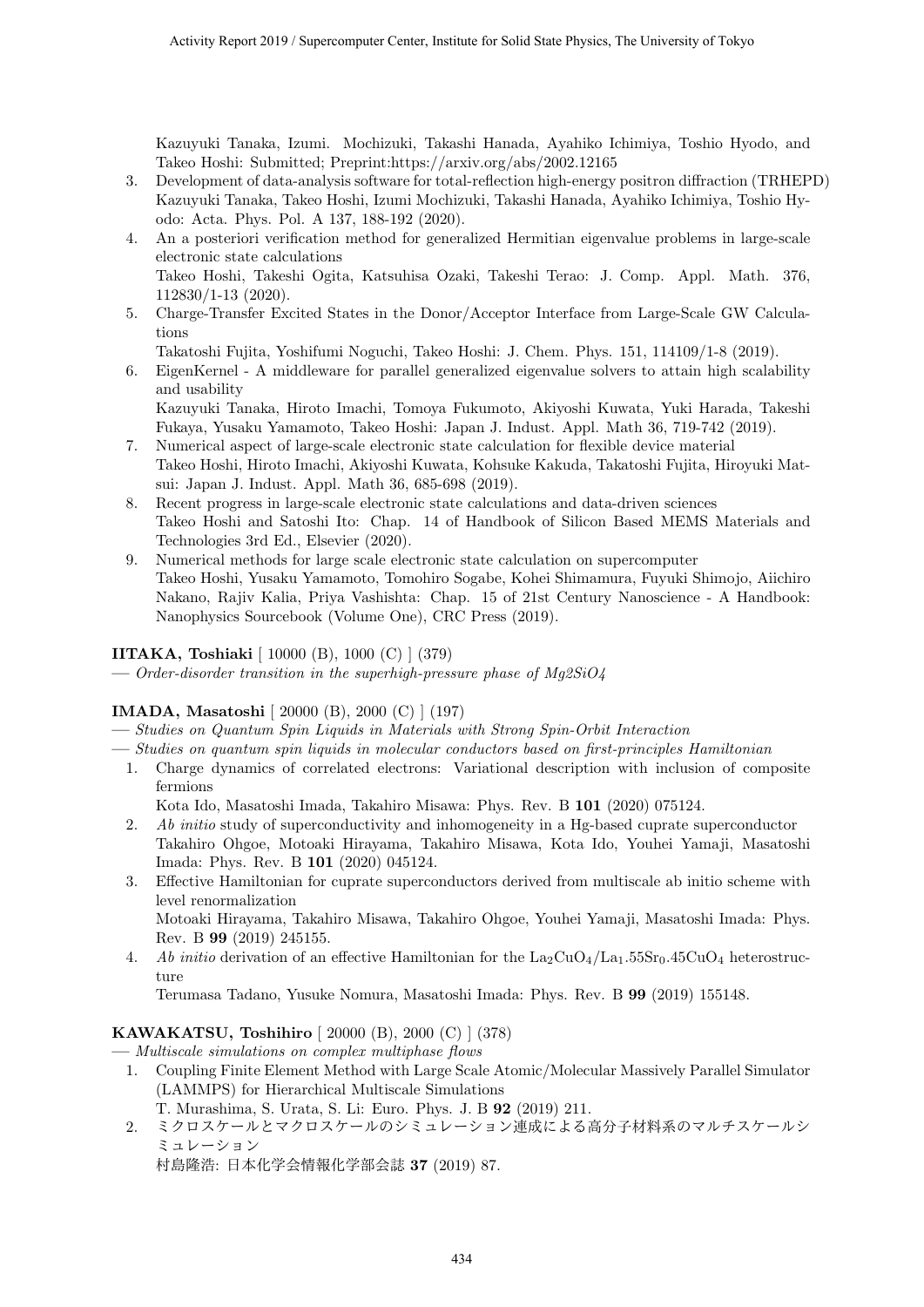- 3. Multiscale Modeling of Plasticity in Amorphous & Polymeric Materials S. Li, S. Urata, T. Murashima: IACM Expressions **46** (2020) 10.
- 4. Lagrangian Multiscale SImulation of Complex Fluids. I. Y. Morii, T. Kawakatsu: to be submitted.

#### **KAWASHIMA, Naoki** [ 20000 (B), 2000 (C) ] (239)

**—** *Application of Tensor Network Method to Condensed Matter Physics*

- 1. Tensor network wavefunction of  $S = 1$  Kitaev spin liquids Hyun-Yong Lee, Naoki Kawashima, and Yong Baek Kim:arXiv:1911.07714
- 2. Boundary conformal spectrum and surface critical behavior of classical spin systems:A tensor network renormalization study
- Shumpei Iino, Satoshi Morita, and Naoki Kawashima: Phys. Rev. B **101**, 155418 (2020)
- 3. Magnetic field induced quantum phases in a tensor network study of Kitaev magnets Hyun-Yong Lee, Ryui Kaneko, Li Ern Chern, Tsuyoshi Okubo, Youhei Yamaji, Naoki Kawashima and Yong Baek Kim: Nature Communications **11**, 1639 (2020)
- 4. Abelian and non-Abelian chiral spin liquids in a compact tensor network Hyun-Yong Lee, Ryui Kaneko, Tsuyoshi Okubo, Naoki Kawashima: Phys. Rev. B **101**, 035140 (2020)
- 5. Thermal-transport studies of kagom antiferromagnets Minoru Yamashita, Masatoshi Akazawa, Masaaki Shimozawa, Takasada Shibauchi, Yuji Matsuda, Hajime Ishikawa, Takeshi Yajima, Zenji Hiroi, Migaku Oda, Hiroyuki Yoshida, Hyun-Yong Lee, Jung Hoon Han and Naoki Kawashima: J. Phys: Condens. Matter **32**, 074001(11pp) (2019)
- 6. Entropy Governed by the Absorbing State of Directed Percolation Kenji Harada and Naoki Kawashima: Phys. Rev. Lett. **123**, 090601 (2019)
- 7. Boundary Tensor Renormalization Group Shumpei Iino, Satoshi Morita, and Naoki Kawashima: Phys. Rev. B **100**, 035449 (2019)
- 8. Gapless Kitaev Spin Liquid to Classical String Gas through Tensor Networks Hyun-Yong Lee, Ryui Kaneko, Tsuyoshi Okubo, and Naoki Kawashima: Phys. Rev. Lett. **123**, 087203 (2019)
- 9. Tensor-Ring Decomposition with Index-Splitting Hyun-Yong Lee and Naoki Kawashima: J. Phys. Soc. Jpn. **89**, 054003 (2020)

### **KOHYAMA, Masanori** [ 20000 (B), 2000 (C) ] (360)

**—** *First-Principles Phase Field Mapping*

- 1. A first-principles phase field method for quantitatively predicting multi-composition phase separation without thermodynamic empirical parameter Swastibrata Bhattacharyya, Ryoji Sahara, and Kaoru Ohno: Nature Communications **10** (2019) 3451.
- 2. Clear evidence of element partitioning effects in a Ti-6Al-4V alloy by the first-principles phase field method

Thi Nu Pham, Kaoru Ohno, Riichi Kuwahara, and Swastibrata Bhattacharyya: J. Phys.: Cond. Mat. ¥bf 32 (2020) 264001.

#### **MATUBAYASI, Nobuyuki** [ 5000 (B), 500 (C) ] (381)

**—** *Development of calculation method of chemical potential for long-chain polymer melt using all-atom molecular dynamics simulation*

1. Chain-Increment Method for Approaching the Chemical Potential of a Polymer with All-Atom Model

K. Yamada and N. Matubayasi: Macromolecules **53** (2020) 775.

#### **MISAWA, Takahiro** [ 10000 (B), 1000 (C) ] (366)

- **—** *Numerical Study of Quantum Spin Liquid in Organic Conductors using Ab initio Calculation*
- **—** *Development of numerical method for calculating dynamical structure factors based on many-variable variational Monte Carlo method*
- 1. Effective Hamiltonian for cuprate superconductors derived from multi-scale ab initio scheme with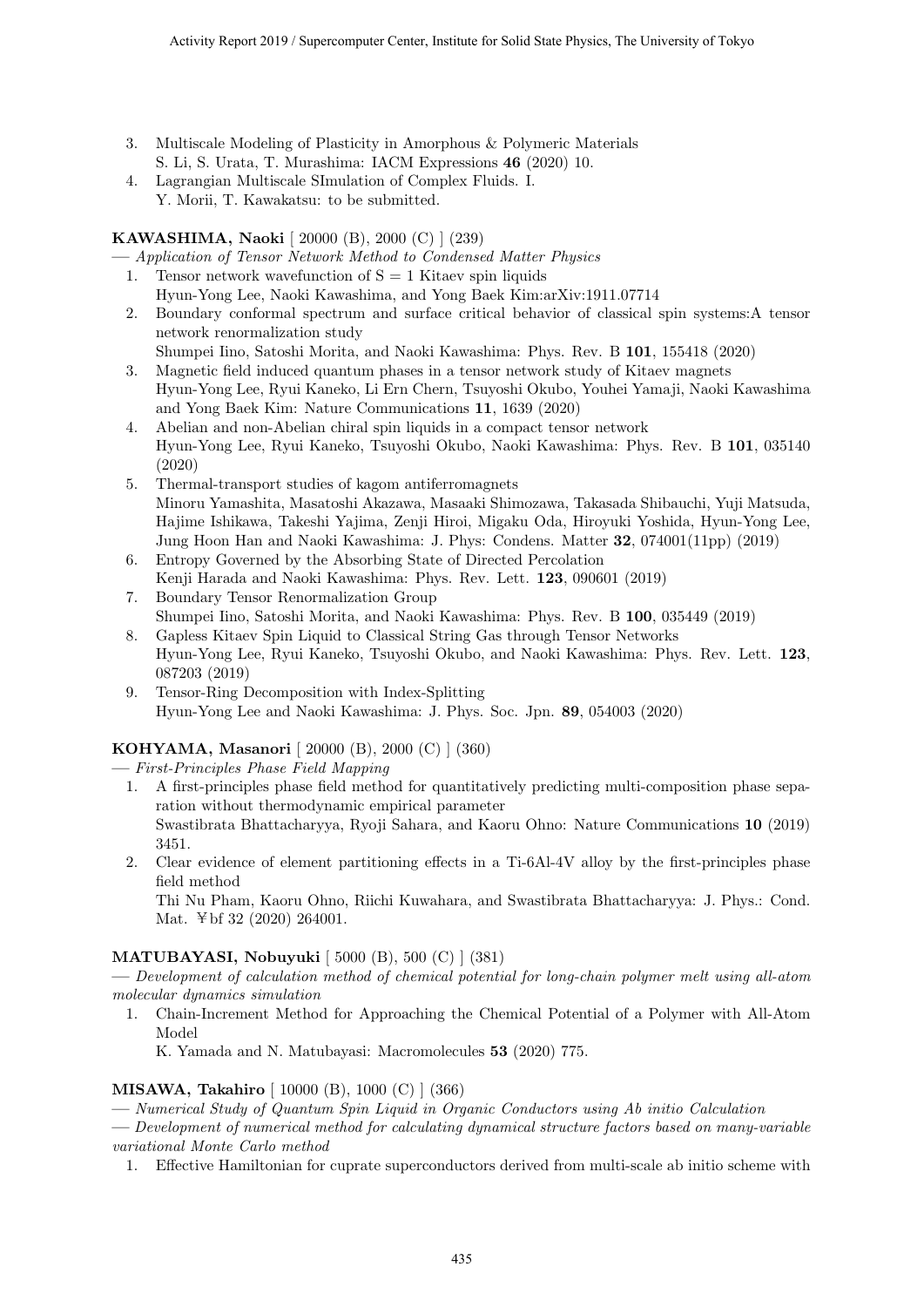level renormalization

Motoaki Hirayama, Takahiro Misawa, Takahiro Ohgoe, Youhei Yamaji, and Masatoshi Imada: Phys. Rev. B **99**, 245155 (2019).

- 2. Real-time evolution and quantized charge pumping in magnetic Weyl semimetals
- Takahiro Misawa, Ryota Nakai, and Kentaro Nomura : Phys. Rev. B **100**, 155123 (2019).
- 3. Spin nematics in frustrated spin-dimer systems with bilayer structure Toshiya Hikihara, Takahiro Misawa, and Tsutomu Momoi : Phys. Rev. B **100**, 214414 (2019).
- 4. Semi-quantized Spin pumping and Spin-orbit torques in topological Dirac Semimetals Takahiro Misawa and Kentaro Nomura : Scientific Reports **9**, 19659 (2019).
- 5. Ab initio study of superconductivity and inhomogeneity in a Hg-based cuprate superconductor Takahiro Ohgoe, Motoaki Hirayama, Takahiro Misawa, Kota Ido, Youhei Yamaji and Masatoshi Imada : Phys. Rev. B **101**, 045124 (2020).
- 6. Charge dynamics of correlated electrons: Variational description with inclusion of composite fermions
	- Kota Ido, Masatoshi Imada, and Takahiro Misawa : Phys. Rev. B **101**, 075124 (2020).
- 7. Correlation effects on the magnetization process of the Kitaev model Kota Ido and Takahiro Misawa : Phys. Rev. B **101**, 045121 (2020).

#### **MIYAKE, Takashi** [ 6000 (B), 0 (C) ] (376)

**—** *High performance permanent magnets and magnetic materials*

- 1. Cerium as a possible stabilizer of ThMn12-type iron-based compounds: A first-principles studya Yosuke Harashima, Taro Fukazawa, and Takashi Miyake: Scripta Materialia **179** (2020) 12.
- 2. Adjusting the descriptor for a crystal structure search using Bayesian optimizationa Nobuya Sato, Tomoki Yamashita, Tamio Oguchi, Koji Hukushima and Takashi Miyake: Phys. Rev. Mater. **4** (2020) 033801.
- 3. Thermal decomposition of  $ThMn_{12}$ -type phase and its optimum stabilizing elements in SmFe12based alloys I. Dirba, Y. Harashima, H. Sepehri-Amin, T. Ohkubo, T. Miyake, S. Hirosawa, K. Hono: J. Alloy Compounds **813** (2020) 152224.
- 4. Bayesian optimization of chemical composition: a comprehensive framework and its application to RFe12-type magnet compounds Taro Fukazawa, Yosuke Harashima, Zhufeng Hou and Takashi Miyake: Phys. Rev. Mater. **3** (2019) 053807.
- 5. Ensemble learning reveals dissimilarity between rare-earth transition-metal binary alloys with respect to the Curie temperature Duong-Nguyen Nguyen, Tien-Lam Pham, Viet-Cuong Nguyen, Hiori Kino, Takashi Miyake, Hieu-Chi Dam: J. Phys. Materials **2** (2019) 034009.

#### **NOGUCHI, Hiroshi** [ 10000 (B), 1000 (C) ] (241)

**—** *Molecular Dynamics Simulation of Complex Fluids*

1. Effects of Cavitation on Karman Vortex Behind Circular-Cylinder Arrays: A Molecular Dynamics Study

Y. Asano, H. Watanabe, and H. Noguchi: J. Chem. Phys. **152**, 034501 (2020).

2. 分子動力学計算による複雑流体中のカルマン渦の解析 浅野 優太, 渡辺 宙志, 野口 博司: 分子シミュレーション研究会会誌"アンサンブル"**22**, 157 (2020).

### **OGUCHI, Tamio** [ 5000 (B), 0 (C) ] (374)

- **—** *Electron Theory on Secondary-Battery Materials*
	- 1. First-Principles Study of Na-Ion Battery Performance and Reaction Mechanism of Tin Sulfide as Negative Electrode Hiroki Kotaka, Hiroyoshi Momida, Ayuko Kitajou, Shigeto Okada, and Tamio Oguchi, Chem.
	- Rec. **19**, 811 (2019). 2. First-Principles Study of X-Ray Absorption Spectra in NaFeSO<sub>4</sub>F for Exploring Na-Ion Battery Reactions Hiroyoshi Momida, Ayuko Kitajou, Shigeto Okada, and Tamio Oguchi, J. Phys. Soc. Jpn. **88**,

124709 (2019).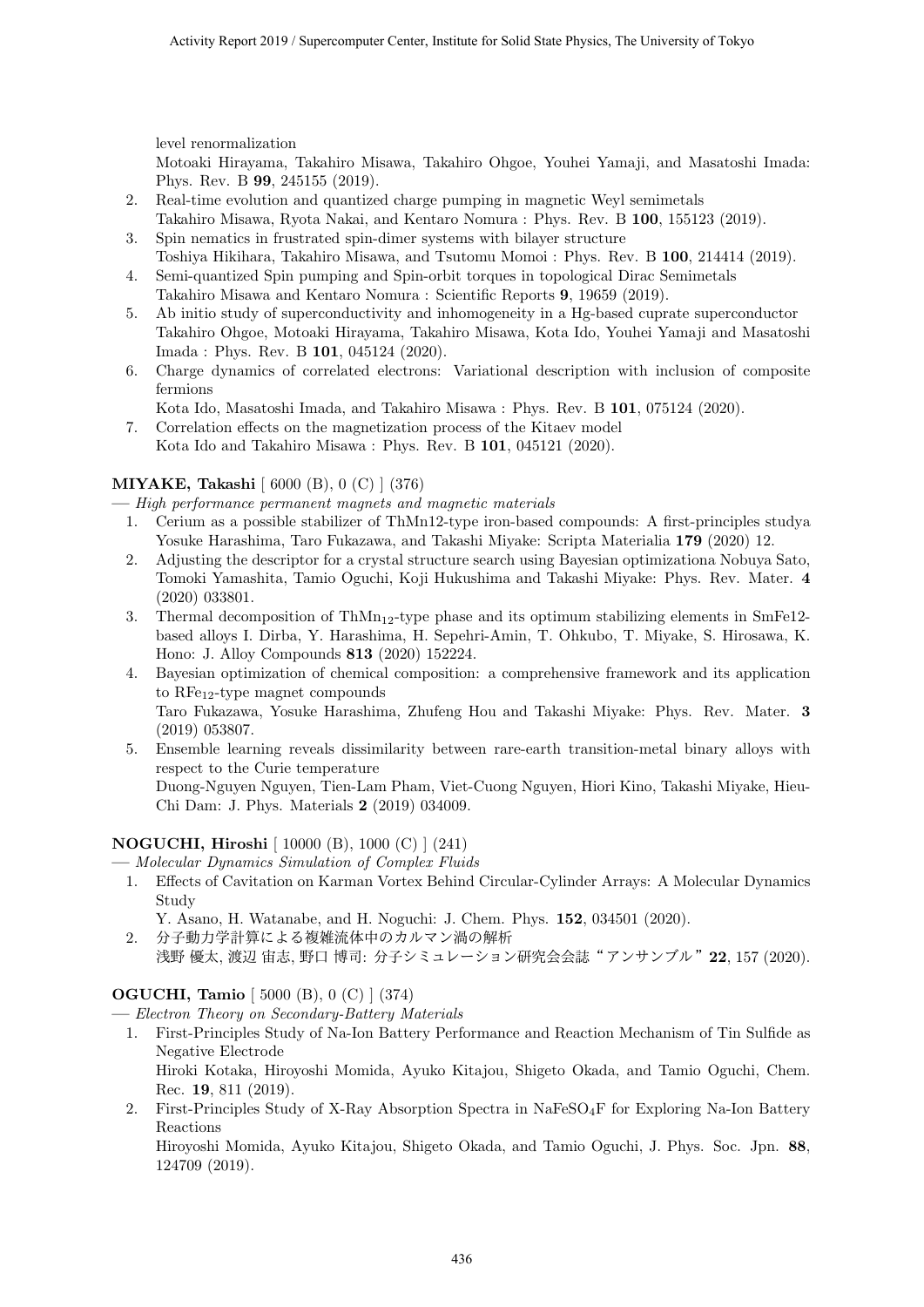3. Amorphous  $x\text{NaF-FeSO}_4$  Systems  $(1 \leq x \leq 2)$  with Excellent Cathode Properties for Sodium Ion Batteries

A. Kitajou, H. Momida, T. Yamashita, T. Oguchi, and S. Okada, ACS Appl. Energy Mater. **2**, 5968 (2019).

4. Significant Role of Oxygen Redox Reaction with O<sub>2</sub>-Release in Li-Excess Cation-Disordered Rock-Salt Cathodes  $Li_{2+2x}Mn_{1-x}Ti_{1-x}O_4$ : First-Principles Calculations Motoyuki Hamaguchi, Hiroyoshi Momida, and Tamio Oguchi, Electrochimica Acta **330**, 135286 (2020).

#### **OKAZAKI, Susumu** [ 10000 (B), 1000 (C) ] (370)

**—** *Conversion and storage of energy - Fuel cells and secondary batteries: Research and development of fundamental technologies of battery simulators*

- 1. Hydrogen Permeation in Hydrated Perfluorosulfonic Acid Polymer Membranes: Effect of Polymer Crystallinity and Equivalent Weight K. Takeuchi, A. Kuo, T. Hirai, T. Miyajima, S. Urata, S. Terazono, S. Okazaki, and W. Shinoda: J. Phys. Chem. C, 123, 20628-20638 (2019)
- 2. Structure of Hydrated Crystal (Lc), Tilted Gel (L*β* ′ ), and Liquid Crystal (L*α*) Phases of Linear Alkylbenzene Sulfonate (LAS) Studied by X-ray Diffraction and Molecular Dynamics Simulation K. Takeda, Y. Andoh, S. Shinoda, and S. Okazaki: Langmuir, 35, 9011-9019 (2019).
- 3. Molecular Behavior of Linear Alkylbenzene Sulfonate in Hydrated Crystal, Tilted Gel, and Liquid Crystal Phases Studied by Molecular Dynamics Simulation

K. Takeda, Y. Andoh, S. Shinoda, and S. Okazaki: Langmuir, 35, 10877-10884 (2019).

- 4. Molecular dynamics study of solubilization of cyclohexane, benzene, and phenol into mixed micelles composed of sodium dodecyl sulfate and octaethylene glycol monododecyl ether K. Takeda, K. Fujimoto, N. Yoshii, and S. Okazaki: J. Comput. Chem., 40, 2722-2729 (2019).
- 5. Fast multipole method for three dimensional systems with periodic boundary condition in two directions
	- N. Yoshii, Y. Andoh, S. Okazaki: J. Comput. Chem., 41, 940-948 (2020).
- 6. Extension of the fast multipole method for the rectangular cells with an anisotropic partition tree structure

Y. Andoh, N. Yoshii, S. Okazaki: J. Comput. Chem., 41, 1353-1367 (2020).

#### **OSHIYAMA, Atsushi** [ 20000 (B), 2000 (C) ] (44)

**—** *Exploration of new-functionality and high-performance semiconductor devices*

- 1. Microscopic Identification of Surface Steps on SiC by Density-Functional Calculations K. Seino and A. Oshiyama: Proc. ICSRM2019
- 2. Energetics of the surface step and its morphology on the 3C-SiC(111) surface clarified by the density-functional theory
	- K. Seino and A. Oshiyama: Appl. Phys. Exp. **13** (2020) 015506
- 3. Density-Functional Calculations for Structures and Energetics of Atomic Steps and their Implication for Surface Morphology on Si-face SiC Polar Surfaces K. Seino and A. Oshiyama: Phys. Rev. B (2020) to be published
- 4. A two-dimensional liquid-like phase on Ga-rich GaN (0001) surfaces evidenced by first principles molecular dynamics
- K. M. Bui, M. Boero, K. Shiraishi and A. Oshiyama: Jpn. J. Appl. Phys. **59** (2020) SGGK04
- 5. Computational study of oxygen stability in vicinal m(10-10)-GaN growth by MOVPE F. Shintaku, D. Yosho, Y. Kangawa, J.-I. Iwata, A. Oshiyama, K. Shiraishi, A. Tanaka aand H. Amano: Appl. Phys. Exp. **13** (2020) 055507
- 6. Oxygen incorporation kinetics in vicinal m(10-10)-GaN growth by MOVPE D. Yosho, F. Shintaku, Y. Inatomi, Y. Kangawa, J.-I. Iwata, A. Oshiyama, K. Shiraishi, A. Tanaka and H. Amano: Phys. Sta. Solidi - Rapid Res. Lett. (2020) 2000142

#### **OZAKI, Taisuke** [ 10000 (B), 1000 (C) ] (383)

**—** *Study on thermodynamic properties and NOx redox reactions of ternary alloy nanoclusters by O(N) density functional calculations*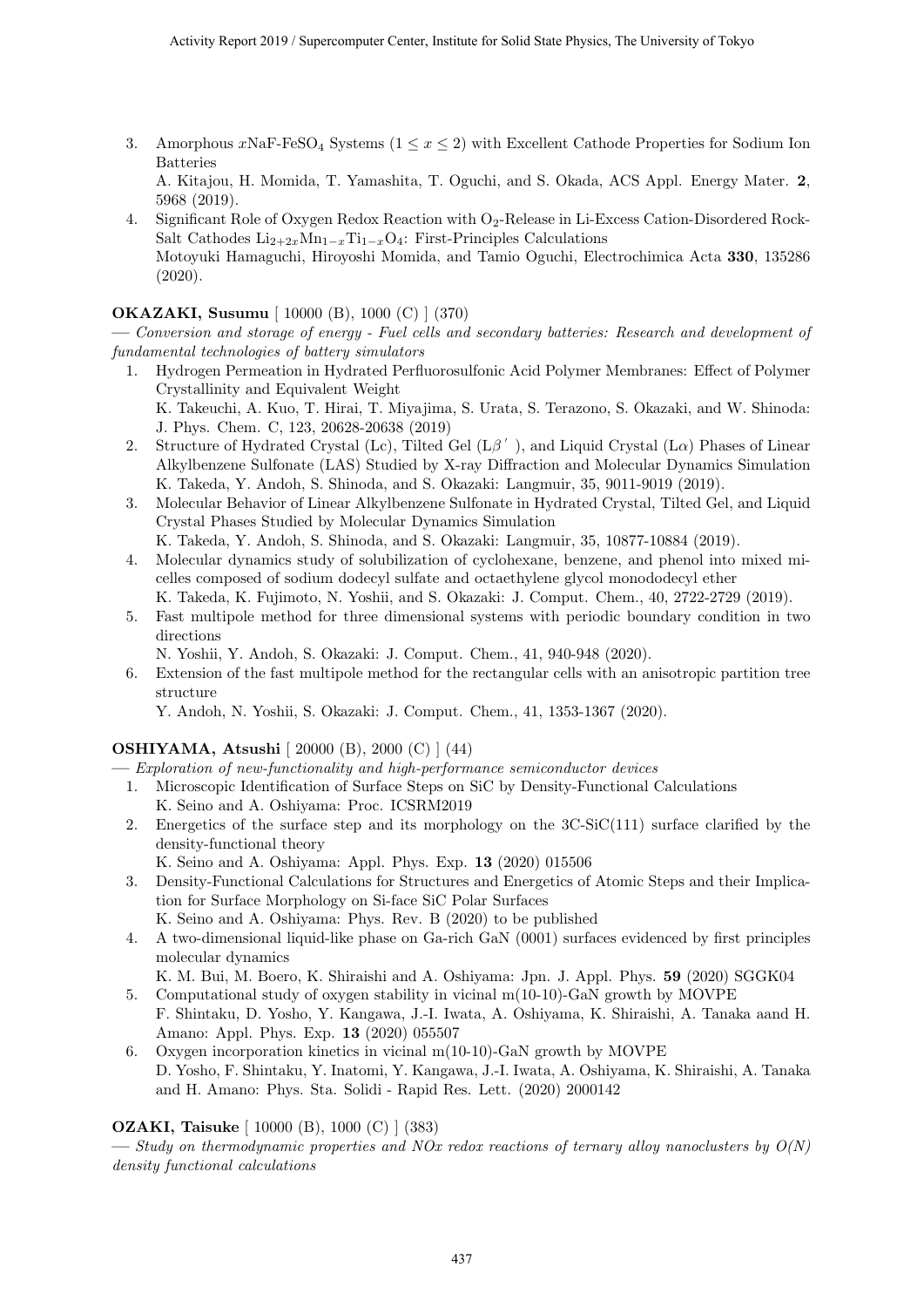1. Study on thermodynamic properties and NO*<sup>x</sup>* redox reactions of ternary alloy nanoclusters by O(N) density functional calculations

S.-H. Hung, A. Hiroshi, Y. Osamu, and T. Ozaki, RSC Advances, in press.

**SAITO, Susumu** [ 5000 (B), 500 (C) ] ()

**—** *Materials design using B, C, and N for next-generation device*

#### **SHIBA, Hayato** [ 10000 (B), 1000 (C) ] (363)

**—** *Molecular dynamics study of long-ranged fluctuation and transport properties of electrolyte and glassy liquids*

**—** *Simulation of electrolyte liquids under constant potential bias*

1. Local Density Fluctuation Governs the Divergence of Viscosity Underlying Elastic and Hydrodynamic Anomalies in a 2D Glass-Forming Liquid H. Shiba, T. Kawasaki, and K. Kim: Phys. Rev. Lett. 123, 2655 (2019).

**SUGINO, Osamu** [ 10000 (B), 1000 (C) ] (361) **—** *Priority project 5— energy conversion (chemical energy)*

- 1. Nuclear quantum effect for hydrogen adsorption on Pt(111)
- L. Yan, Y. Yamamoto, M. Shiga, and O. Sugino: Phys. Rev. B 101, 165414 (2020)
- 2. Scaling Relation of Oxygen Reduction Reaction Intermediates at Defective TiO2 Surfaces Y. Yamamoto, S. Kasamatsu, and O. Sugino: J. Phys. Chem. C 123, 19486 (2019)

#### **TAKETSUGU, Tetsuya** [ 5000 (B), 500 (C) ] (375)

**—** *Ab initio study toward abundant element nanocatalysts with less precious metals*

1. Photo-Induced Pyramidal Inversion Behavior of Phosphines Involved with the Aggregation-Induced Emission (AIE) Behavior T. Machida, T. Iwasa, T. Taketsugu, K. Sada, and K. Kokado, Chemistry A European J., in

press.

- 2. Single-molecule resonance Raman effect in a plasmonic nanocavity R. B. Jaculbia, H. Imada, K. Miwa, T. Iwasa, M. Takenaka, B. Yang, E. Kazuma, N. Hayazawa, T. Taketsugu, and Y. Kim, Nature Nanotechnology, **15**, (2020) 105.
- 3. Observations and theories of quantum effects in proton transfer electrode processes K. Sakaushi, A. Lyalin, and T. Taketsugu, Current Opinion in Electrochemistry, **19**, (2020) 96.
- 4. Surface adsorption model calculation database and its application to activity prediction of heterogeneous catalysts
	- M. Kobayashi, H. Onoda, Y. Kuroda, and T. Taketsugu, J. Comput. Chem. Jap. **18**, (2019) 251.
- 5. Single-Phase Borophene on Ir(111): Formation, Structure and Decoupling from the Support N. A. Vinogradov, A. Lyalin, T. Taketsugu, A. S. Vinogradov, and A. Preobrajenski, ACS Nano, **13**, (2019) 14511.
- 6. Roles of silver nanoclusters in surface-enhanced Raman spectroscopy T. Tsuneda, T. Iwasa, and T. Taketsugu, J. Chem. Phys. **151**, (2019) 094102.
- 7. Anharmonic Vibrational Computations with a Quartic Force Field for Curvilinear Coordinates Y. Harabuchi, R. Tani, N. DeSilva, B. Njegic, M. S. Gordon, and T. Taketsugu, J. Chem. Phys. **151**,(2019) 064104.
- 8. Additive-Dependent Iptycene Incorporation in Polyanilines: Insights into the Pentiptycene Clipping Effect and the Polymerization Mechanism W. S. Tan, T.-Y. Lee, S.-F. Tseng, Y.-F. Hsu, M. Ebina, T. Taketsugu, S.-J. Huang, and J.-S. Yang, J. Chin. Chem. Soc. **66**, (2019) 1141.
- 9. Synthesis of polyaminophosphonic acid-functionalized poly(glycidyl methacrylate) for the efficient sorption of La(III) and Y(III) A. A. Galhoum, E. A. Elshehy, D. A. Tolan, A. M. El-Nahas, T. Taketsugu, K. Nishikiori, T.
- Akashi, A. S. Morshedy, and E. Guibal, Chem. Eng. J. **375**, (2019) 121932. 10. Suppression of Pyrite Oxidation by Ferric-catecholate Complexes: An Electrochemical Study
- X. Li, M. Gao, N. Hiroyoshi, C. B. Tabelin, T. Taketsugu, and M. Ito, Minerals Eng. **138**, (2019) 226.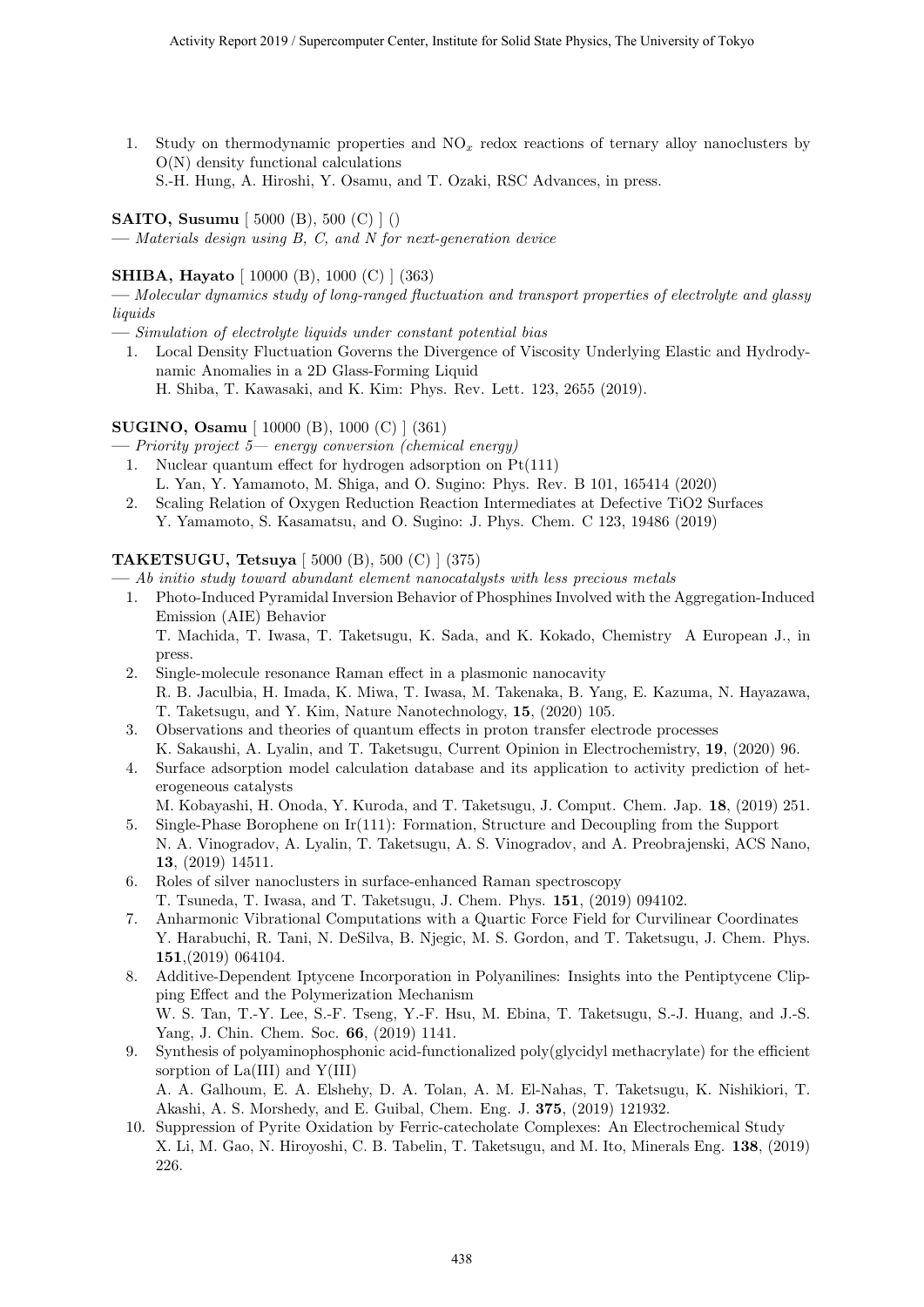#### **TOHYAMA, Takami** [ 5000 (B), 500 (C) ] (369)

- **—** *Cooperation Research with Big Experimental Facilities*
	- 1. Magnetic excitations in magnetization plateaus of a frustrated spin ladder
	- K. Sasaki, T. Sugimoto, T. Tohyama, and S. Sota: Phys. Rev. B **101**, (2020) 144407.
	- 2. Spin dynamics in the *t*-*t ′* -*J* model: Dynamical density-matrix renormalization group study T. Tohyama, S. Sota, and S. Yunoki: submitted to Phys. Rev. B

#### **YABANA, Kazuhiro** [ 10000 (B), 1000 (C) ] (368)

**—** *Unified Photonic-Electronic Devices*

#### **YAMADA, Atsuo** [ 5000 (B), 500 (C) ] (94)

**—** *Dynamical analyses on electrolytes for Na-ion batteries*

1. Sodium‐ and Potassium‐ Hydrate Melts Containing Asymmetric Imide Anions for High‐ Voltage Aqueous Batteries

Q. Zheng, S. Miura, K. Miyazaki, S. Ko, E. Watanabe, M. Okoshi, C.‐ P. Chou, Y. Nishimura, H. Nakai, T. Kamiya, T. Honda, J. Akikusa, Y. Yamada, A. Yamada: Angew. Chem. Int. Ed. **58** (2019) 2358.

#### **YOSHIMI, Kazuyoshi** [ 10000 (B), 1000 (C) ] (364, 388)

**—** *Development of accuracy verification method on analytic continuation results using cross validation* 1. SpM: Sparse modeling tool for analytic continuation of imaginary-time Green 's function

K. Yoshimi J. Otsuki, Y. Motoyama, M. Ohzeki, and H. Shinaoka: Comput. Phys. Commun. **244** (2019) 319.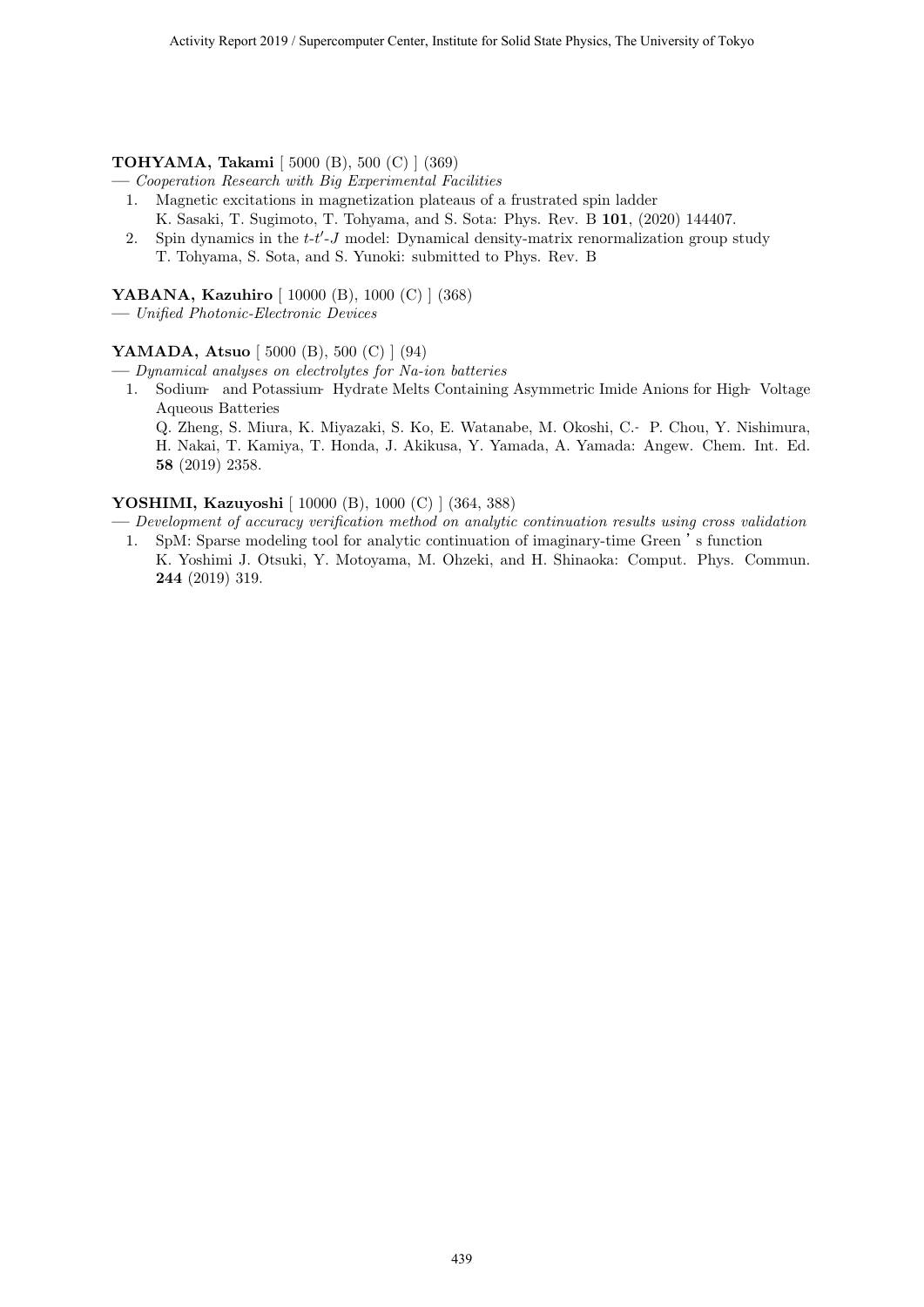### *✷* Doctor Theses

#### 1. **ADACHI, Daiki**

High-accuracy tensor renormalization group algorithms and their applications The University of Tokyo, 2020-03

#### 2. **ARAKI, Hiromu**

Numerical study of higher order topological insulators by machine learning and Berry phases Tsukuba University, 2020-03

#### 3. **DOMON, Kaoru**

Theory of novel excitonic order in the electron-hole systems with the multiple bands Niigata University, 2020-03

#### 4. **HAMAGUCHI, Motoyuki**

First-Principles Investigations of Cation-Disordered Rock-Salt Type Oxides for Li-Ion Battery Cathodes Osaka University, 2020-03

#### 5. **KANEKO, Kazuya**

Quantum information-theoretic study of complexity in chaotic many-body dynamics The University of Tokyo, 2020-03

#### 6. **KATO, Daichi**

Many-Variable Variational Monte Carlo Study of Unconventional Superconductivity in Multiband Systems Osaka University, 2020-03

#### 7. **MANAF, Muhamad Nasruddin** Electronic Structure Calculation of Muonium in Silicon Kanazawa University, 2019-09

#### 8. **MINAMI, Susumu**

First-Principles Study of Magneto-Thermoelectric Properties in Ferromagnetic Heusler Alloys Kanazawa University, 2020-03

#### 9. **MISHCHENKO, Petr**

Quantum Monte Carlo study of the extended Kitaev models The University of Tokyo, 2020-03

#### 10. **MIYAZAKI, Kasumi**

Molecular simulation study on microscopic electrochemical stability of lithium-ion battery electrolyte

The University of Tokyo, 2020-03

#### 11. **MIYAZAKI, Yusuke**

Molecular dynamics study of membrane pore formation induced by antimicrobial peptides Nagoya University, 2020-03

#### 12. **OKAUE, Daijiro**

Interfacial Polarization Effects of Ionic-Liquid Dielectrics on Carrier Transports in Electric Double Layer Organic Field Effect Transistors Osaka University, 2020-03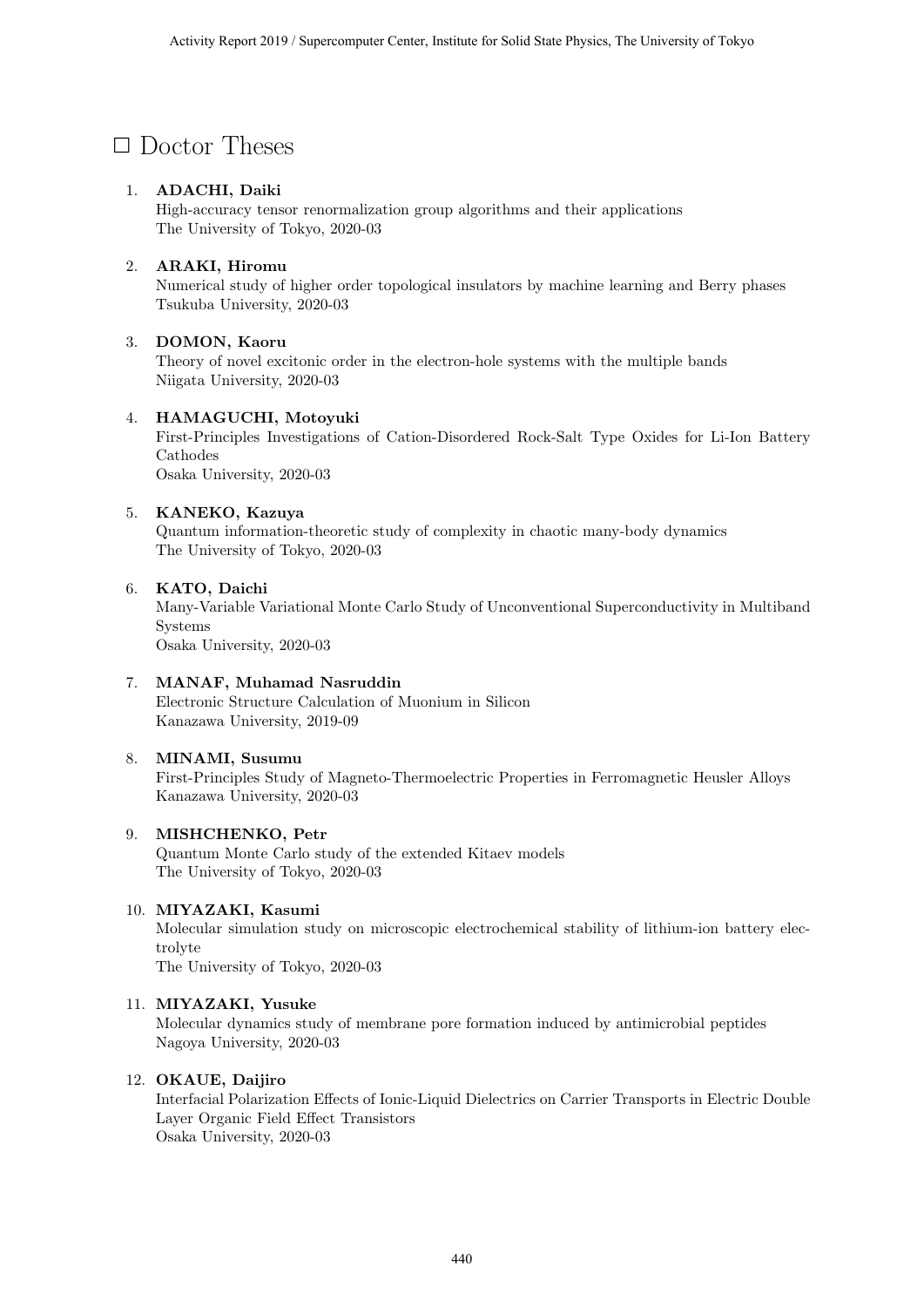#### 13. **PARDEDE, Indra**

First-principles design of magnetic anisotropy in nanostructures by electric-field, strain, and metal alloying Kanazawa University, 2019-09

#### 14. **SAMPEI(UCHIDA), Kazuki**

Electron Emission and Atom Evaporation under Femtosecond Laser Pulses Studied by Time-Dependent Density Functional Theory Tokyo University of Science, 2020-03

#### 15. **UEMATSU, Kazuki**

Randomness-induced universal quantum spin liquids in frustrated magnets – Cooperation of frustration and randomness in quantum magnets – Osaka University, 2020-03

#### 16. **WELLA, Sasfan Arman**

DFT Study of the Adsorption States of an Organic Molecule Overlayer and a Single Platinum Atom on Graphene Osaka University, 2019-09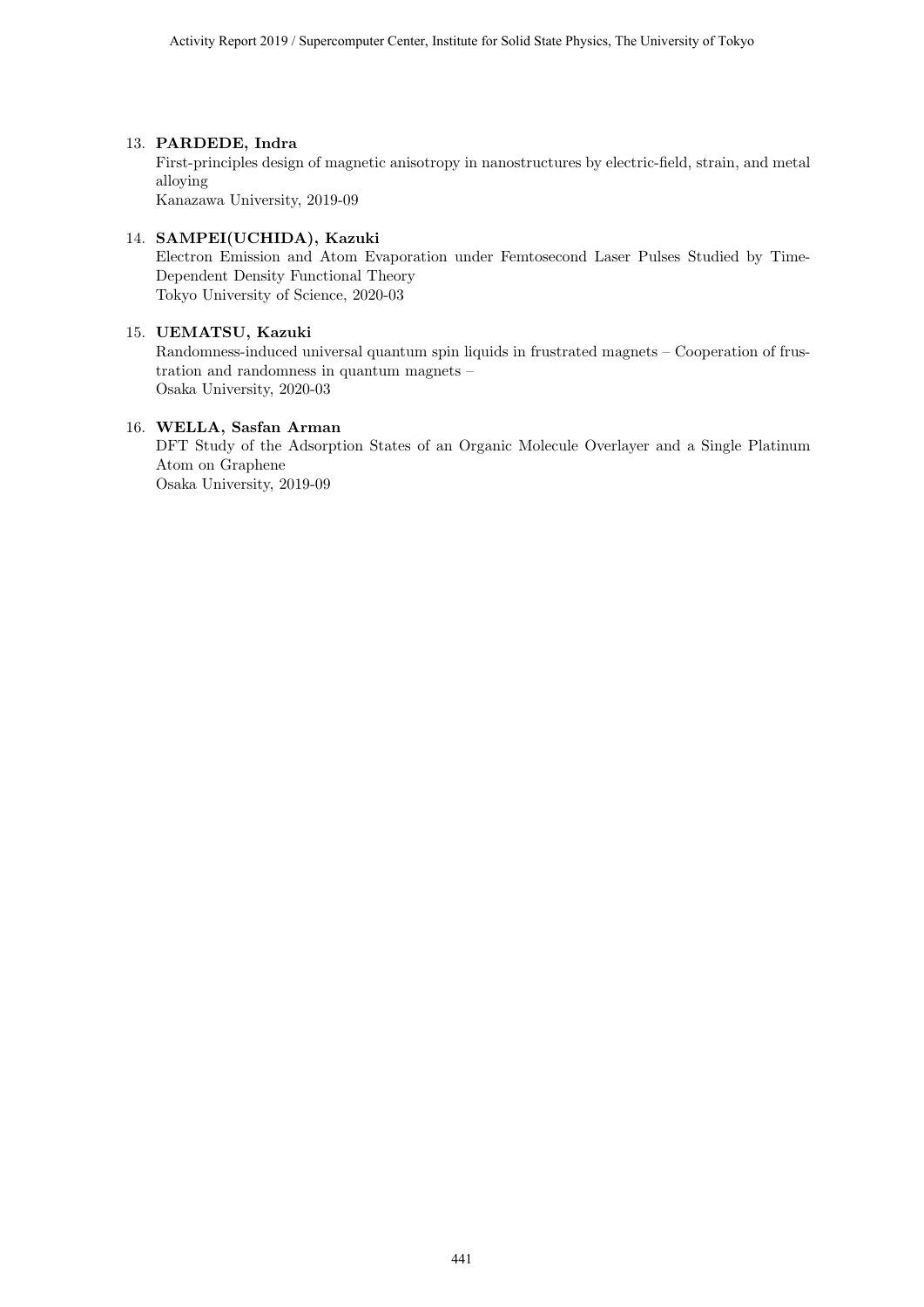### □ Master Theses

#### 1. **AINAI, Yuta**

First-principles study on structures of Nd-Fe alloys Tokyo Institute of Technology, 2020-03

#### 2. **BABA, Keita**

Electronic states of Si(111)-B surfaces with metallic adatoms Tokyo Institute of Technology, 2020-03

#### 3. **CHO, Sanghun**

Theory of tunneling currents at Si-p/n junctions with potential modulations Chiba University, 2020-03

#### 4. **KONDO, Chihiro**

Measurement of entanglement entropy by ground-state quantum Monte Carlo method The University of Tokyo, 2020-03

#### 5. **HAMAZAKI, Yasunari**

First-principles calculations of magnetoelectric effects at ferromagnetic-Heusler-alloy/BaTiO<sub>3</sub> interfaces

Tokyo Institute of Technology, 2020-03

#### 6. **HARA, Soichiro**

Theoretical Calculations on Defect Properties of Two-Dimensional Topological Insulator  $W_2CO_2$ The University of Tokyo, 2020-03

#### 7. **HORI, Akihiro**

First-principles Study of Thermal Conductivity in Half-Heusler Thermoelectric Materials Kanazawa University, 2020-03

#### 8. **ICHIHASHI, Kodai**

Role of impurities in wide band-gap semiconductors: magnetism and optics Yokohama National University, 2020-03

#### 9. **INOUE, Kouki**

Theoretical study for thermodynamic properties of the spherical Kagome system  $\{W_{72}V_{30}\}$ Tokyo University of Science, 2020-03

#### 10. **KIKUCHI, Asuka**

Density Functional Theory Study on Water Clusters on Cu(110) Osaka University, 2020-03

#### 11. **KINOSHITA, Takahiro**

First-principles Theoretical Study of Graphene Adsorption on Metal Surfaces Including Van Der Waals Correction Osaka University, 2020-03

#### 12. **KIYOZAWA, Fumihito**

Theoretical prediction of crystal structure by energy regression utilizing sparse representation The University of Tokyo, 2020-03

#### 13. **KOSHINO, Koichi**

HCl gas sensing principle of porphyrin functionalized solid-state device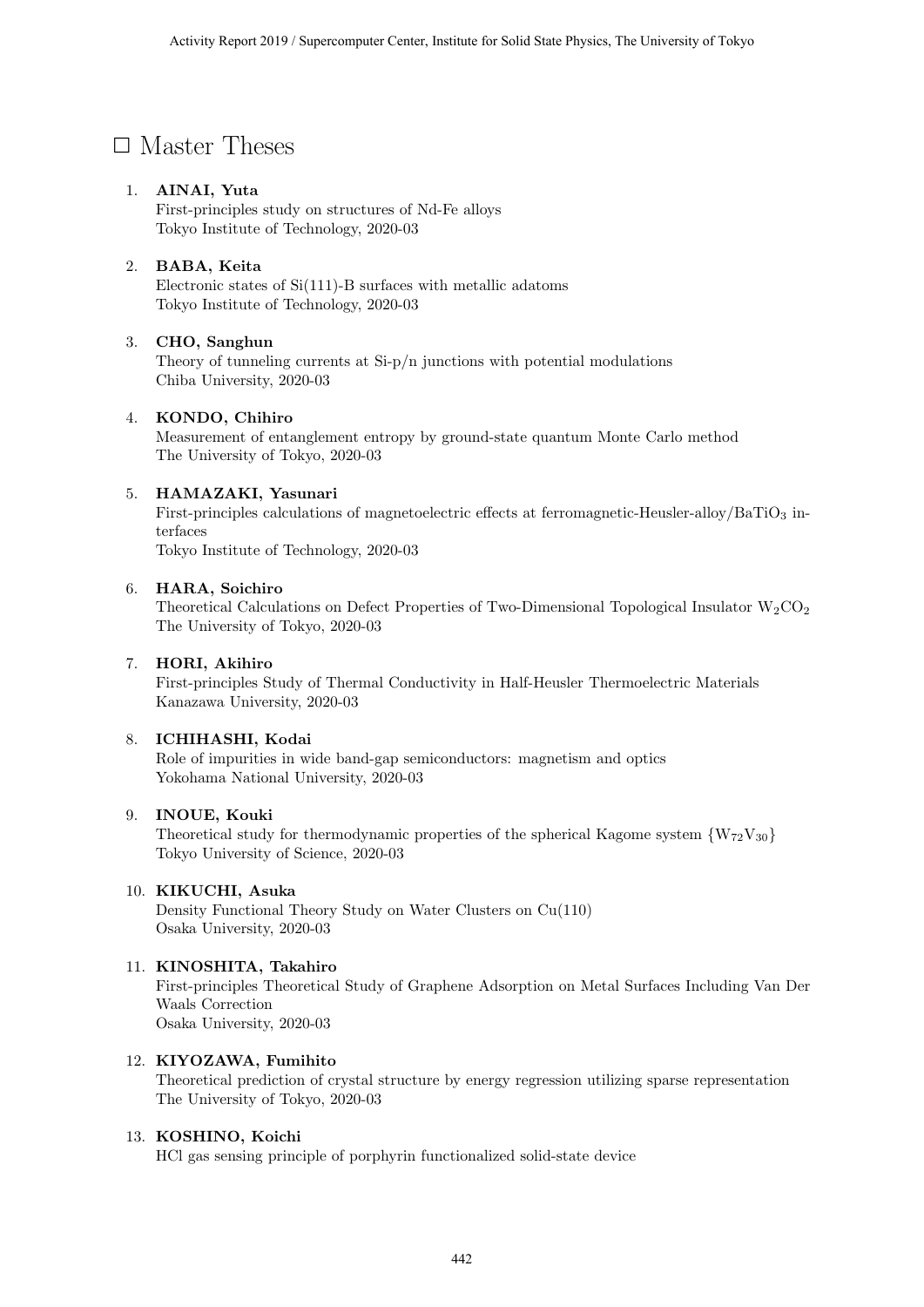Yokohama National University, 2020-03

#### 14. **MASAKI, Rina**

Calculation of photoelectron spectroscopy in Rashba systems Ochanomizu University, 2020-03

#### 15. **MIYAZAKI, Ryota**

Atomic Structures and Electronic States of Organic Semiconductors using Van Der Waals Density Functional Osaka University, 2020-03

#### 16. **MIZOO, Yoshiki**

Microscopic theory for superconductivity in plutonium compounds: Analysis on the basis of a two-orbital model Tokyo Metropolitan University, 2020-03

#### 17. **MORISHITA, Hirotaka**

Structural Analysis of Ag-Adsorbed Si(001) Surface Using Neural Network Potentials The University of Tokyo, 2020-03

#### 18. **MORIYAMA, Masaya**

Stacking Effect on Vacancy Stability of MoSe<sub>2</sub> Shimane University, 2020-03

#### 19. **MURASE, Fumiya**

Theoretical investigation of electrochemical promotion effect in surface reaction of nitrogen The University of Tokyo, 2020-03

#### 20. **NAKANO, Takashi**

First-principles electronic structure calculations for the complexes of the screw dislocation and Mg impurity in GaN Nagoya University, 2020-03

#### 21. **NARUTA, Hiroki**

Evaluation of entropy change associated with a formation of molecular networks in a fluid Ehime University, 2020-03

#### 22. **OCHIAI, Kesuke**

appearing of ferromagnetism in Pt (100) ultra thin films dependent on film thickness Keio University, 2020-03

#### 23. **OGINO, Takuhiro**

Quantum phase transition in  $S = 1$  two-leg XXZ spin-ladder systems with a four-spin interaction The University of Tokyo, 2020-03

#### 24. **OHARA, Kazuhisa**

Improving activity of dihydrofolate reductase by theoretical saturation mutagenesis The University of Tokyo, 2020-03

#### 25. **SAITOH, Rikio**

Ocygen storage property change of  $Ca_2AlMnO_{5+\delta}$  by element substitution Hokkaido University, 2020-03

#### 26. **SANO, Mio**

Studies toward the development of an interleukin-33 responsible for allergic asthma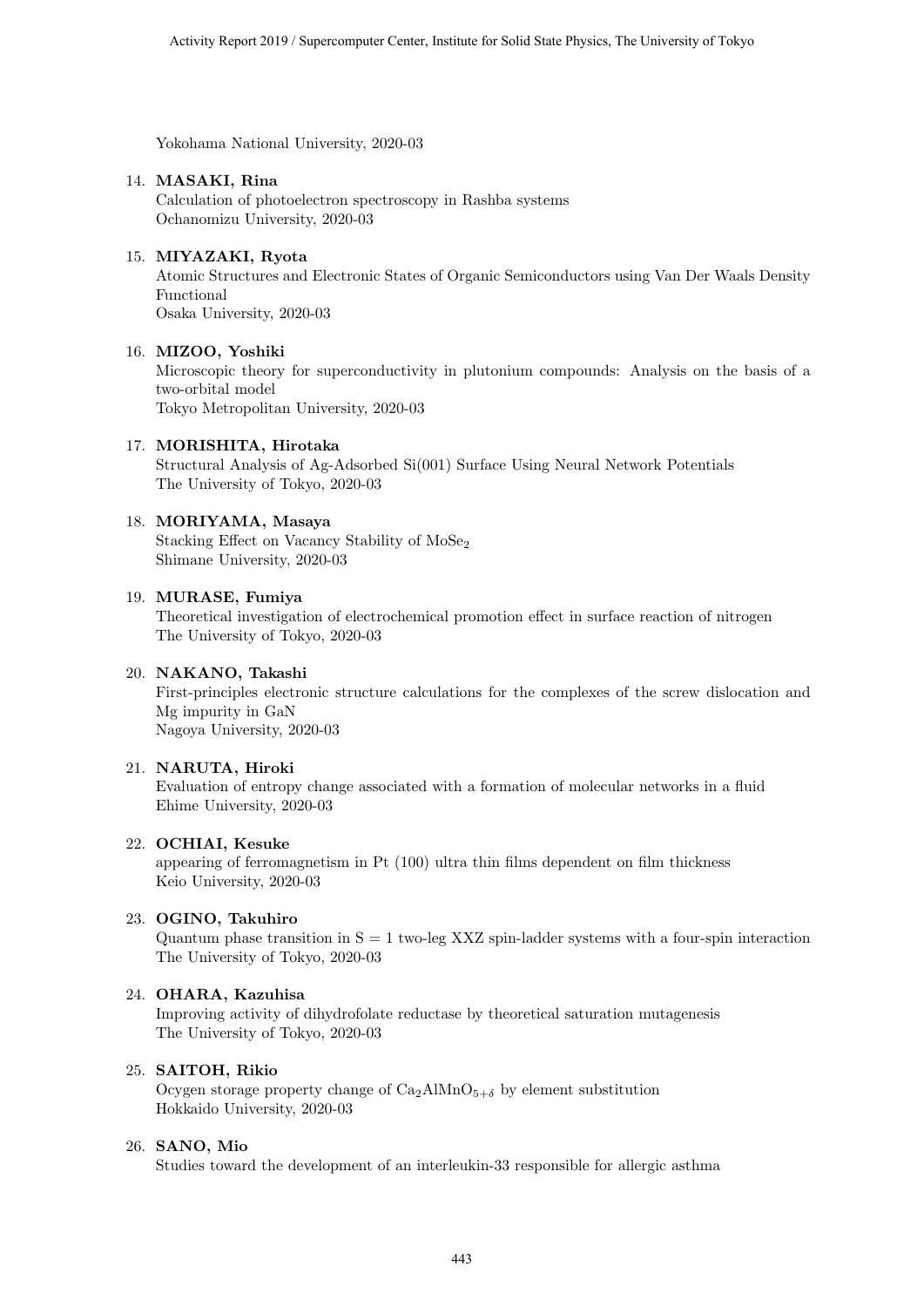The University of Tokyo, 2020-03

#### 27. **SASAKI, Shu**

First-principles study of magnetic structures in manganese hydride The University of Tokyo, 2020-03

#### 28. **SHIMIZU, Makoto**

Spin fluctuation theory for pressure and doping effects in iron-based superconductors Okayama University, 2020-03

#### 29. **SHIOZAWA, Tomoharu**

Development of first-principles method to evaluate magnetic refrigerants Tokyo Institute of Technology, 2020-03

#### 30. **SHIRAISHI, Yuto**

Charging-induced formation of ferroelectric orthorhombic HfO2: first-principles study Chiba University, 2020-03

#### 31. **SHIROTA, Riku**

Study of magnetic compounds doped with impurities using first principles calculations Yokohama National University, 2020-03

#### 32. **SUDO, Kaori**

Theoretical Study of Isotope Effects on the Elastic Constants of Diamond Osaka University, 2020-03

#### 33. **TACHI, Kyosuke**

Global thermodynamics for inhomogeneous systems under extend force and heat conduction Ibaraki University, 2020-03

#### 34. **TAKAMIZAWA, Taichi**

Theoretical study of electronic and magnetic properties in thin films of Weyl semimetals The University of Tokyo, 2020-03

#### 35. **TAKAYA, Kei**

Aridity dependence of the characteristic bifurcation angle in a model drainage network. Osaka University, 2020-03

#### 36. **TAKEUCHI, Yuki**

Magnetism in the double exchange model on the quasiperodic lattice Tokyo Institute of Technology, 2020-03

#### 37. **TANAKA, Yoko**

Theoretical study on electrical conduction properties of higher-order topological insulators Ochanomizu University, 2020-03

#### 38. **TARUOKA, Yushi**

First-Principles Calculations on Defects in Fe Based Sueprconductor LiFeAs The University of Tokyo, 2020-03

#### 39. **TERASAKI, Tomoaki**

Density functional theory study of formic acid dehydrogenation reaction activity of metal clusters on light-element doped graphene Hokkaido University, 2020-03